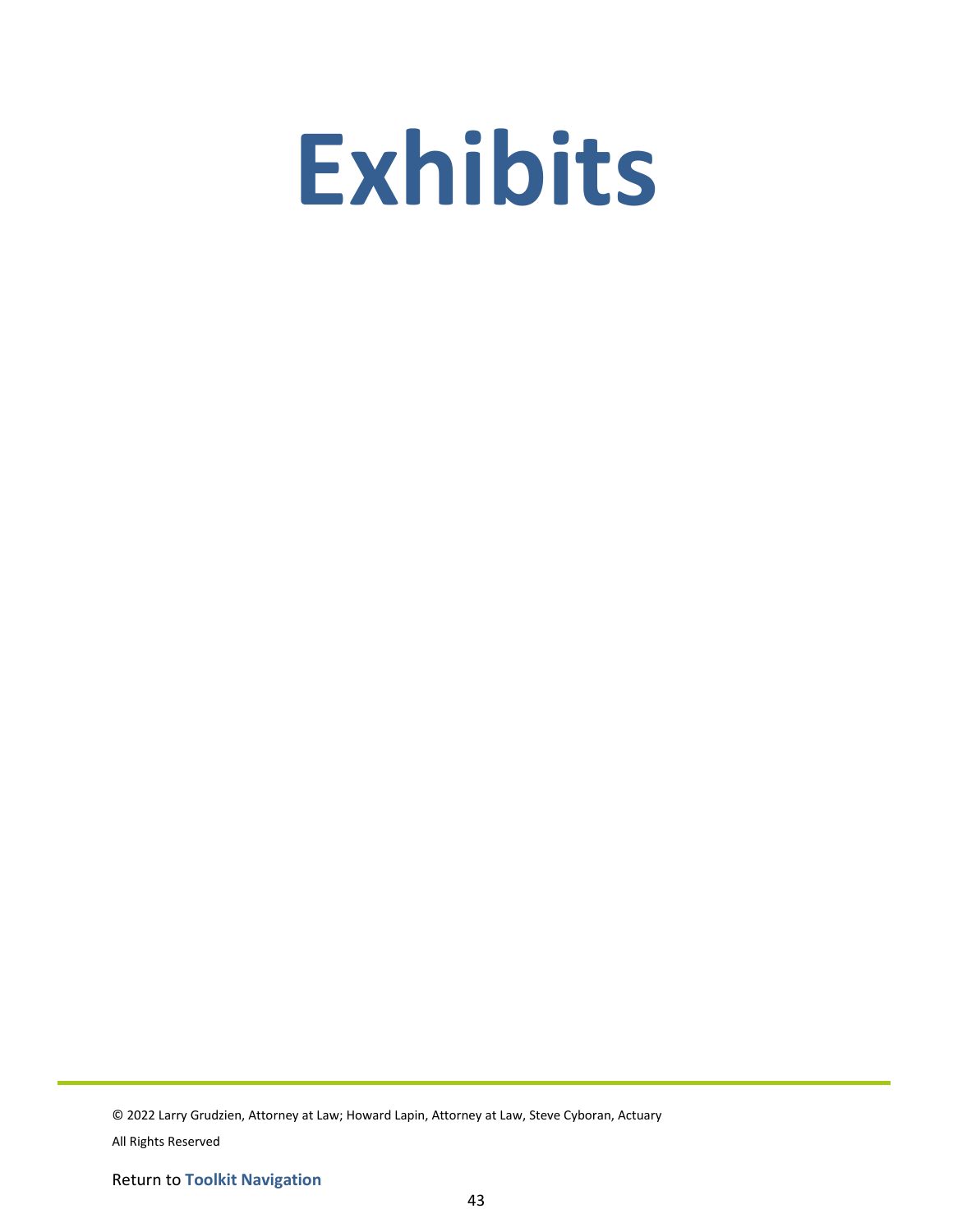# **Exhibit 1: Sample Notice – Explanation of the Requirements under the Consolidated Appropriations Act and the New "Transparency in Coverage" Regulations for Participants** This **Sample Notice** is for Participants of GHPs and individual health insurance plans.

## **EXPLANATION OF THE REQUIREMENTS UNDER THE CONSOLIDATED APPROPRIATIONS ACT AND THE NEW "TRANSPARENCY IN COVERAGE" REGULATIONS**

#### **Introduction**

You and your covered dependents have been provided new protections under the Consolidated Appropriations Act, 2021 (CAA) as participants in a Group Health Plan (GHP) or an individual insurance policy. The CAA included the "No Surprises Act," which includes additional protections.

Most of these changes will not be applicable until the plan or policy year beginning in 2022, some are scheduled to apply sooner, and others do not apply until 2023 or 2024.

In addition, in keeping with the theme of transparency, near the end of 2020 the Department of Labor (DOL), the Treasury, and Health and Human Services (HHS) issued the final "Transparency in Coverage" regulations, which include their own set of new disclosure requirements for GHPs and individual health insurance.

This notice provides an explanation of the provisions and your protections.

#### **Expanded Protections for You and Your Covered Dependents**

## *Prevention of Surprise Bills for you seeking Care from an Emergency Room or Freestanding Emergency Care Facility*

When you seek treatment at an emergency department, sometimes you cannot control whether the health care provider providing treatment, or the related facility services and their health care providers, are in your plan or policy's network. To reduce the dollar amount of unexpected bills that you receive after seeking emergency care from out-of-network health care providers, the new changes provide that the amounts paid for emergency care will now be treated as in-network for calculating reimbursement, must be provided without prior authorization and such in-network treatment provisions will apply until you are stabilized only if certain requirements are satisfied.

GHPs, health insurers, health care providers, and health care facilities are required to make publicly available (post on a public website of the plan or issuer, and include information in plain language on:

- **1.** the restrictions on balance billing in certain circumstances,
- **2.** any applicable state law protections against balance billing,
- **3.** the requirements under Code section 9816, ERISA section 716, and PHS Act section 2799A-1, and
- **4.** information on contacting appropriate state and federal agencies in the case that an individual believes that a provider or facility has violated the restrictions against balance billing.

An out-of-network provider will only be permitted to bill you more than the in-network cost-sharing amount for care provided after you are stabilized if certain conditions are met and if the provider gives you a notice of the provider's network status and provides you or your health plan an estimate of charges within certain specified timeframes and obtains your written consent prior to the delivery of care.

© 2022 Larry Grudzien, Attorney at Law; Howard Lapin, Attorney at Law, Steve Cyboran, Actuary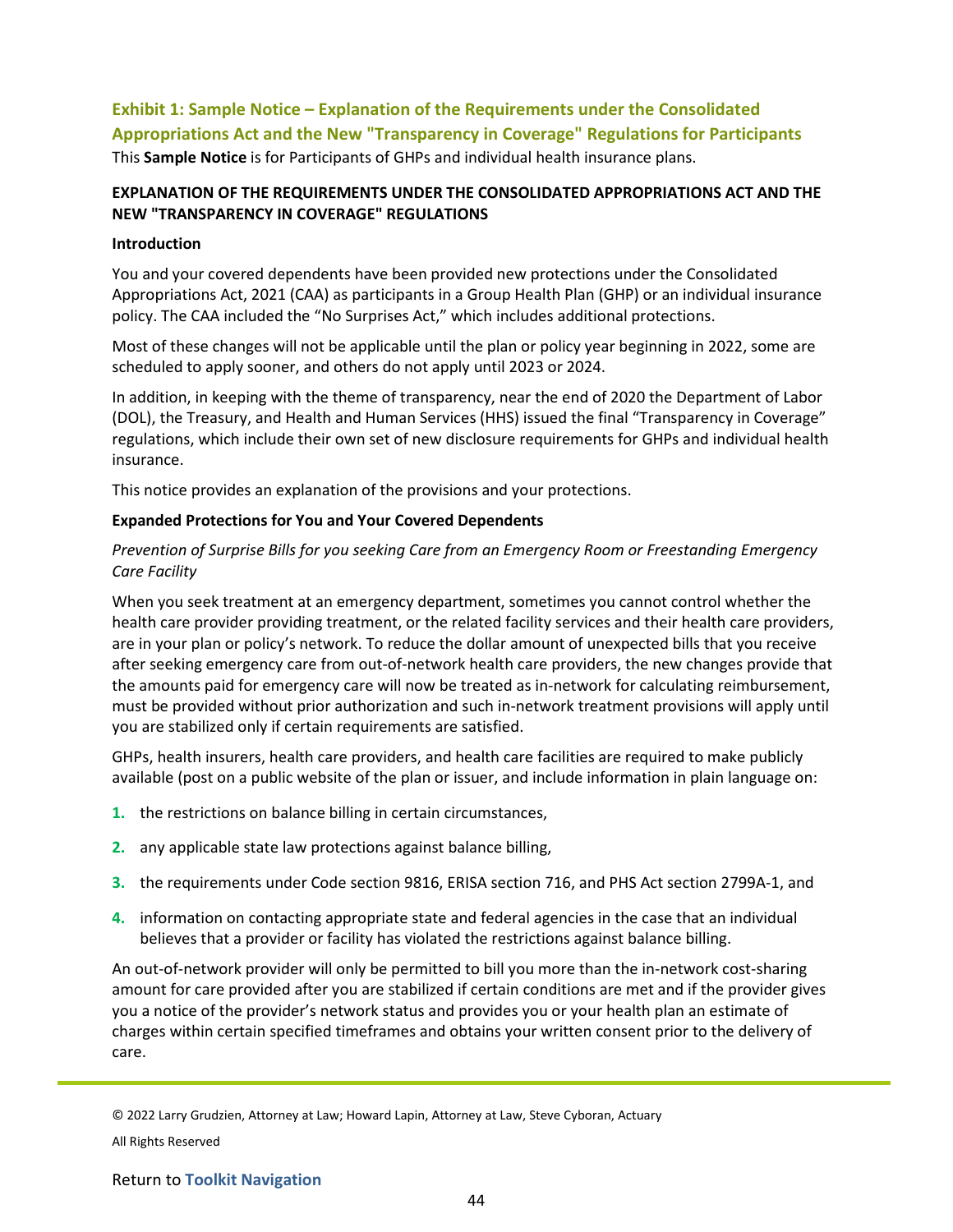## **Note: This new process also applies to out-of-network providers of non-emergency Services at In-Network Facilities, air ambulance services and is discussed below.**

#### *Out-of-Network Providers of Non-Emergency Services at In-Network Facilities*

For non-emergency services provided by an out-of-network provider during a visit at an in-network facility, the non-emergency services provider is required to hold you harmless for amounts beyond the in-network cost-sharing requirement unless the out-of-network provider gives you a notice and obtains your prior consent.

To satisfy the notice and consent exception for out-of-network providers of non-emergency services to bill you an amount greater than the in-network cost-sharing amount (an exception that applies only to this category of out-of-network non-emergency services at in-network facilities), the out-of-network provider must give you (1) written or electronic notice of the provider's out-of-network status, (2) a list of in-network providers that the covered individual could see instead, and (3) a good faith estimate of the your charges must be provided at least 72 hours prior to your scheduled appointments, or if scheduled after, on the same day as your appointment no later than three hours prior to services being rendered. You must sign a consent to receive the services from the out-of-network provider and acknowledge that you received the written or electronic notice.

There is a notice and consent exception for all ancillary services or items, or services furnished as a result of unforeseen, urgent medical needs that arise after you consented to the out-of-network nonemergency care at an in-network facility, which are always subject to the surprise and balance billing prohibitions applicable to emergency services provided by out-of-network health care providers. Furthermore, the notice and consent exception does not apply to any items and services provided by an out-of-network provider when there was no alternative in-network provider at the facility who could furnish the covered item or service. Such services are considered to be "ancillary services." Other services considered to be "ancillary services," and thus always subject to the billing prohibitions by outof-network providers of amounts beyond the in-network cost-sharing requirement, include:

- services related to emergency medicine, anesthesiology, pathology, radiology, and neonatology (whether or not provided by a physician or non-physician practitioner).
- items and services provided by assistant surgeons, hospitalists, and intensivists.
- diagnostic services, including radiology and laboratory services; and
- items and services provided by certain specialty practitioners (which will be specified through future rulemaking).

#### *Prevention of Surprise Bills for Air Ambulance Services*

If your health plans cover in-network air ambulance services, then you can only be required to pay the in-network cost-sharing amount for the air ambulance, and those amounts paid will be applied to your deductible and out-of- pocket-maximum (OOPM) under the health plan. Air ambulance providers will not be able to balance bill you for the remaining amounts. Note: This provision does not apply to ground ambulance claims.

Claims from an out-of-network air ambulance claim must count against your in-network deductibles and cost-sharing limits

As a result, if you receive air ambulance services which are paid for by a group or individual health plan in a plan or policy year beginning on or after January 1, 2022, you should not be held liable for any

© 2022 Larry Grudzien, Attorney at Law; Howard Lapin, Attorney at Law, Steve Cyboran, Actuary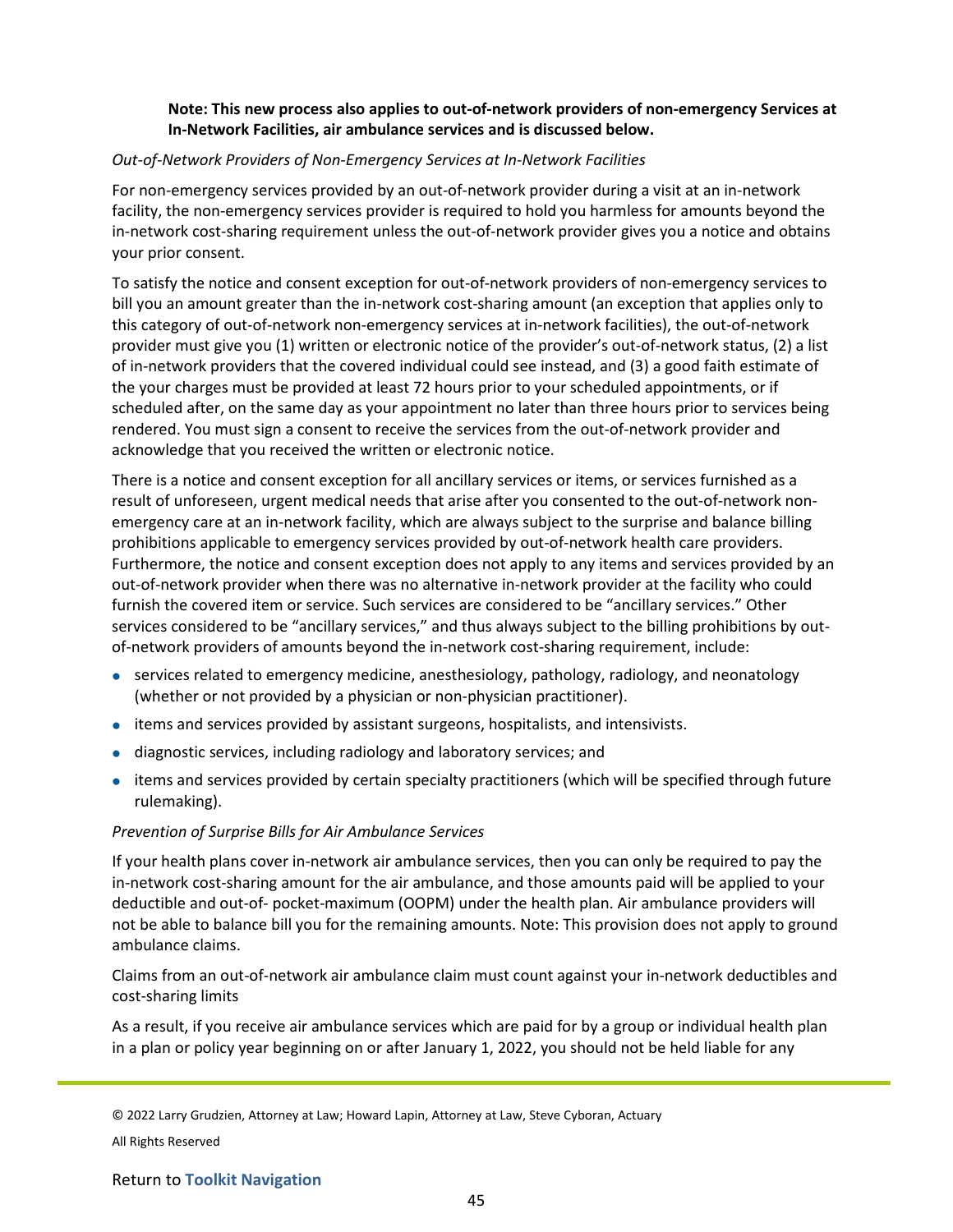amount in excess of their cost-sharing limits under their group or individual health plan (deductible, outof-pocket maximum, co-insurance, or copayments) from an out-of-network air ambulance service provider.

#### *Choice of Health Care Provider*

There are new provisions that protect your access to pediatricians, obstetricians, and gynecologists as primary care provider You have a right to direct access to pediatricians, obstetricians, and gynecologists as your primary care provider, if they are in-network.

## *Continuity of Care*

If you are in the midst of a course of medical care, you may have new protections. These new protections will apply if you or your beneficiary are a continuing care patient receiving care from a network provider for (1) a serious and complex condition, (2) a course of institutional or inpatient care from a provider or facility, (3) a nonelective surgery from the provider or facility, including receipt of post-operative care with respect to a surgery, (4) pregnancy and is undergoing a course of treatment for the pregnancy, or (5) a determined terminal illness and is receiving treatment for such illness from a provider or facility, and such provider or facility's contract to be a network provider terminates or expires for any reason other than fraud by such provider or facility, then the following requirements must be met:

- You, as a continuing care patient, must receive notice that your provider or facility is leaving the network and you may be protected for continuing care at the time the provider or facility's contract terminates and inform you of your right to elect continued transitional care from such provider or facility.
- You must be provided with an opportunity to notify the plan or insurer of your need for transitional care.
- You must be allowed to elect to continue to have your benefits provided under such plan or such coverage under the same terms and conditions as would have applied and with respect to such items and services as would have been covered under such plan had the provider or facility's contract not terminated.

You will continue to receive such transitional coverage beginning on the date you received notice of the contract termination and continue until the earlier of 90 days after your receipt of such notice, or the date you are no longer qualified as a continuing care patient under the definition above with respect to that health care provider or facility. The health care provider caring for the continuing care patient is required to accept payment from such plan for services and items furnished to the continuing care patient as payment in full for such items and services and to maintaining compliance with all policies, procedures, and quality standards imposed by the plan.

#### **Miscellaneous Disclosure Requirements**

#### *New Transparency Requirement*

Effective for plan or policy years beginning on or after January 1, 2022, group and individual health plan identification cards must include the applicable major medical deductible and applicable out-of-pocket maximum, as well as a telephone number and website address for individuals to seek consumer assistance and access additional applicable deductibles and maximum out-of-pocket limits. Additional deductibles and out-of-pocket maximum limits could also be provided on a website that is accessed

<sup>© 2022</sup> Larry Grudzien, Attorney at Law; Howard Lapin, Attorney at Law, Steve Cyboran, Actuary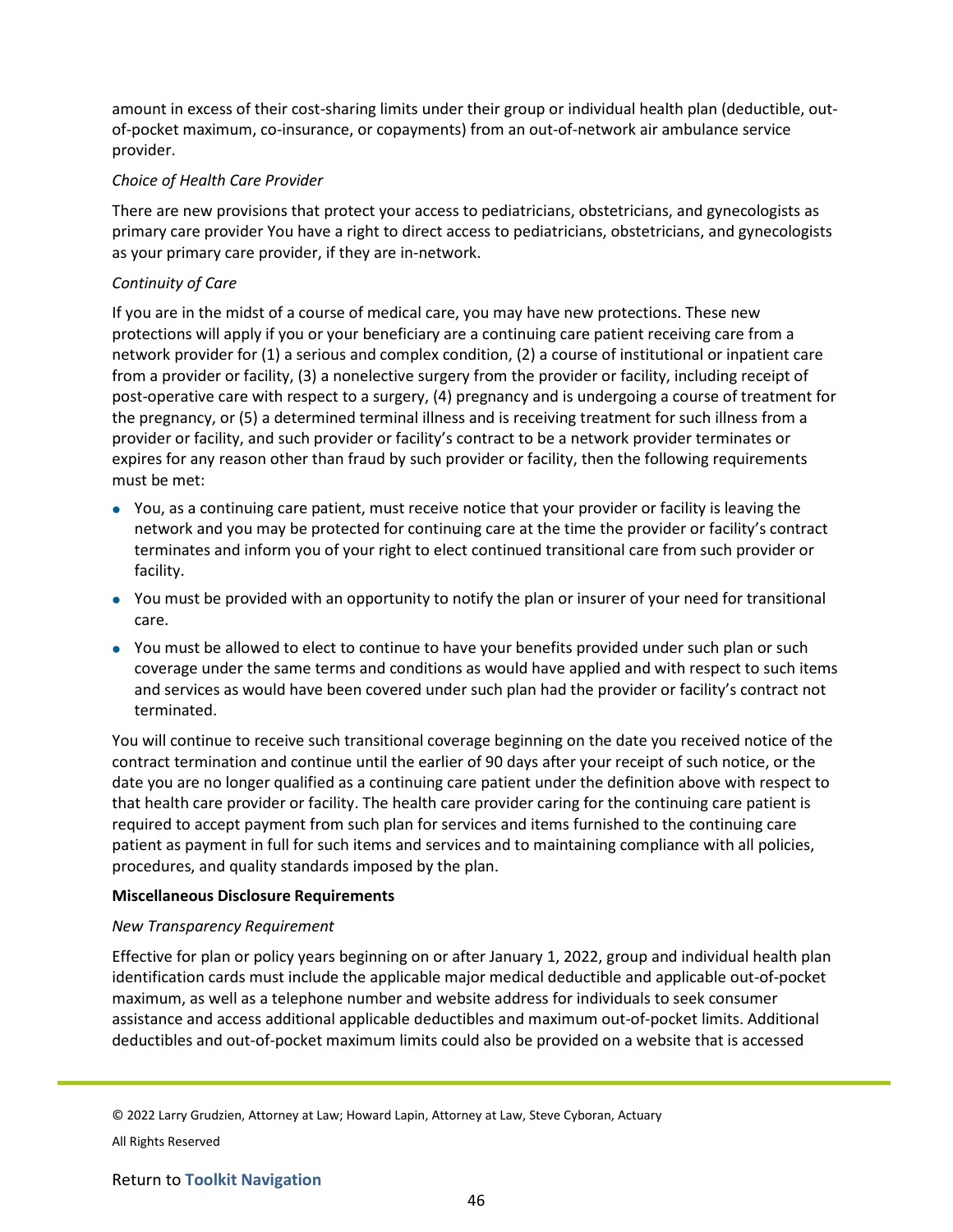through a Quick Response code (commonly referred to as a QR code) on the participant's, beneficiary's, or covered individual's ID card or through a hyperlink in the case of a digital ID card.

This requirement has been delayed until guidance is released sometime later in 2022

## *Advanced Explanation of Benefits (EOB) Requirements*

Beginning with the first plan or policy year beginning on or after January 1, 2022, when any health care provider notifies a group or individual health plan that you are scheduled to receive services, the health plan must notify you no later than one business day after receiving such notice (the deadline varies depending on when the service is scheduled as compared to when the notice is received) in clear and understandable language whether or not the health care provider or facility is an in-network provider for the plan. In addition, the advanced explanation of benefits is required to be provided to you and must include all of the following information:

- Whether or not the provider or facility is in-network with respect to the health plan for the item or service and, if in-network, the contracted rate or coverage (based on the billing and diagnostic codes provided by the provider or facility) and if it is out-ot-network, then a description of how the individual may obtain information on providers and facilities that are in-network, if any.
- The good faith estimate included in the notification received from the provider or facility based on such codes.
- A good faith estimate of the amount the plan is responsible for and the amount of any covered individual cost sharing (including with respect to the deductible and any copayment or coinsurance obligation (as of the date of the notification).
- A good faith estimate of the amount that you have incurred toward meeting the limit of the financial responsibility (including with respect to deductibles and out-of-pocket maximums) under the plan (as of the date of such notification).
- If the item or service is subject to a medical management technique (including concurrent review, prior authorization, and step-therapy or fail-first protocols) for coverage, a disclaimer that the coverage is subject to that medical management technique.
- A disclaimer that the information provided in the notification is only an estimate based on the items and services reasonably expected, at the time of scheduling (or requesting) the item or service, to be furnished and is subject to change.
- Any other information or disclaimer the plan determines appropriate that is consistent with information and disclaimers required under this section of the Act.

Time frames: The above notice must be provided to you not later than 1 business day after the provider or facility gives notice to the health plan or, if the item or service was scheduled in time, then at least 10 business days before the item or service is to be furnished. If the notification was made pursuant to your request, then the time is 3 business days after the date on which the plan receives the notification.

This requirement has been delayed until guidance is released later in 2022.

#### *Price Comparison Tool for In-Network Services Required*

For plan or policy years beginning on or after January 1, 2022 (According to FAQs, the Departments will delay enforcement until plan or policy years beginning on or after January 1, 2023), a health plan is required to offer price comparison guidance by telephone and make available on its website a price comparison tool that (to the extent practicable) allows you, for the plan year, geographic region, and its

© 2022 Larry Grudzien, Attorney at Law; Howard Lapin, Attorney at Law, Steve Cyboran, Actuary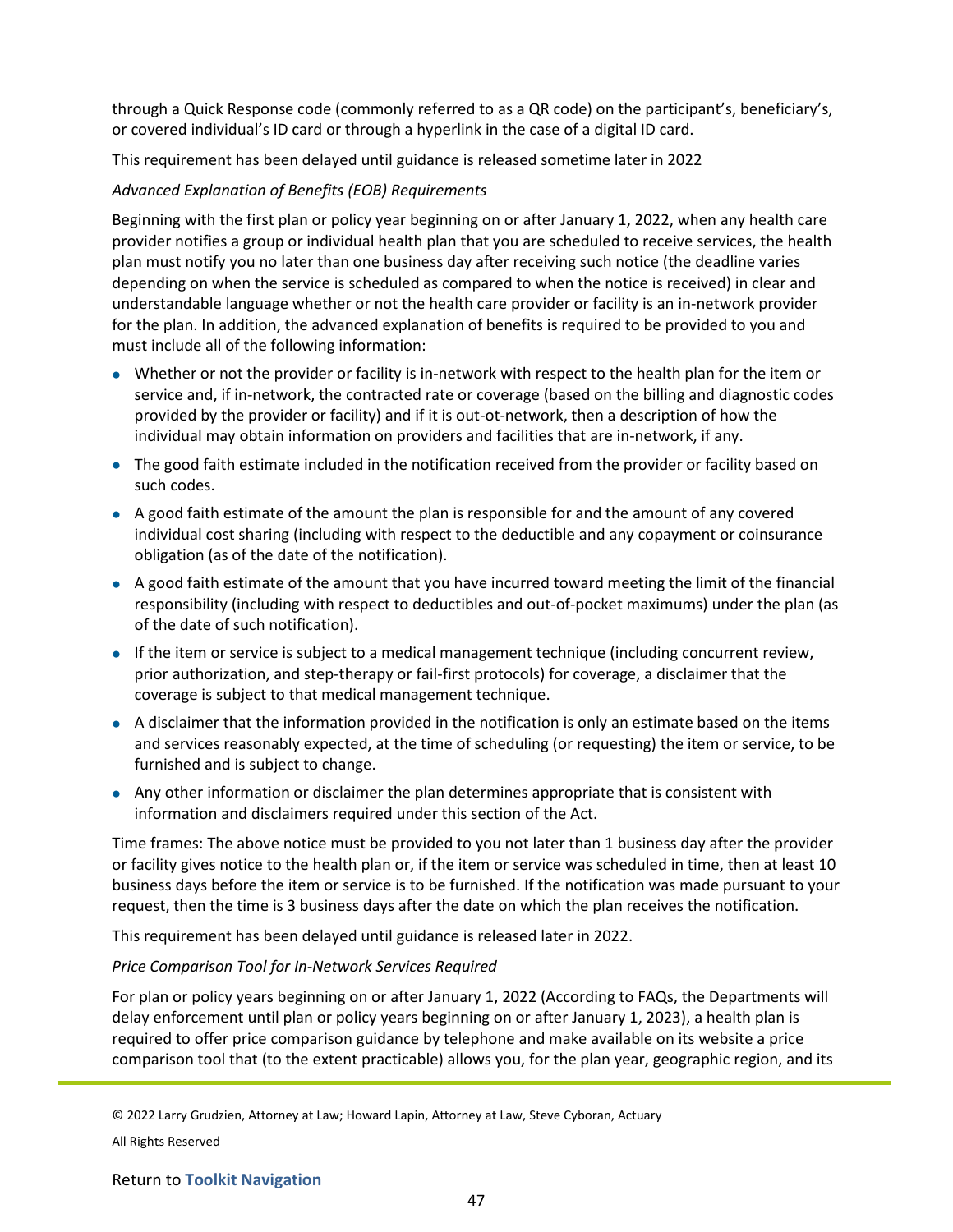participating providers, to compare the amount of cost sharing that you would be responsible for paying with respect to the furnishing of a specific item or service by any such provider.

## *Provider Directory Information Improvement*

Effective for plan or policy years beginning on or after January 1, 2022, each health plan must establish: (i) a verification process; (ii) a response protocol; and (iii) a provider database and include in any directory (other than the database) specified provider directory information. Under the verification process, the health plan—not less frequently than once every 90 days—must verify and update the provider directory information in a database. It must establish a procedure for the removal from the database of a provider or facility if the plan has been unable to verify the information during a period specified by the health plan. The database must be updated within 2 business days of the health plan receiving information that a provider or facility has changed its network status. Group health plans will need to enhance website information and other communication

Health care providers and facilities are now required to put in place a business process to provide timely updates to provider directories at both the beginning and termination of a network relationship. If a health care provider or facility bills you greater than the in-network rate and you pay the bill, the health care provider is required to repay you the amount paid in excess of the in-network rate for the services or treatment with interest at the rate specified by federal government.

## *Mental Health and Substance Use Disorder Benefits*

If your group and individual health plans provide mental health or substance abuse disorder benefits and impose any Non-Quantitative Treatment Limitations (NQTLs) on such benefits (i.e., restrictions not tied to dollar value or frequency) your group or individual health plan must perform and document a comparative analysis. The comparative analysis is required to contain the following information (copied directly from the legislation):

- **1.** The specific plan or coverage terms or other relevant terms regarding the NQTLs and a description of all mental health or substance use disorder and medical or surgical benefits to which each such term applies in each respective benefits classification;
- **2.** The factors used to determine that the NQTLs will apply to mental health or substance use disorder benefits and medical or surgical benefits;
- **3.** he evidentiary standards used for the factors identified in clause (2), when applicable, provided that every factor shall be defined, and any other source or evidence relied upon to design and apply the NQTLs to mental health or substance use disorder benefits and medical or surgical benefits;
- **4.** The comparative analyses demonstrating that the processes, strategies, evidentiary standards, and other factors used to apply the NQTLs to mental health or substance use disorder benefits, as written and in operation, are comparable to, and are applied no more stringently than, the processes, strategies, evidentiary standards, and other factors used to apply the NQTLs to medical or surgical benefits in the benefits classification; and
- **5.** The specific findings and conclusions reached by the group health plan or health insurer with respect to the health insurance coverage, including any results of the analyses described in this subparagraph that indicate that the plan or coverage is or is not in compliance with this section.

© 2022 Larry Grudzien, Attorney at Law; Howard Lapin, Attorney at Law, Steve Cyboran, Actuary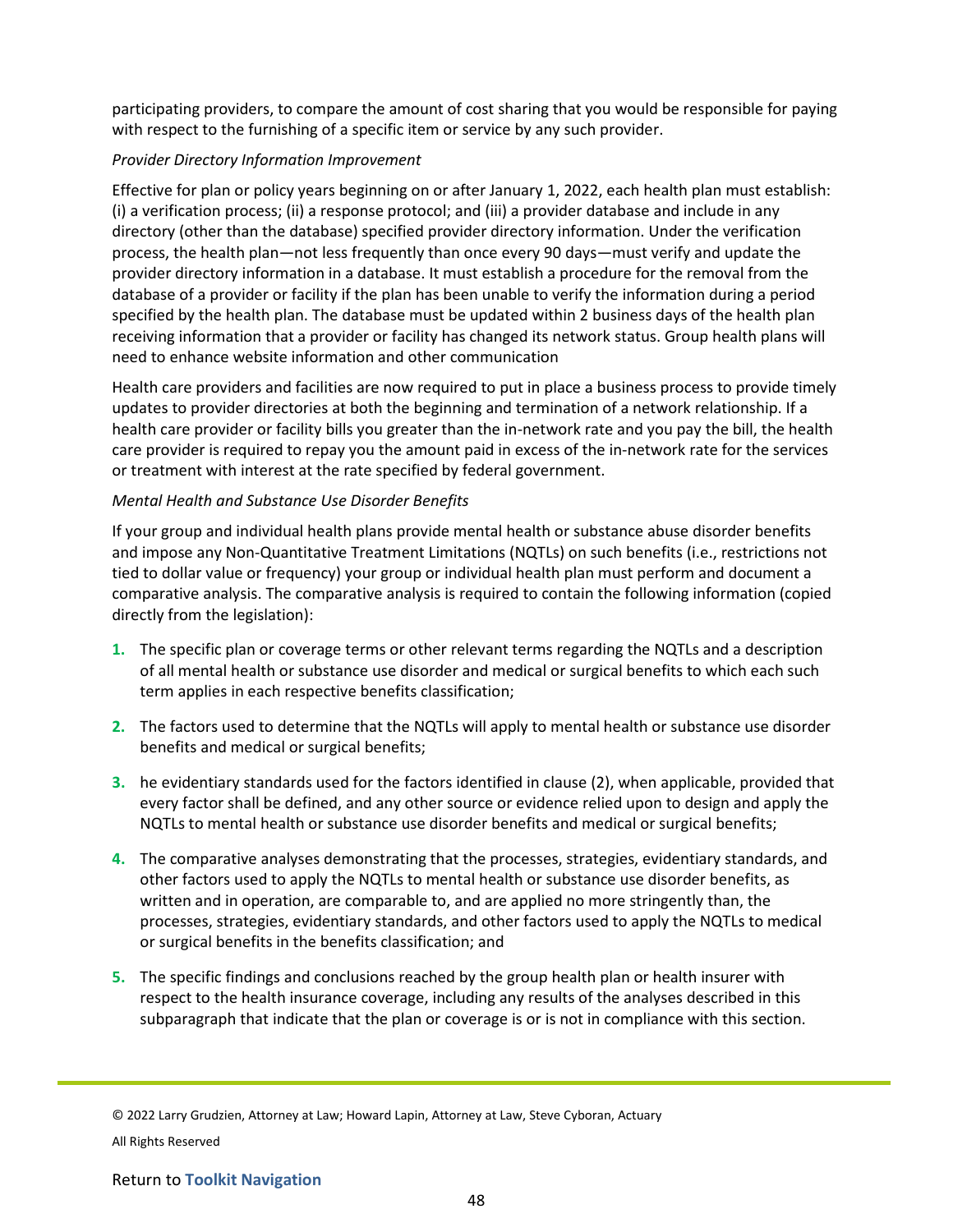As a participant under a group health plan, you may be able to request a copy of this comparative analysis and the plan may have provide you with a copy within thirty days or be subject to penalties under federal law.

#### *Public Disclosure Requirement*

For plan or policy years beginning on or after January 1 2022, group health plans and insurers offering non-grandfathered group health plans and individual health policies are required to make detailed pricing information available to the public in three separate machine-readable files. These files must detail the in-network rates the plan negotiates with network providers, the allowed amounts paid in the past to out-of-network providers, and the negotiated rates and historical net prices for prescription drugs, respectively. The information must be displayed in standardized format and updated monthly.

This requirement has been delayed for plan or policy years beginning on after July 1, 2022.

© 2022 Larry Grudzien, Attorney at Law; Howard Lapin, Attorney at Law, Steve Cyboran, Actuary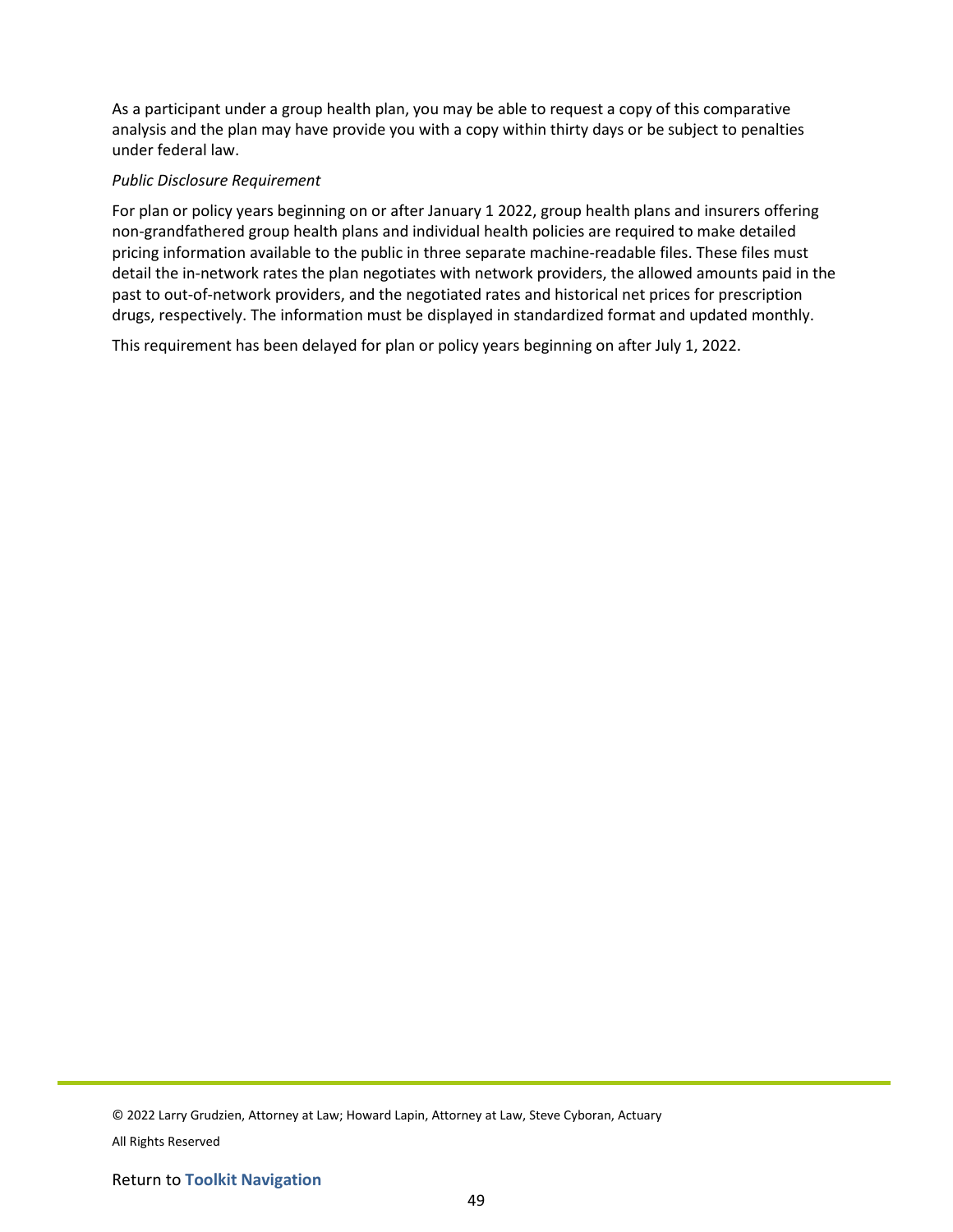# **Exhibit 2: Compliance Tool – Summary of Action Steps to Comply**

The table below provides a summary checklist of the principal requirements under the 2021 Consolidated Appropriations Act (CAA) and Transparency in Coverage regulations. Use this tool as a project management guide to assure your organization has addressed each of the compliance requirements. Requirements that apply to grandfathered health plans are indicated with a leading "\*".

| Requirement/<br><b>Effective Date</b>                                                                                                         | <b>Description</b>                                                                                                                                                                                                                                                                                                                                                                                                                                                                                                                                                                                                                                                                                                                                                                                                                                                                                                                                                                                                                                                                                                                                                                                                                                                                                                                                                                                                   | <b>Action Items to Consider</b>                                                                                                                                                                                                                                                                                                                                                                                                                                                                                                                                                                                                                                                                                                                                                                    | <b>Date</b><br><b>Completed</b> | <b>Notes</b> |
|-----------------------------------------------------------------------------------------------------------------------------------------------|----------------------------------------------------------------------------------------------------------------------------------------------------------------------------------------------------------------------------------------------------------------------------------------------------------------------------------------------------------------------------------------------------------------------------------------------------------------------------------------------------------------------------------------------------------------------------------------------------------------------------------------------------------------------------------------------------------------------------------------------------------------------------------------------------------------------------------------------------------------------------------------------------------------------------------------------------------------------------------------------------------------------------------------------------------------------------------------------------------------------------------------------------------------------------------------------------------------------------------------------------------------------------------------------------------------------------------------------------------------------------------------------------------------------|----------------------------------------------------------------------------------------------------------------------------------------------------------------------------------------------------------------------------------------------------------------------------------------------------------------------------------------------------------------------------------------------------------------------------------------------------------------------------------------------------------------------------------------------------------------------------------------------------------------------------------------------------------------------------------------------------------------------------------------------------------------------------------------------------|---------------------------------|--------------|
| *Surprise Billing<br>and<br>Independent<br>Dispute<br>Resolution (IDR)<br>Plan or policy<br>years beginning<br>on or after<br>January 1, 2022 | <b>Emergency Services Provided by a</b><br>Out-of-Network Provider/Facility: If a<br>plan covers emergency services in an<br>emergency department, a plan must<br>cover emergency services provided<br>by a nonparticipating provider/facility<br>without prior authorization and with<br>in-network cost-sharing until the<br>participant is stable. The plan must<br>apply cost-sharing towards the<br>participant's In-Network deductible<br>and out-of- pocket maximum<br>(OOPM). Neither the nonparticipating<br>facility nor the nonparticipating<br>provider can balance bill the<br>participant.<br>Non-emergency Services Provided by<br>Nonparticipating Providers at<br>Participating Facilities: The plan must<br>cover non-emergency services<br>provided by a nonparticipating<br>provider at a participating facility<br>with in-network cost-sharing. The<br>plan must apply cost-sharing towards<br>the participant's In-Network<br>deductible and OOPM. The non-<br>participating provider cannot balance<br>bill the participant unless the non-<br>participating provider provides notice<br>and the individual consents. This<br>notice and consent exception does<br>not apply if the provider is an<br>ancillary provider (e.g.,<br>anesthesiologist), there is no<br>participating provider available at the<br>participating facility, or the care is for<br>unforeseen or urgent services. | Confirm in writing that<br>$\bullet$<br>TPAs (or insurance<br>companies for insured<br>plans) will comply with<br>these rules and discuss<br>associated cost<br>increases.<br>Review and revise<br>service contracts with<br>TPAs (or insurance<br>contracts for insured<br>plans) to delineate<br>responsibilities<br>regarding surprise<br>billing, timely<br>payments/denials,<br>negotiations, and<br>arbitration.<br>Consider adding<br>$\bullet$<br>language regarding<br>who makes decisions<br>(e.g., the<br>TPA/insurance<br>company, the plan, or<br>both).<br>Consider adding<br>$\bullet$<br>language regarding<br>notification<br>requirements (e.g., if<br>the plan receives a<br>claim from a<br>nonparticipating<br>provider/facility, the<br>TPA will notify the plan<br>prior to |                                 |              |

© 2022 Larry Grudzien, Attorney at Law; Howard Lapin, Attorney at Law, Steve Cyboran, Actuary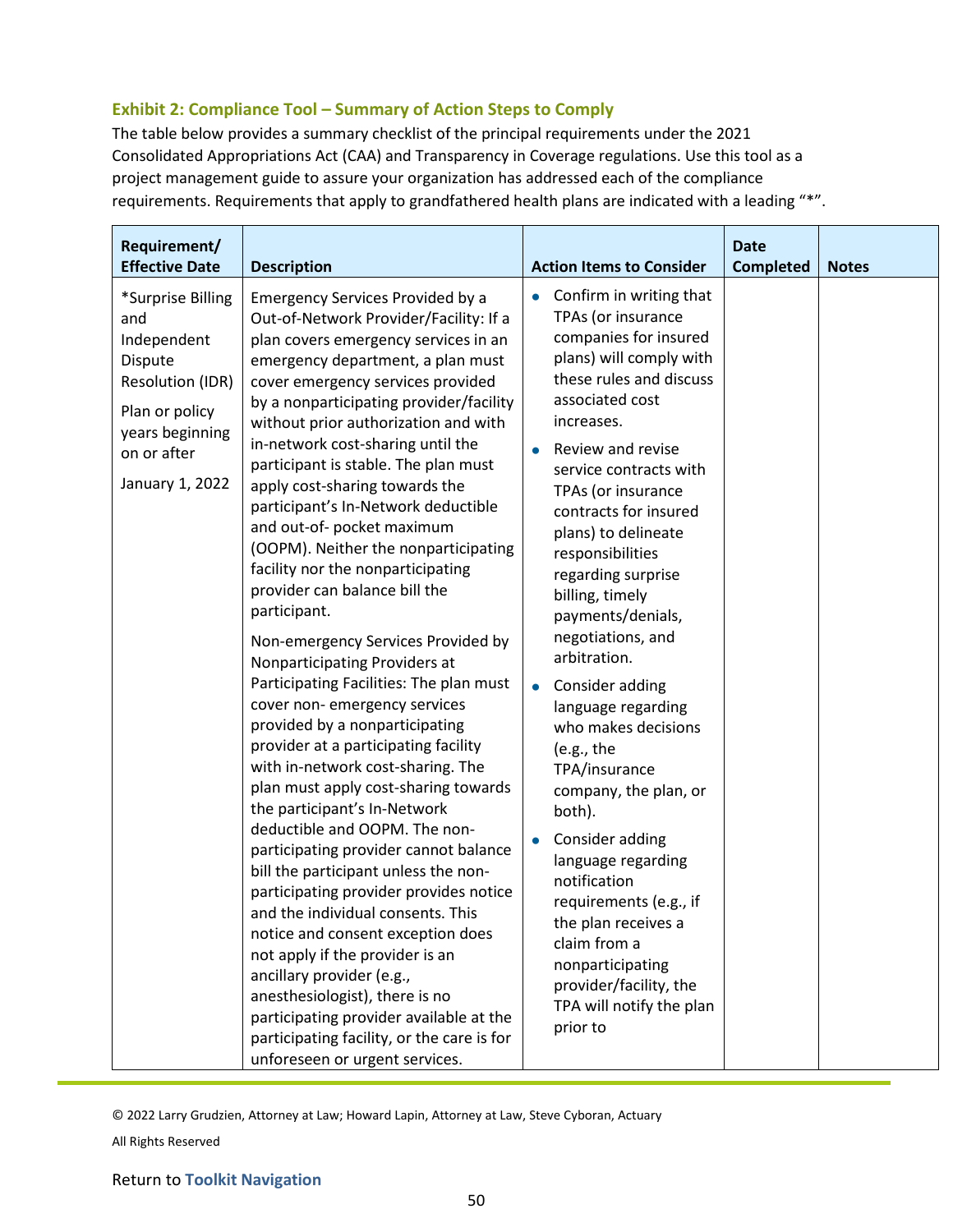| Requirement/<br><b>Effective Date</b>                                                                          | <b>Description</b>                                                                                                                                                                                                                                                                                                                                                                                                                                                                                                                                                                          | <b>Action Items to Consider</b>                                                                                                                                                                                                                                                                                      | <b>Date</b><br><b>Completed</b> | <b>Notes</b> |
|----------------------------------------------------------------------------------------------------------------|---------------------------------------------------------------------------------------------------------------------------------------------------------------------------------------------------------------------------------------------------------------------------------------------------------------------------------------------------------------------------------------------------------------------------------------------------------------------------------------------------------------------------------------------------------------------------------------------|----------------------------------------------------------------------------------------------------------------------------------------------------------------------------------------------------------------------------------------------------------------------------------------------------------------------|---------------------------------|--------------|
|                                                                                                                | The plan must make payment or<br>notice of denial within 30 days after<br>the nonparticipating provider/facility<br>transmits a bill for services where the<br>provider or facility transmit a clean<br>claim.<br>The plan and the nonparticipating<br>provider/facility may engage in open<br>negotiations for 30 days regarding<br>the nonparticipating claim.<br>If negotiations fail, the plan or<br>nonparticipating provider/facility<br>may request IDR. The losing party<br>must pay the entire cost of the IDR.<br>Insured plans may be subject to state<br>surprise billing laws. | paying/denying the<br>claim).<br>Consider adding<br>$\bullet$<br>language about who<br>pays for IDR.<br>Amend plan<br>$\bullet$<br>documents and SPDs,<br>as necessary.<br>For self-funded plans,<br>$\bullet$<br>consider whether to<br>reevaluate stop-loss<br>arrangements because<br>of increased plan<br>costs. |                                 |              |
| *Surprise Air<br><b>Ambulance Bills</b><br>Plan or policy<br>years beginning<br>on or after<br>January 1, 2022 | If the plan covers air ambulance<br>services from participating providers,<br>the plan must cover air ambulance<br>services from a nonparticipating<br>provider with in-network cost-<br>sharing. The plan must apply cost-<br>sharing towards the participant's In-<br>Network deductible and OOPM. The<br>air ambulance nonparticipating<br>provider cannot balance bill the<br>participant.<br>The plan must make a payment or<br>notice of denial within 30 days after<br>the air ambulance nonparticipating<br>provider transmits a bill for services                                  | See above action items<br>for Surprise Billing.                                                                                                                                                                                                                                                                      |                                 |              |
|                                                                                                                | where the provider or facility<br>transmit a clean claim.<br>The plan and air ambulance<br>nonparticipating provider may<br>engage in open negotiations for 30<br>days regarding the air ambulance<br>claim.                                                                                                                                                                                                                                                                                                                                                                                |                                                                                                                                                                                                                                                                                                                      |                                 |              |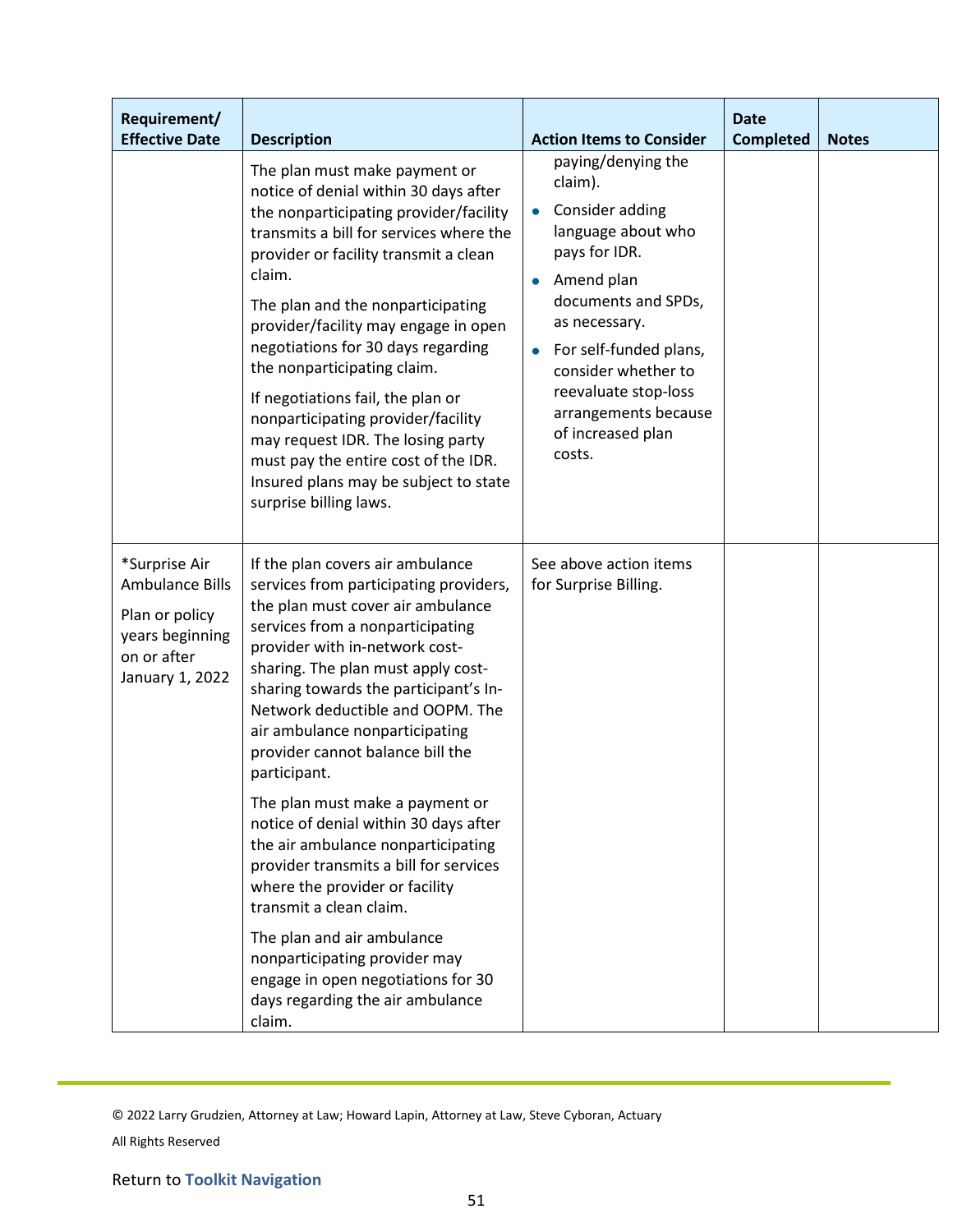| Requirement/<br><b>Effective Date</b>                                                                                                                                                                                  | <b>Description</b>                                                                                                                                                                                                                                                                                                                                                                                                     | <b>Action Items to Consider</b>                                                                                                                                                                                                                                                                                                                   | <b>Date</b><br><b>Completed</b> | <b>Notes</b> |
|------------------------------------------------------------------------------------------------------------------------------------------------------------------------------------------------------------------------|------------------------------------------------------------------------------------------------------------------------------------------------------------------------------------------------------------------------------------------------------------------------------------------------------------------------------------------------------------------------------------------------------------------------|---------------------------------------------------------------------------------------------------------------------------------------------------------------------------------------------------------------------------------------------------------------------------------------------------------------------------------------------------|---------------------------------|--------------|
|                                                                                                                                                                                                                        | If negotiations fail, the plan or the<br>nonparticipating air ambulance<br>provider may request IDR. The losing<br>party must pay the entire cost of the<br>IDR.                                                                                                                                                                                                                                                       |                                                                                                                                                                                                                                                                                                                                                   |                                 |              |
| *Reporting<br>Requirements<br><b>Regarding Air</b><br>Ambulance<br><b>Services</b><br>90 days after<br>the last day of<br>the first<br>calendar year<br>beginning on or<br>after the date<br>final rules are<br>issued | Plans must provide detailed reports<br>to DOL, HHS, and Treasury, as<br>applicable, regarding air ambulance<br>claims                                                                                                                                                                                                                                                                                                  | Confirm in writing that<br>$\bullet$<br>TPAs (or insurers for<br>insured plans) will<br>comply with these<br>rules and discuss<br>associated cost<br>increases.<br>Review and revise<br>service contracts with<br>TPAs (or insurance<br>contracts for insured<br>plans) to clarify<br>responsibilities<br>regarding this<br>reporting requirement |                                 |              |
| <b>External Review</b><br>for Surprise<br><b>Billing</b><br>January 1, 2022                                                                                                                                            | Plans must expand their external<br>review process to include adverse<br>benefit determinations for the<br>surprise bills and surprise air<br>ambulance bills.                                                                                                                                                                                                                                                         | Confirm in writing that<br>$\bullet$<br>TPAs (or insurance<br>companies for insured<br>plans) will comply with<br>these rules and discuss<br>associated cost<br>increases.<br>Amend plan<br>documents and SPDs,<br>as necessary.                                                                                                                  |                                 |              |
| *Protections<br>Against<br>Provider<br>Discrimination<br>January 1, 2022                                                                                                                                               | Under the Affordable Care Act, plans<br>must not discriminate with respect to<br>plan participation or coverage against<br>any health care provider acting within<br>the scope of the provider's license or<br>certification. DOL, HHS, and Treasury<br>must issue proposed regulations<br>implementing this requirement by<br>January 1, 2022, and issue final<br>regulations six months after the<br>comment period. | Comply with guidance,<br>$\bullet$<br>once issued, regarding<br>protections against<br>provider<br>discrimination                                                                                                                                                                                                                                 |                                 |              |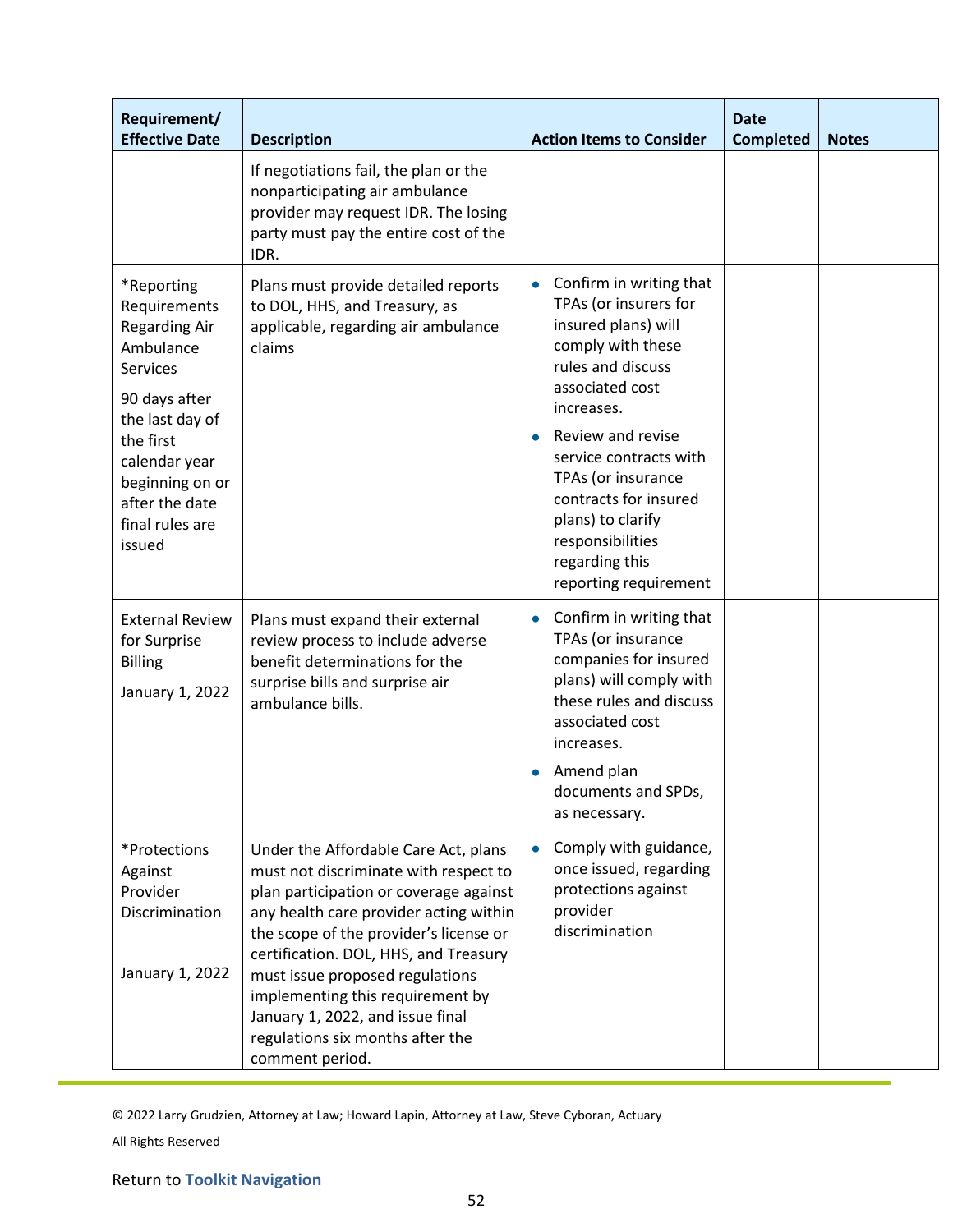| Requirement/<br><b>Effective Date</b>                                                                                                         | <b>Description</b>                                                                                                                                                                                                                                                                                                                                                                                                                                                                                                                                                                                                                                                                                                                                                                                                                                                                                                                                                                                                                                                                                                                                                        | <b>Action Items to Consider</b>                                                                                                                                                                                                                                                                                                                                                                                                                                                                                                                                                 | <b>Date</b><br><b>Completed</b> | <b>Notes</b> |
|-----------------------------------------------------------------------------------------------------------------------------------------------|---------------------------------------------------------------------------------------------------------------------------------------------------------------------------------------------------------------------------------------------------------------------------------------------------------------------------------------------------------------------------------------------------------------------------------------------------------------------------------------------------------------------------------------------------------------------------------------------------------------------------------------------------------------------------------------------------------------------------------------------------------------------------------------------------------------------------------------------------------------------------------------------------------------------------------------------------------------------------------------------------------------------------------------------------------------------------------------------------------------------------------------------------------------------------|---------------------------------------------------------------------------------------------------------------------------------------------------------------------------------------------------------------------------------------------------------------------------------------------------------------------------------------------------------------------------------------------------------------------------------------------------------------------------------------------------------------------------------------------------------------------------------|---------------------------------|--------------|
| *Continuity of<br>Care<br>Plan or policy<br>years beginning<br>on or after<br>January 1, 2022                                                 | Plans must take various actions if<br>participants who are "continuing care<br>patients" lose their benefits with<br>respect to a participating<br>provider/facility because the plan's<br>contractual relationship with the<br>provider/facility terminates or<br>benefits with respect to the<br>provider/facility terminate. These<br>actions include: (1) notifying the<br>continuing care patient about the<br>termination and the participant's<br>right to transitional care; (2)<br>providing the continuing care patient<br>with an opportunity to notify the plan<br>of their need for transitional care;<br>and (3) allowing the continuing care<br>patient to elect to continue to have<br>benefits under the plan on the same<br>terms and conditions as if the<br>termination had not occurred for 90<br>days (or, if earlier, the date the<br>participant is no longer a continuing<br>care patient).<br>A "continuing care patient" is an<br>individual who, with respect to a<br>provider/facility, is scheduled for<br>nonelective surgery or is undergoing<br>treatment for a serious and complex<br>condition, a pregnancy, or a terminal<br>illness. | Confirm in writing that<br>$\bullet$<br>TPAs (or insurance<br>companies for insured<br>plans) will comply with<br>these rules and discuss<br>associated cost<br>increases.<br>Review and revise<br>service contracts with<br>TPAs (or insurance<br>contracts for insured<br>plans) to clarify<br>responsibilities<br>regarding this<br>requirement.<br>Amend plan<br>$\bullet$<br>documents and SPDs,<br>as necessary.<br>For self-funded plans,<br>$\bullet$<br>consider whether to<br>reevaluate stop-loss<br>arrangements because<br>of potentially<br>increased plan costs. |                                 |              |
| *Identification<br>Cards with<br>Deductibles and<br>Out-of-Pocket<br>Limit<br>Information<br>Plan or policy<br>years beginning<br>on or after | Plans must include information<br>regarding d the applicable major<br>medical deductible and applicable<br>out-of-pocket maximum, as well as a<br>telephone number and website<br>address for individuals to seek<br>consumer assistance and access<br>additional applicable deductibles and<br>maximum out-of-pocket limits.<br>Additional deductibles and out-of-<br>pocket maximum limits could also be                                                                                                                                                                                                                                                                                                                                                                                                                                                                                                                                                                                                                                                                                                                                                                | Confirm in writing that<br>$\bullet$<br>TPAs (or insurance<br>companies for insured<br>plans) that provide ID<br>cards will comply with<br>these rules and discuss<br>any associated cost<br>increases.<br>Review and revise<br>$\bullet$<br>service contracts with<br>TPAs (or insurance                                                                                                                                                                                                                                                                                       |                                 |              |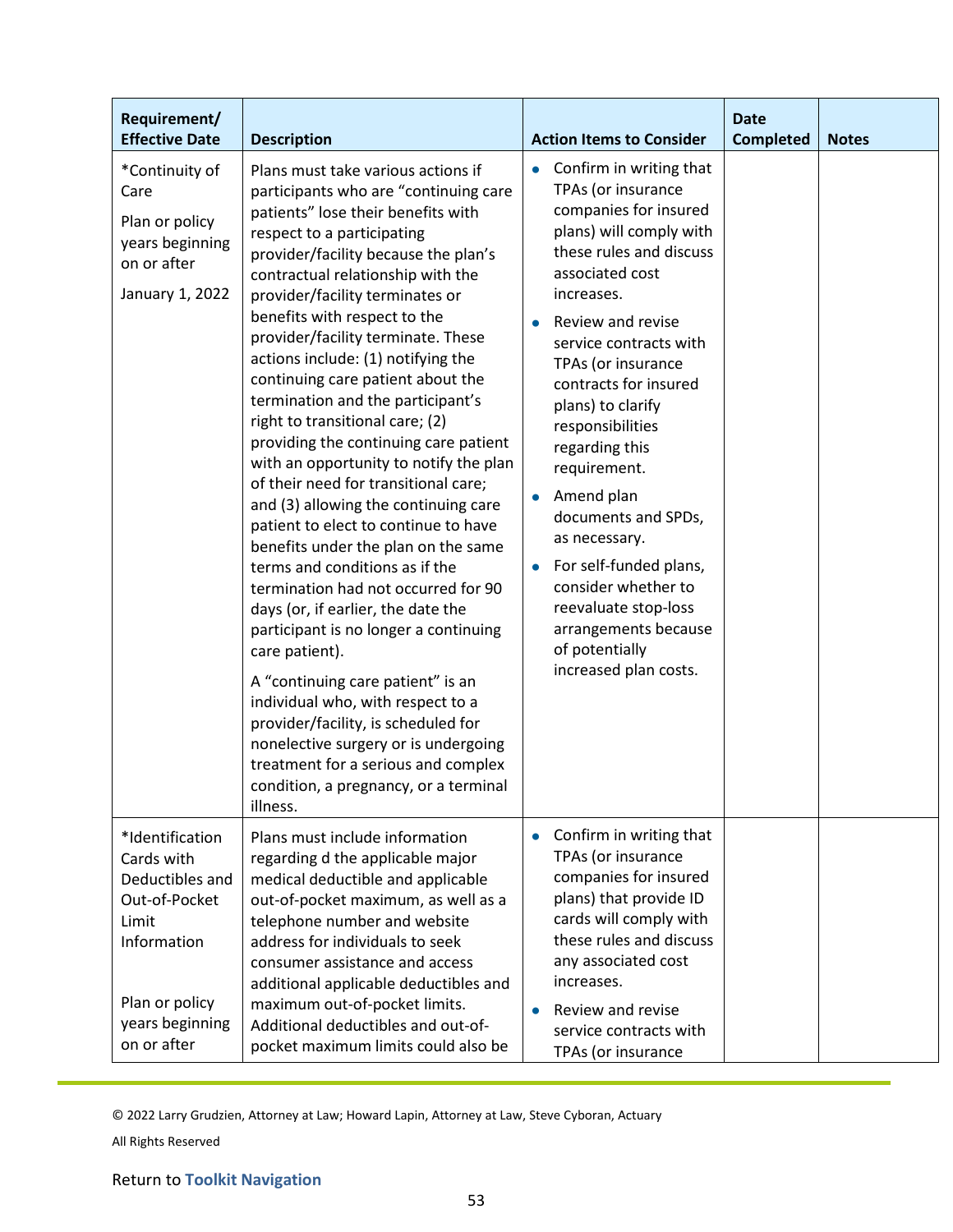| Requirement/<br><b>Effective Date</b>                                                                                | <b>Description</b>                                                                                                                                                                                                                                       | <b>Action Items to Consider</b>                                                                                                                                                                                                                                                                    | <b>Date</b><br><b>Completed</b> | <b>Notes</b> |
|----------------------------------------------------------------------------------------------------------------------|----------------------------------------------------------------------------------------------------------------------------------------------------------------------------------------------------------------------------------------------------------|----------------------------------------------------------------------------------------------------------------------------------------------------------------------------------------------------------------------------------------------------------------------------------------------------|---------------------------------|--------------|
| January 1, 2022                                                                                                      | provided on a website that is<br>accessed through a Quick Response<br>code (commonly referred to as a QR<br>code) on the participant's,<br>beneficiary's, or covered individual's<br>ID card or through a hyperlink in the<br>case of a digital ID card. | contracts for insured<br>plans) to clarify<br>responsibilities<br>regarding this<br>requirement                                                                                                                                                                                                    |                                 |              |
| *Advanced<br><b>Explanation of</b><br><b>Benefits</b><br>Plan or policy<br>years beginning<br>on or after            | Plans must provide participants, upon<br>request, with an advanced EOB for<br>scheduled services that generally<br>explains the estimated costs for the<br>item or service and the applicable<br>cost-sharing requirements.                              | Confirm in writing that<br>$\bullet$<br>TPAs (or insurance<br>companies for insured<br>plans) will comply with<br>these rules and discuss<br>any associated cost<br>increases.<br>Review and revise                                                                                                |                                 |              |
| January 1, 2022<br>(This<br>requirement is<br>delayed until<br>guidance is<br>released later in<br>2022)             |                                                                                                                                                                                                                                                          | service contracts with<br>TPAs (or insurance<br>contracts for insured<br>plans) to clarify<br>responsibilities<br>regarding this<br>requirement.<br>Amend plan<br>$\bullet$                                                                                                                        |                                 |              |
| *Price<br>Comparison<br>Tool<br>Plan or policy<br>years beginning<br>on or after<br>January 1, 2022<br>(Delayed date | Plans must offer price comparison<br>guidance by phone and a price<br>comparison tool online so<br>participants can compare cost-<br>sharing amounts for specific items<br>and services furnished by a provider.                                         | documents and SPDs,<br>as necessary<br>Confirm in writing that<br>$\bullet$<br>TPAs (or insurance<br>companies for insured<br>plans) will comply with<br>these rules and discuss<br>any associated cost<br>increases. TPAs (or<br>insurance companies)<br>may need to update<br>any existing price |                                 |              |
| plan or policy<br>years beginning<br>on or after<br>January 1,<br>$2023$ ),                                          |                                                                                                                                                                                                                                                          | comparison tools that<br>they offer.<br>Review and revise<br>service contracts with<br>TPAs (or insurance<br>contracts for insured                                                                                                                                                                 |                                 |              |

All Rights Reserved

# Return to **Toolkit Navigation**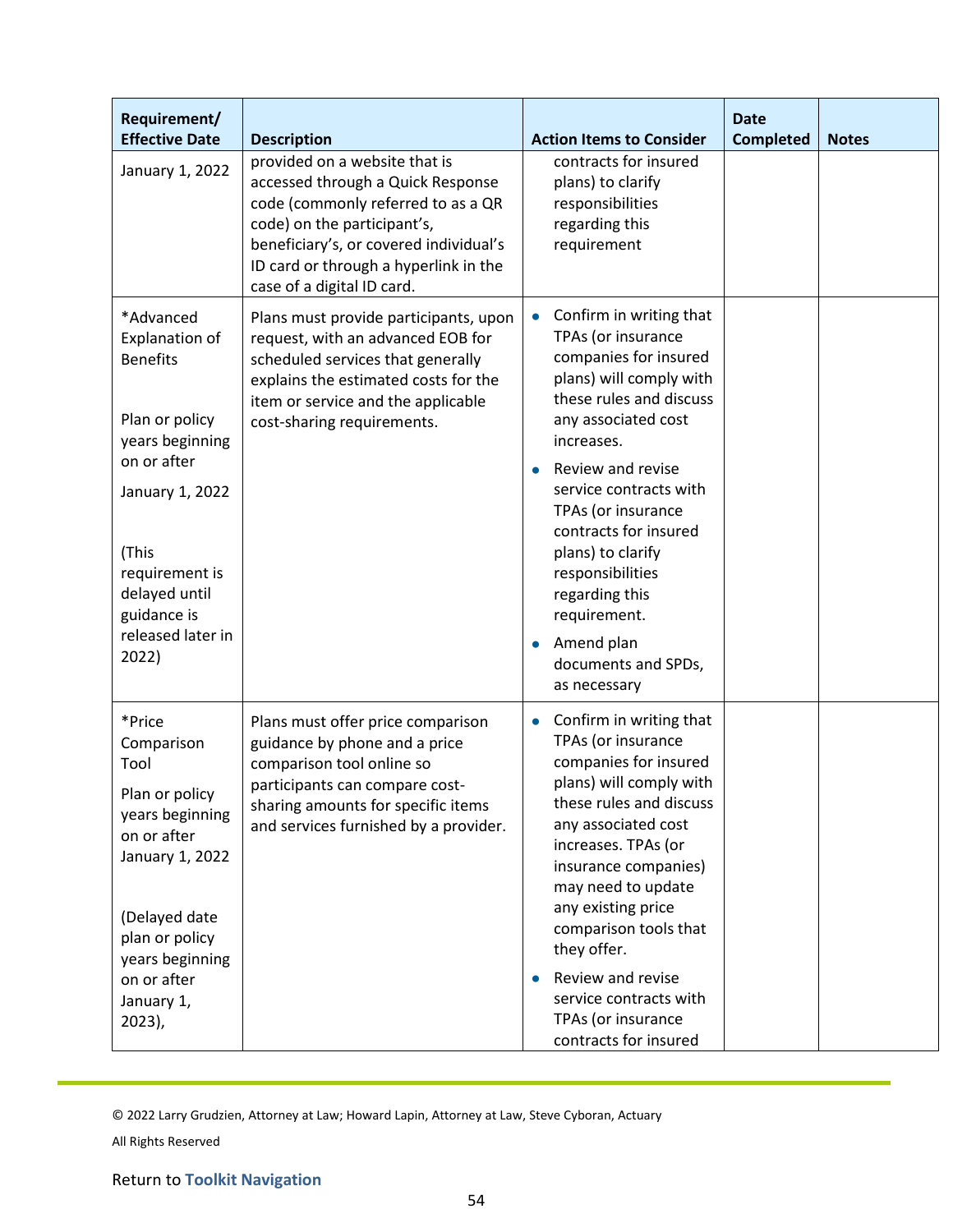| Requirement/<br><b>Effective Date</b>                                                                                                    | <b>Description</b>                                                                                                                                                                                                                                                                                                                                                                                                                                                                                                                                                                                                                                                                                                                                                                                                                                                                                                                                                                                                                                                                                                                                                                                                                                                                                                                                                            | <b>Action Items to Consider</b>                                                                                                                                                                                                                                                                                                                                                                                                                                                                                                                                                                                                                                                                                                                                                                                                                                      | <b>Date</b><br><b>Completed</b> | <b>Notes</b> |
|------------------------------------------------------------------------------------------------------------------------------------------|-------------------------------------------------------------------------------------------------------------------------------------------------------------------------------------------------------------------------------------------------------------------------------------------------------------------------------------------------------------------------------------------------------------------------------------------------------------------------------------------------------------------------------------------------------------------------------------------------------------------------------------------------------------------------------------------------------------------------------------------------------------------------------------------------------------------------------------------------------------------------------------------------------------------------------------------------------------------------------------------------------------------------------------------------------------------------------------------------------------------------------------------------------------------------------------------------------------------------------------------------------------------------------------------------------------------------------------------------------------------------------|----------------------------------------------------------------------------------------------------------------------------------------------------------------------------------------------------------------------------------------------------------------------------------------------------------------------------------------------------------------------------------------------------------------------------------------------------------------------------------------------------------------------------------------------------------------------------------------------------------------------------------------------------------------------------------------------------------------------------------------------------------------------------------------------------------------------------------------------------------------------|---------------------------------|--------------|
|                                                                                                                                          |                                                                                                                                                                                                                                                                                                                                                                                                                                                                                                                                                                                                                                                                                                                                                                                                                                                                                                                                                                                                                                                                                                                                                                                                                                                                                                                                                                               | plans) to clarify<br>responsibilities<br>regarding this<br>requirement.                                                                                                                                                                                                                                                                                                                                                                                                                                                                                                                                                                                                                                                                                                                                                                                              |                                 |              |
| *Provider<br>Directory and<br>Coverage<br>Information<br>Requests<br>Plan or policy<br>years beginning<br>on or after<br>January 1, 2022 | Plans must establish a database on a<br>public website that includes a list of<br>providers and facilities that have a<br>direct or indirect contractual<br>relationship with the plan and<br>directory information.<br>Plans must verify and update the<br>database at least every 90 days and<br>remove any providers or facilities if<br>the plan cannot verify their<br>information. Plans must also include<br>information on print directories that<br>the directory was accurate as of the<br>date of publication and that the<br>participant should consult the plan's<br>database to obtain the most current<br>information.<br>Plans must establish a response<br>protocol for responding within one<br>business day to a participant who<br>requests information regarding<br>whether a provider or facility is in-<br>network and also save the<br>communication in the participant's<br>file for at least two years.<br>Plans must impose in-network cost-<br>sharing and apply the deductible or<br>OOPM to an item or service provided<br>by a nonparticipating provider or<br>nonparticipating facility if the plan's<br>database, directory, or response<br>protocol incorrectly indicated that<br>the item or service was in-network.<br>Plans must make publicly available,<br>post on a public website, and include<br>on each EOB, information regarding | Confirm in writing that<br>$\bullet$<br>TPAs (or insurance<br>companies for insured<br>plans) will comply with<br>these rules and discuss<br>any associated cost<br>increases. TPAs (or<br>insurance companies)<br>may need to update<br>any existing online<br>databases that they<br>offer.<br>Review and revise<br>service contracts with<br>TPAs (or insurance<br>contracts for insured<br>plans) to clarify who<br>will maintain the<br>online database, revise<br>any print directories,<br>respond to participant<br>requests for<br>information, and<br>provide disclosures<br>regarding protections<br>against balance billing.<br>Amend plan<br>$\bullet$<br>documents and SPDs,<br>as necessary.<br>For self-funded plans,<br>$\bullet$<br>consider whether to<br>reevaluate stop-loss<br>arrangements because<br>of potentially<br>increased plan costs. |                                 |              |

<sup>© 2022</sup> Larry Grudzien, Attorney at Law; Howard Lapin, Attorney at Law, Steve Cyboran, Actuary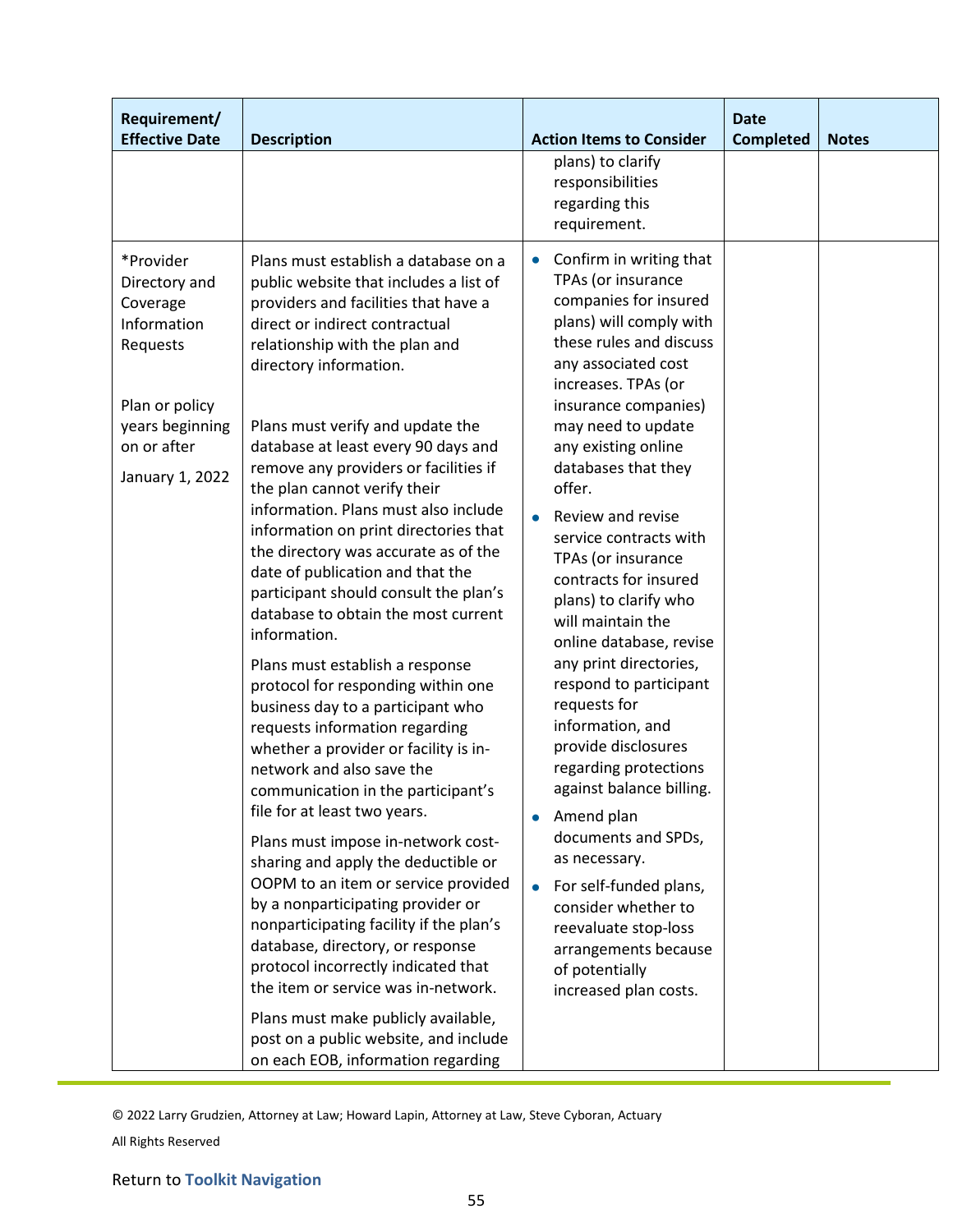| Requirement/                                                                                                                    |                                                                                                                                                                                                                                                                                                                                                                                                                                                                                                                                                                       |                                                                                                                                                                                                                                                                                                                                                                                                                                                                                 | <b>Date</b>      |              |
|---------------------------------------------------------------------------------------------------------------------------------|-----------------------------------------------------------------------------------------------------------------------------------------------------------------------------------------------------------------------------------------------------------------------------------------------------------------------------------------------------------------------------------------------------------------------------------------------------------------------------------------------------------------------------------------------------------------------|---------------------------------------------------------------------------------------------------------------------------------------------------------------------------------------------------------------------------------------------------------------------------------------------------------------------------------------------------------------------------------------------------------------------------------------------------------------------------------|------------------|--------------|
| <b>Effective Date</b>                                                                                                           | <b>Description</b><br>prohibitions on balance billing in<br>certain circumstances and, if<br>applicable, additional information<br>required under state law.                                                                                                                                                                                                                                                                                                                                                                                                          | <b>Action Items to Consider</b>                                                                                                                                                                                                                                                                                                                                                                                                                                                 | <b>Completed</b> | <b>Notes</b> |
| Removal of Gag<br>Clauses<br>December 27,<br>2020<br>(Attestations<br>not submitted<br>until 2022)                              | Plans cannot enter into agreements<br>that directly or indirectly restrict<br>them from: (1) providing cost or<br>quality of care information to<br>referring providers, plan sponsors,<br>participants, or individuals eligible to<br>become participants; or (2) accessing<br>deidentified claims and encounter<br>information with respect to<br>participants.<br>Nonetheless, such agreements may<br>include reasonable restrictions on<br>public disclosure.<br>Plans must submit an annual<br>attestation indicating compliance<br>with this transparency rule. | Review and revise, as<br>applicable,<br>agreements with<br>health insurance<br>providers, third-party<br>administrators, and<br>other service providers<br>offering access to<br>provider networks to<br>ensure compliance<br>with this transparency<br>rule.<br>Submit an annual<br>attestation indicating<br>compliance.                                                                                                                                                      |                  |              |
| *Disclose Direct<br>and Indirect<br>Compensation<br>for new<br>contracts<br>entered or<br>renewed after<br>December 27,<br>2021 | Disclosures for brokers and other<br>consultants providing services to<br>certain group health plans. Under the<br>Act, "covered service providers" must<br>disclose their "direct" and "indirect"<br>compensation above \$1,000 received<br>during the term of the contract or<br>arrangement to a responsible plan<br>fiduciary of a "covered health plan.                                                                                                                                                                                                          | Group health plans<br>$\bullet$<br>should begin working<br>in coordination with<br>covered service<br>providers to determine<br>whether these new<br>disclosure<br>requirements will<br>apply to them and, if<br>so, what indirect<br>compensation must be<br>disclosed.<br>In preparing to comply<br>$\bullet$<br>with these new<br>disclosure rules,<br>affected parties may<br>seek guidance in the<br>disclosures practices<br>that apply to qualified<br>retirement plans. |                  |              |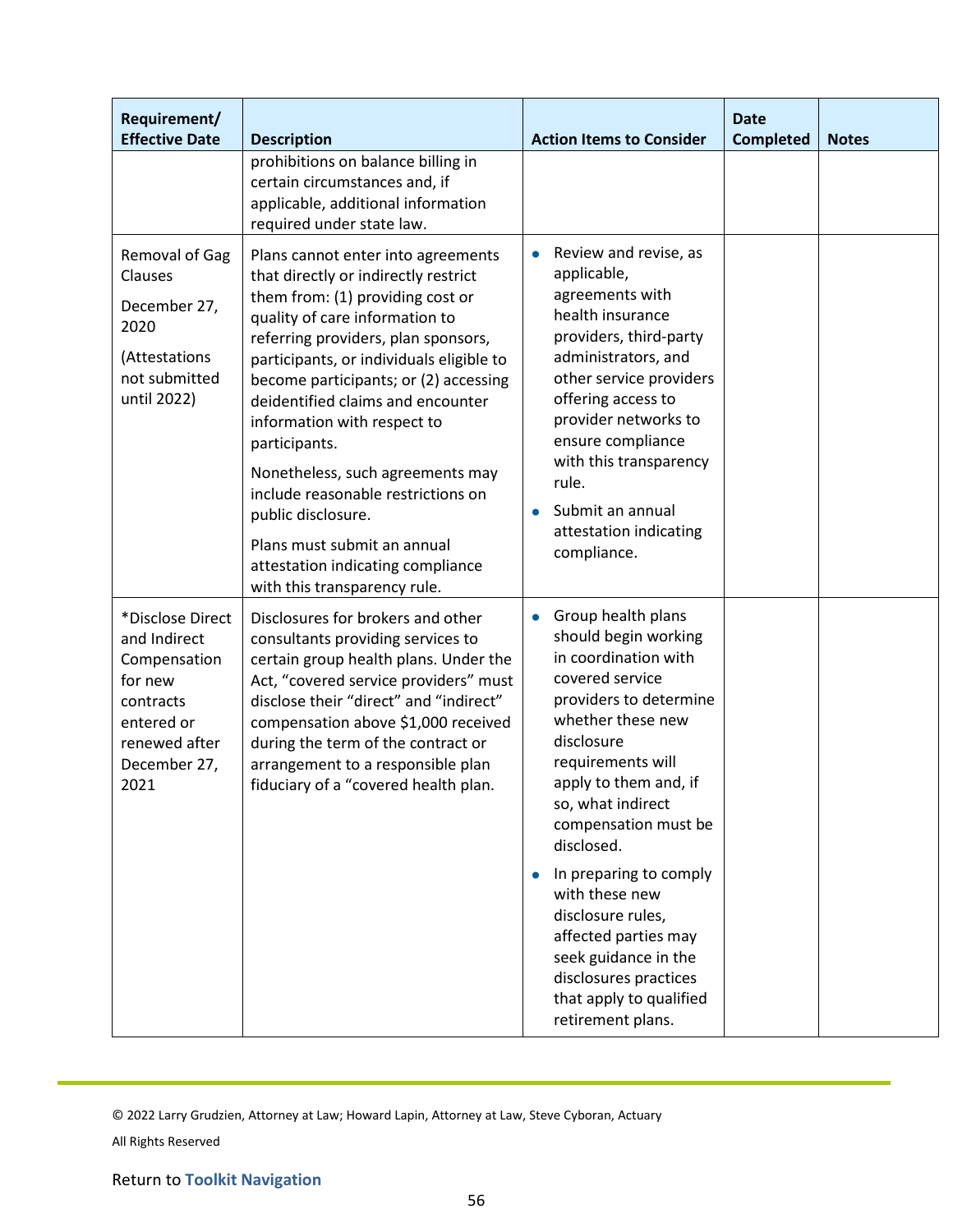| Requirement/<br><b>Effective Date</b>                                                                                         | <b>Description</b>                                                                                                                                                                                                                                                                                                                                                                                                                                                                                                                                                                          | <b>Action Items to Consider</b>                                                                                                                                                                                                                                                                                                                                                                                                                                                                                                                                                                                        | <b>Date</b><br><b>Completed</b> | <b>Notes</b> |
|-------------------------------------------------------------------------------------------------------------------------------|---------------------------------------------------------------------------------------------------------------------------------------------------------------------------------------------------------------------------------------------------------------------------------------------------------------------------------------------------------------------------------------------------------------------------------------------------------------------------------------------------------------------------------------------------------------------------------------------|------------------------------------------------------------------------------------------------------------------------------------------------------------------------------------------------------------------------------------------------------------------------------------------------------------------------------------------------------------------------------------------------------------------------------------------------------------------------------------------------------------------------------------------------------------------------------------------------------------------------|---------------------------------|--------------|
| *Mental Health<br>Parity and<br>Addiction<br><b>Equity Act</b><br>(MHPAEA)<br>Comparative<br>Analysis<br>February 10,<br>2021 | Plans that offer medical and surgical<br>benefits and mental health or<br>substance use disorder benefits and<br>impose nonquantitative treatment<br>limitations (NQTLs) on the mental<br>health or substance use disorder<br>benefits must be able to provide a<br>detailed comparative analysis<br>regarding compliance with the<br>MHPAEA's NQTL rule upon request<br>from the Department of Labor (DOL),<br>Health and Human Services (HHS), or<br>applicable state agency.                                                                                                             | Confirm in writing that<br>$\bullet$<br>TPAs (or insurance<br>companies for insured<br>plans) will comply with<br>these rules and discuss<br>associated cost<br>increases. If the TPA<br>cannot assist, consider<br>possible vendors to<br>hire for this purpose.<br>Consider conducting<br>$\bullet$<br>an internal audit to<br>ensure compliance<br>with MHPAEA.                                                                                                                                                                                                                                                     |                                 |              |
| Pharmacy<br>Benefit and<br>Drug Cost<br>Reporting<br>December 27,<br>2021<br>(delayed until<br>December 27,<br>2022)          | Plans must report certain information<br>related to plan medical costs and<br>prescription drug spending to DOL,<br>HHS, and Treasury. The first report is<br>due on December 27, 2021, and<br>subsequent reports are due no later<br>than June 1 of every subsequent<br>year.<br>Eighteen months after December 27,<br>2021, DOL, HHS, and Treasury will<br>post a report on their respective<br>websites on prescription drug<br>reimbursements, prescription drug<br>pricing trends, and the role of<br>prescription drug costs in<br>contributing to premium increases or<br>decreases. | Confirm in writing that<br>$\bullet$<br>TPAs (or insurance<br>companies for insured<br>plans) will comply with<br>these rules and discuss<br>associated cost<br>increases.<br>Review and revise<br>$\bullet$<br>service contracts with<br>TPAs (or insurance<br>contracts for insured<br>plans) to clarify<br>responsibilities<br>regarding this<br>reporting requirement.<br>Use the report posted<br>on DOL, HHS, and<br>Treasury websites as a<br>comparison tool to<br>review and revise<br>current plan medical<br>spending and drug<br>costs and as a<br>reference point for<br>future requests for<br>proposal. |                                 |              |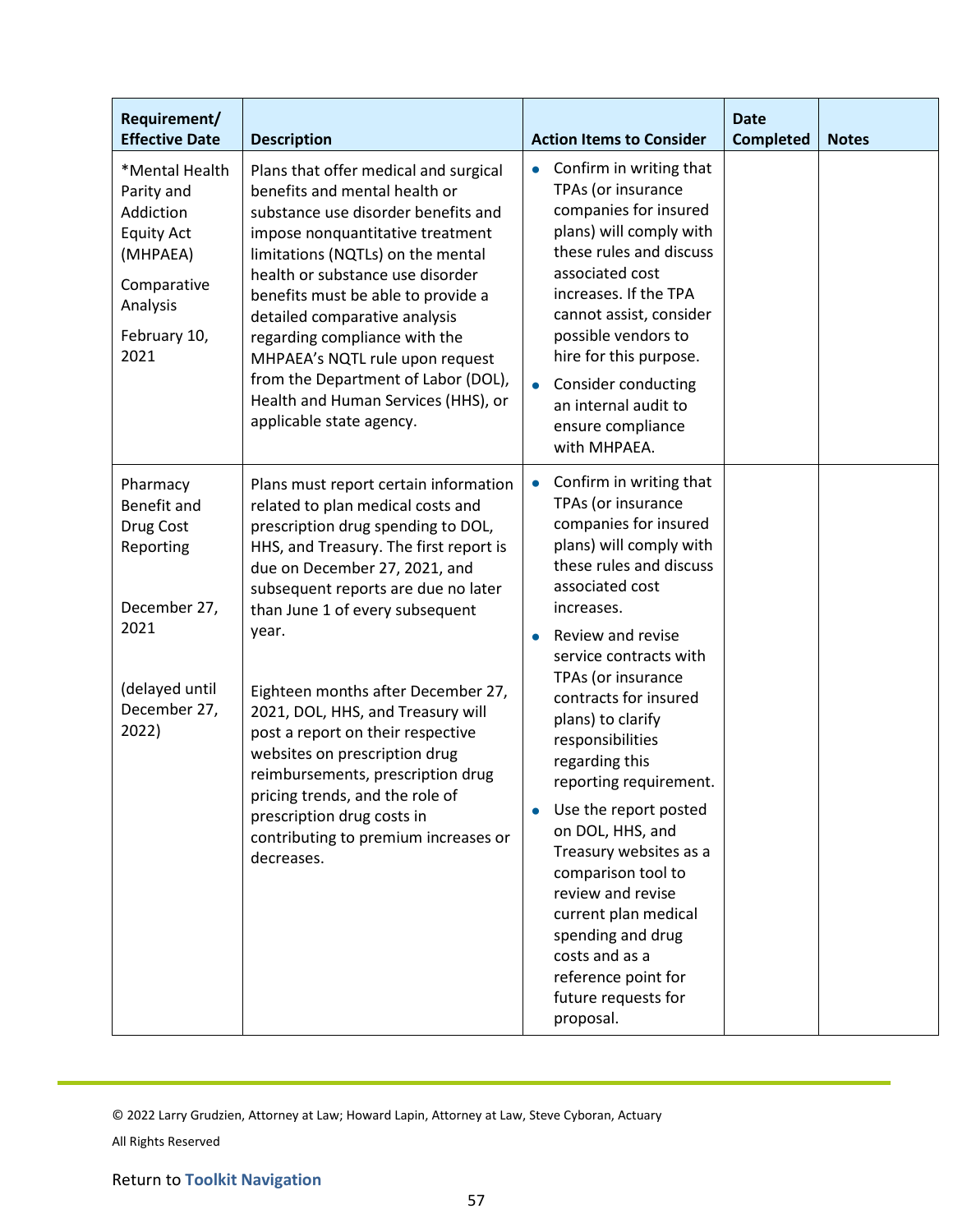| Requirement/<br><b>Effective Date</b>                                                                                      | <b>Description</b>                                                                                                                                                                                                                                                                                                                                                                                                | <b>Action Items to Consider</b>                                                                                                                                                                                                                                            | <b>Date</b><br><b>Completed</b> | <b>Notes</b> |
|----------------------------------------------------------------------------------------------------------------------------|-------------------------------------------------------------------------------------------------------------------------------------------------------------------------------------------------------------------------------------------------------------------------------------------------------------------------------------------------------------------------------------------------------------------|----------------------------------------------------------------------------------------------------------------------------------------------------------------------------------------------------------------------------------------------------------------------------|---------------------------------|--------------|
| Machine-<br>readable files<br>In-network<br>rates                                                                          | Does not apply to grandfathered<br>plans. Requires plans and issuers to<br>make available on a public website<br>three machine-readable files.<br>Must be accessible without having to<br>set up an account or password and<br>without having to provide any<br>identifying information.<br>In-network rates includes negotiated<br>rates and if applicable, underlying fee<br>schedule rates or derived amounts. | Confirm in writing that<br>$\bullet$<br>TPAs or insurers will<br>comply with these<br>rules and discuss<br>associated cost<br>increases.<br>Review and revise<br>$\bullet$<br>service contracts with<br>TPAs or insurers to<br>clarify responsibilities<br>regarding these |                                 |              |
| Out-of-network<br>allowable<br>amounts<br>Delayed until<br>plan or policy<br>years beginning<br>on or after July<br>1,2022 | Out-of-network allowed amounts<br>includes historical allowed amounts<br>and billed charges for services<br>provided for a 90-day period<br>beginning 180 days prior to<br>publication.                                                                                                                                                                                                                           | requirements.                                                                                                                                                                                                                                                              |                                 |              |
| Prescription<br>drug rates<br>Delayed until<br>after issuance<br>of further<br>rulemaking                                  | Prescription drug file includes<br>negotiated rates, and historical net<br>prices inclusive of rebates, for a 90-<br>day period beginning 180 days prior<br>to publication.                                                                                                                                                                                                                                       |                                                                                                                                                                                                                                                                            |                                 |              |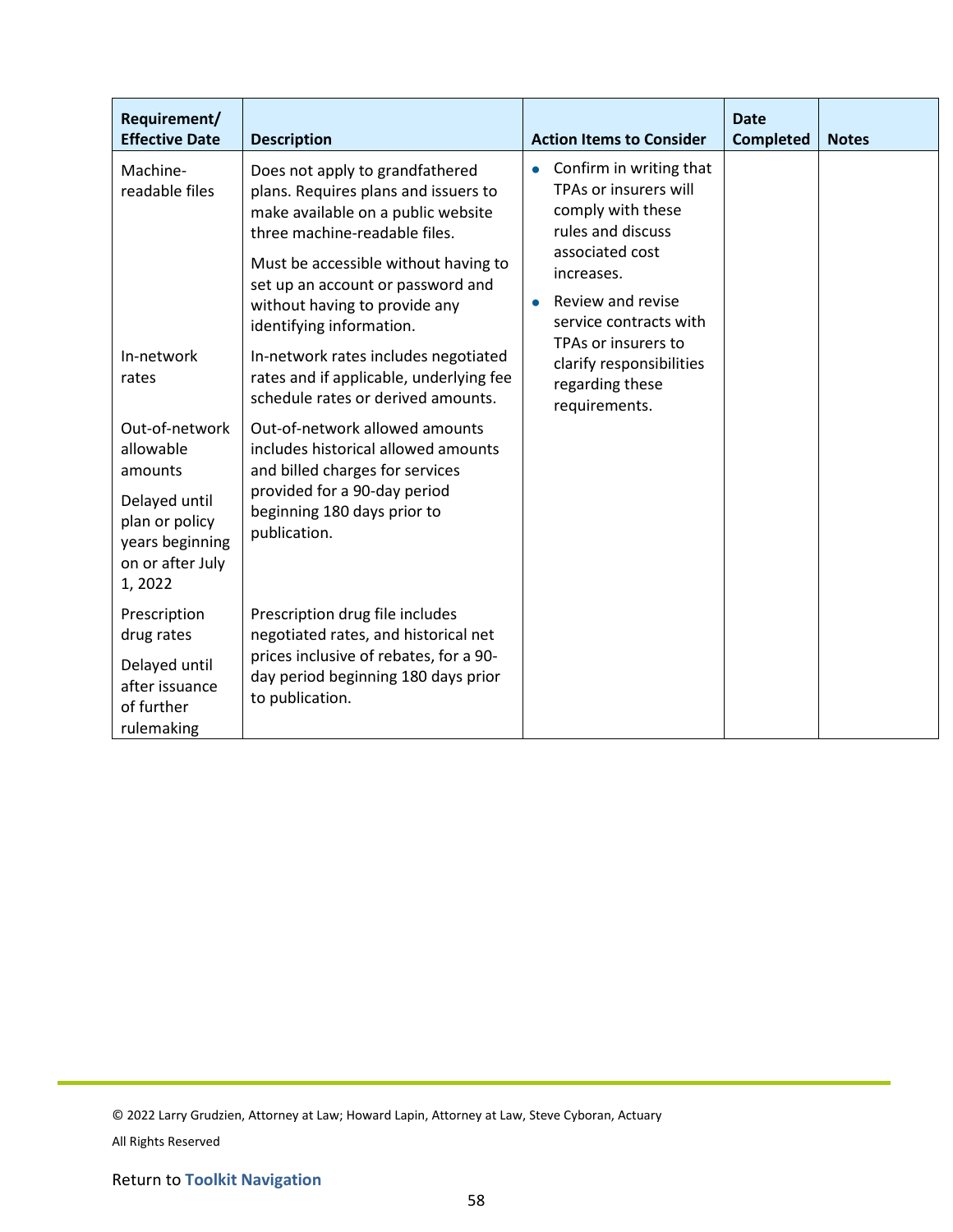# **Exhibit 3: Sample Language – Surprise Bills from Patients Seeking Care from Emergency Room or Freestanding Emergency Care Facility – Plan Document Provisions**

The language below can be modified as necessary and used to amend Plan Documents to reflect the requirements of the No Surprises Act to prevent surprise bills from patients seeking care at emergency rooms or freestanding emergency care facilities:

"Effective **[Date]**, amounts paid for emergency care are treated as in-network for calculating reimbursement as determined under methodology set forth in the No Surprises Act, and applicable regulations thereunder, until the **[Participant, Covered Individual, etc.]** is stabilized. Once the **[Participant, Covered Individual, etc.]** is stabilized, amounts paid for emergency care are treated as innetwork only if certain requirements are satisfied.

Such services shall be provided by emergency departments and freestanding emergency care facilities without requiring any prior authorization by the Plan, and the cost-sharing that a Participant must pay shall not exceed the amount that an In-Network provider or facility would charge. The Plan shall cover such emergency services without regard to any other term of conditions of coverage, other than exclusion or coordination of benefits or a permitted affiliation or waiting period.

A claim for these services must now be initially paid or denied within 30 days of submission by the health care provider or issue a notice of denial of payment. The Plan shall monitor when the emergency claim was received, and the initial and final payments are due in addition to the ERISA claim and appeal timing deadlines."

© 2022 Larry Grudzien, Attorney at Law; Howard Lapin, Attorney at Law, Steve Cyboran, Actuary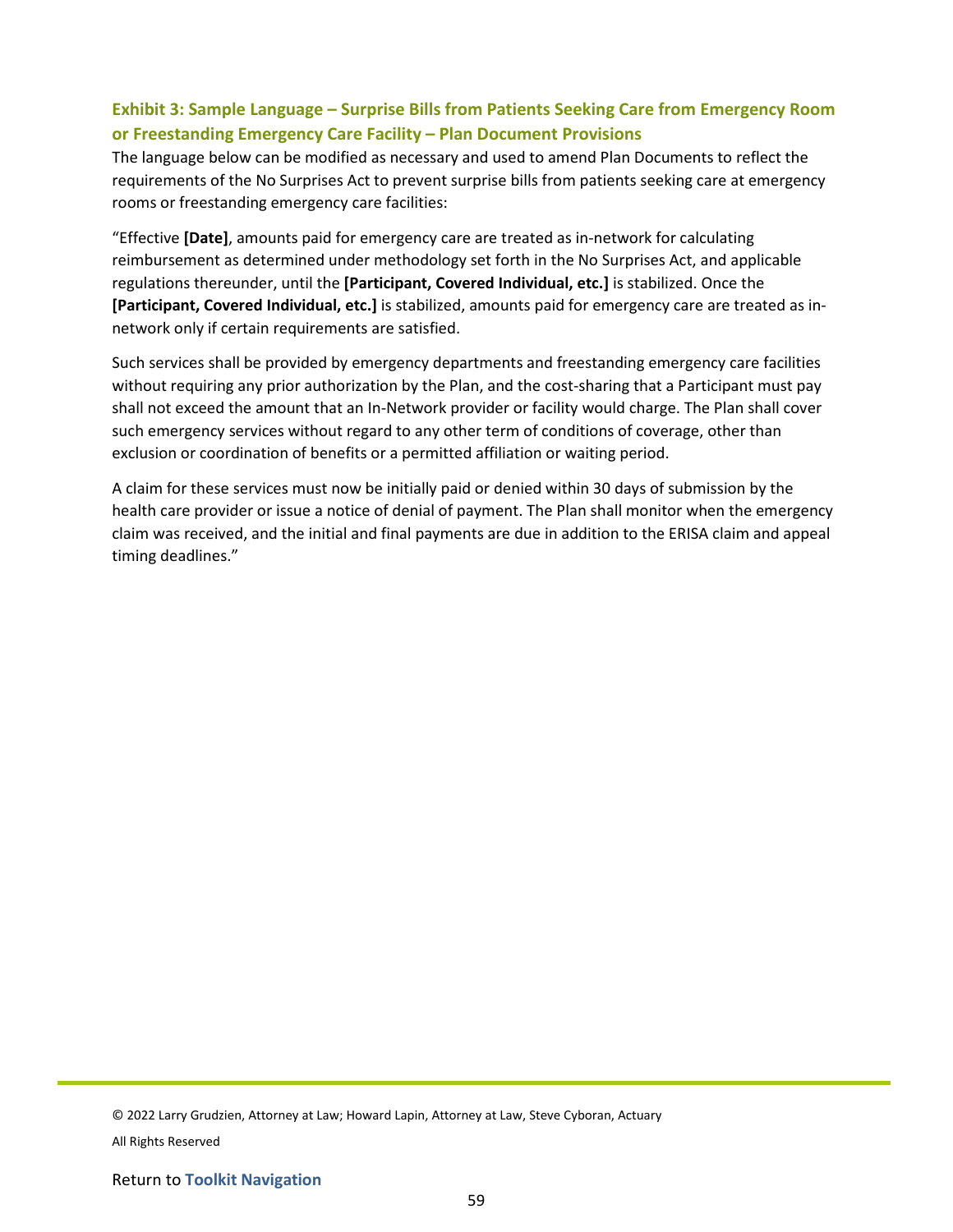# **Exhibit 4: Sample Language – Surprise Bills from Patients Seeking Care from Emergency Room or Freestanding Emergency Care Facility – Summary Plan Description Provisions**

The language below can be modified as necessary and used to amend Summary Plan Descriptions to reflect the requirements of the NSA to prevent surprise bills from patients seeking care at emergency rooms or freestanding emergency care facilities:

"Any claims paid for emergency care will now be treated as In-network for calculating reimbursement as determined under a methodology set forth in the No Surprises Act, and applicable regulations thereunder, until you are stabilized.

For any emergency services you incurred after you have been stabilized, you will not be balance billed for any services provided by an Out-of-Network Provider provided certain conditions are met, including giving you timely notice and obtaining your written consent in advance to the services.

Such services provided at emergency departments and freestanding emergency care facilities will be paid without requiring any prior authorization by the Plan, and the cost-sharing you must pay shall not exceed the amount that an In-Network provider or facility would charge. Such emergency services shall be provided without regard to any other terms of conditions of coverage, other than plan exclusions or coordination of benefits, a permitted affiliation, a waiting period."

© 2022 Larry Grudzien, Attorney at Law; Howard Lapin, Attorney at Law, Steve Cyboran, Actuary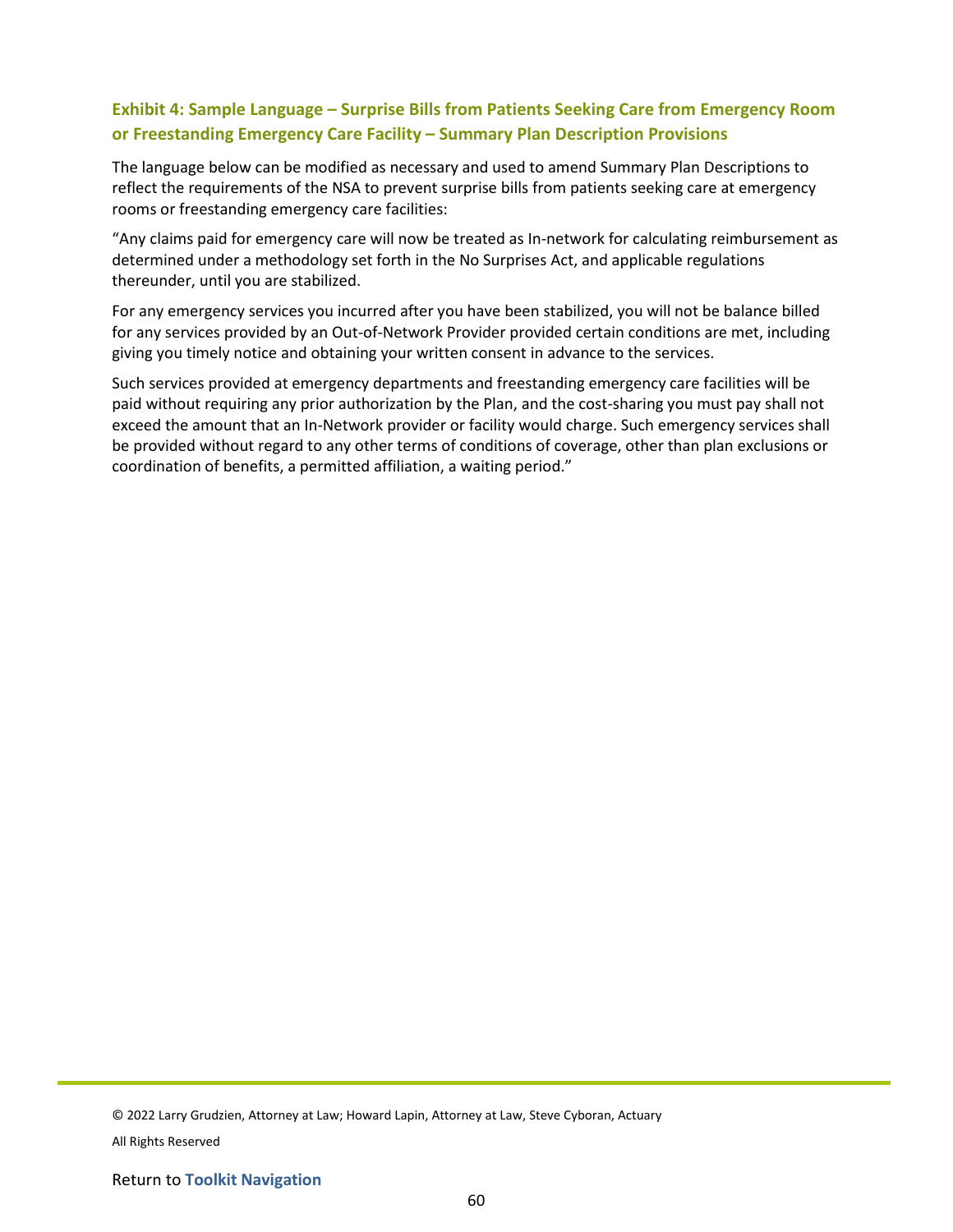# **Exhibit 5: Sample Language – Surprise Bills from Patients Seeking Care from Emergency Room or Freestanding Emergency Care Facility – Administrative Services Agreement Provisions**

The language below can be modified as necessary and used to amend Administrative Services Agreements to reflect the requirements of the No Surprises Act to prevent surprise bills from patients seeking care at emergency rooms or freestanding emergency care facilities:

"Effective **[Date]**, the Claims Administrator shall pay any claims for emergency care as In-network for calculating reimbursement as determined under methodology set forth in the No Surprises Act, and applicable regulations thereunder, until the Participant is stabilized.

The Claims Administrator shall pay for such services provided by emergency departments and freestanding emergency care facilities without requiring any prior authorization by the Plan, and the cost-sharing that a Participant must pay shall not exceed the amount that an In-Network provider or facility would charge for the services whether a prior authorization is required for any of the items or services. The Claims Administrator shall make sure that such emergency services are covered without regard to any other terms or conditions of coverage other than exclusion or coordination of benefits or a permitted affiliation or waiting period.

The Claims Administrator shall either initially pay the claim within 30 days of submission by the health care provider or facility or issue a notice of denial of payment. The Claims Administrator shall monitor when the emergency claim was received, and when the initial and final payments are due in addition to the ERISA claim and appeal timing deadlines.

In determining the total amount to be paid by the Plan to the provider or facility, including any costsharing, to (in order of priority) is limited to (in order of priority):

- an amount determined by an applicable All-Payer Model (APM) Agreement, or
- an amount determined by specified state law, or
- an amount agreed upon by the plan/issuer and provider/facility, or (if none apply)
- an amount determined by an Independent Dispute Resolution (IDR) entity

The Claims Administrator shall pay for services and items furnished by out-of-network providers or facilities where there is no state law for determining the payment rate, then the out-of-network provider or facility and the Claims Administrator will enter an Independent Dispute Resolution (IDR) process operated by a certified IDR entity which shall determine the amount to be paid in accordance with the Consolidated Appropriations Act

The Claims Administrator shall have an obligation to inform the provider or facility what the qualifying payment amount is, provide a certification that the qualifying payment amount was determined in accordance with the methodology required under the No Surprises Act and provide any other information to the provider or facility as required by federal regulations.

For any emergency care incurred after the Participant has been stabilized, the Claims Administrator shall advise that the Participant shall not be responsible for any amount in excess of the in-network amount unless the provider or facility obtains the Participant's informed consent in accordance with the notice and consent requirements an any other conditions under the No Surprises Act and applicable regulations before any additional services are rendered.

© 2022 Larry Grudzien, Attorney at Law; Howard Lapin, Attorney at Law, Steve Cyboran, Actuary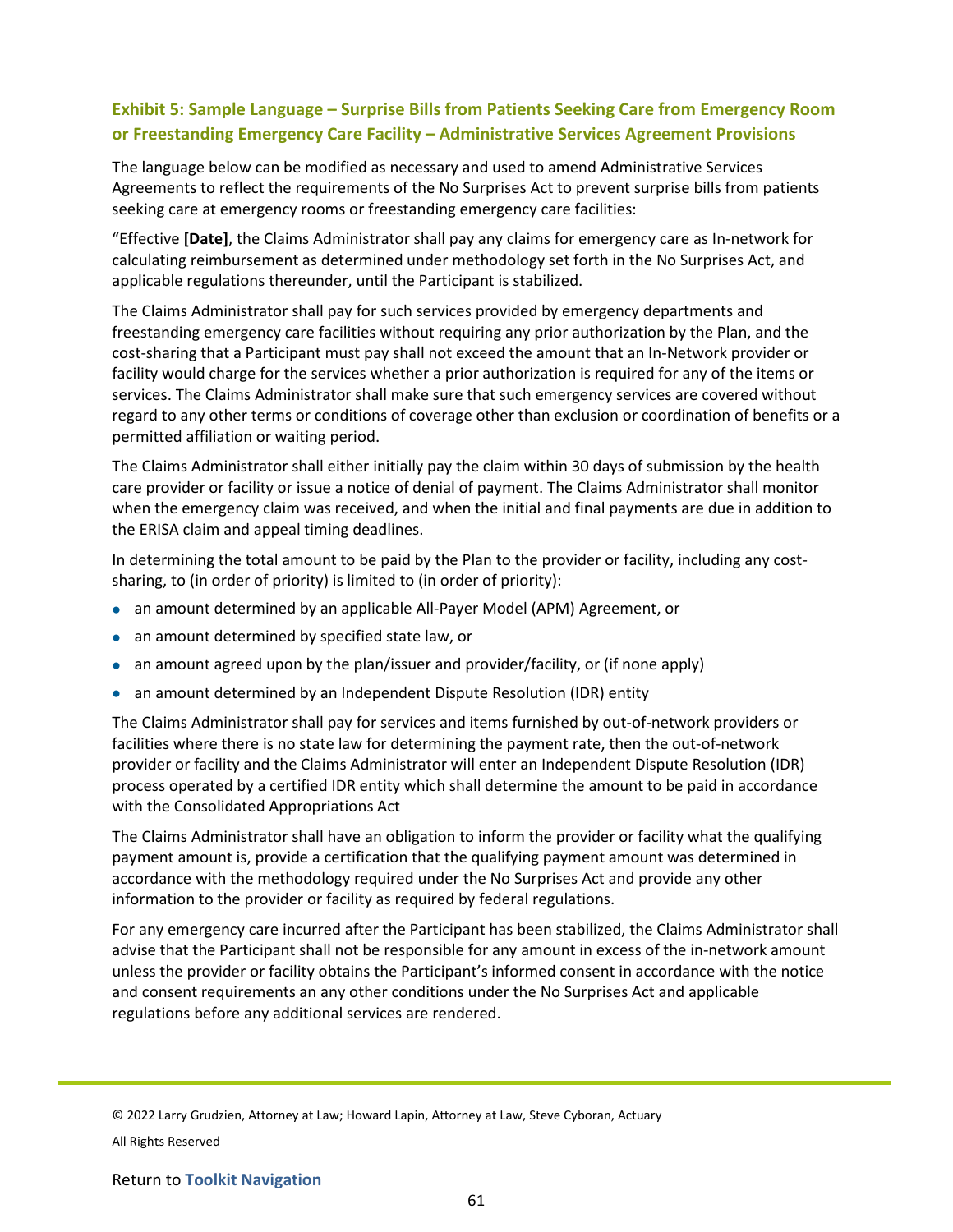The Claims Administrator must make sure that the Participant signs a consent to receive the services from the out-of-network provider or facility and acknowledge in a timely manner that he or she received the written or electronic notice."

<sup>© 2022</sup> Larry Grudzien, Attorney at Law; Howard Lapin, Attorney at Law, Steve Cyboran, Actuary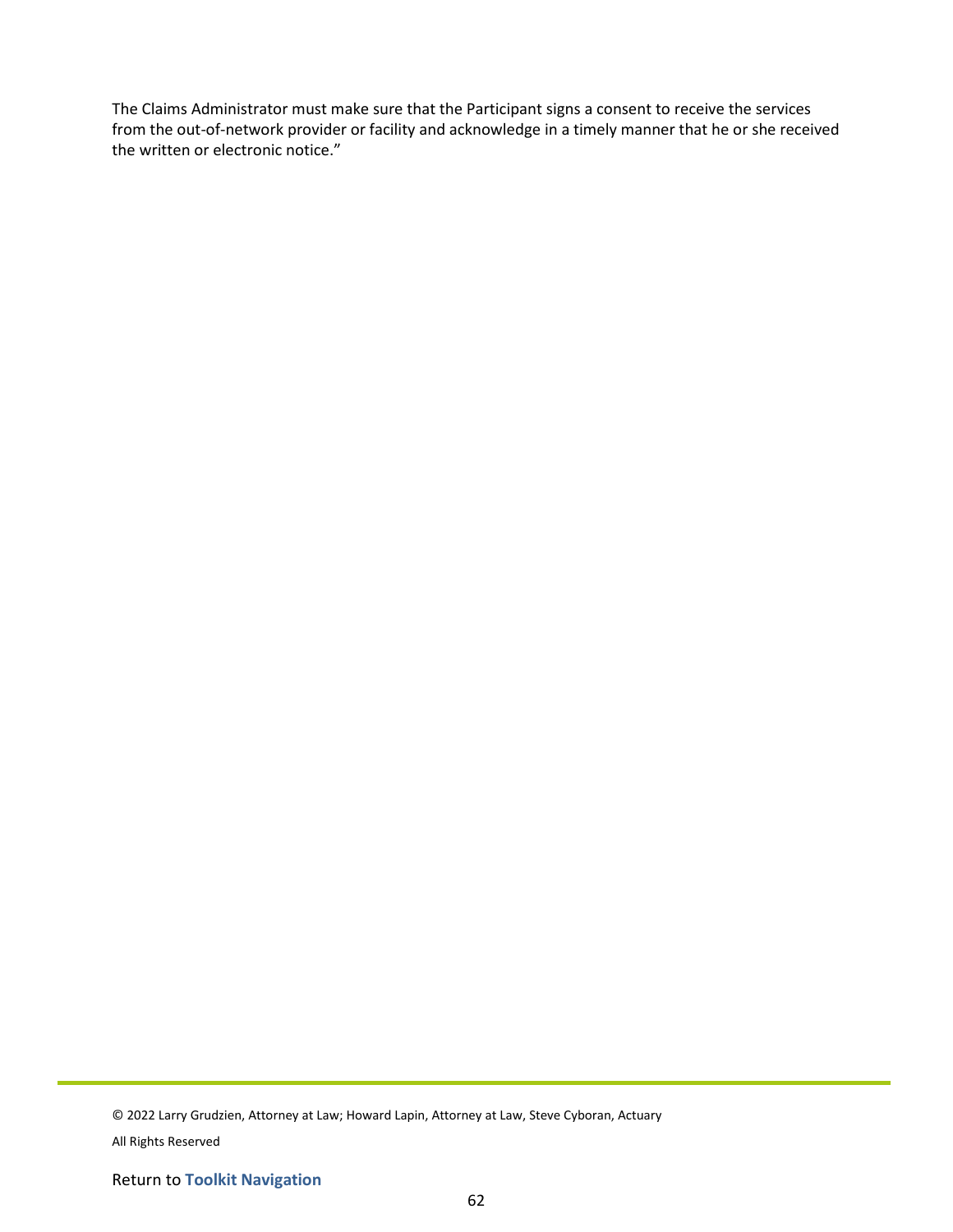## **Exhibit 6: Sample Notice – Qualified Payment Amount Notice**

#### **QUALIFIED PAYMENT AMOUNT NOTICE**

To: **[Name of Provider or Facility]**

From: **[Name of Plan or Insurer]**

Re: **[Name of Participant or Insured]**

**[Type of Item or Service]**

**[Date of Item or Service]**

#### **[Amount Billed]**

We have received your recent statement for the above item or service on **[Date]**.

We have decided to deny payment for the amount contained in your statement and apply the Qualified Payment Amount (QPA) to the billed item/service.

The QPA will apply to each billed item/service.

The QPA will apply for purposes of the recognized or cost-sharing amount.

Each QPA will be determined in compliance with the interim final rule methodology under Section 102 of the No Surprises Act, which was enacted as part of the Consolidated Appropriations Act (CAA), 2021.

You may initiate a 30-day negotiation period and may request Independent Dispute Resolution after the end of the negotiation period.

To determine the QPA, the above **[Plan or Insurer]** has:

- Included Information about whether the QPA includes rates not set on an FFS basis and whether the QPA for those items/services were determined using a fee schedule or derived amount.
- Identified the related service code if a new service code is used.
- Identified any database used to determine the QPA.
- Excluded risk-sharing, bonus, penalty or other incentive-based or retrospective payments or payment adjustments.

If you wish to enter into negotiations or have any questions regarding the factors used to determine the QPA, please contact:

| <b>INamel</b>             |  |
|---------------------------|--|
| [Title]                   |  |
| [Name of Plan or Insurer] |  |
| [Address]                 |  |
| [City, State, Zip]        |  |
| [Telephone Number]        |  |
| [Email Address]           |  |

© 2022 Larry Grudzien, Attorney at Law; Howard Lapin, Attorney at Law, Steve Cyboran, Actuary

All Rights Reserved

**[Name]**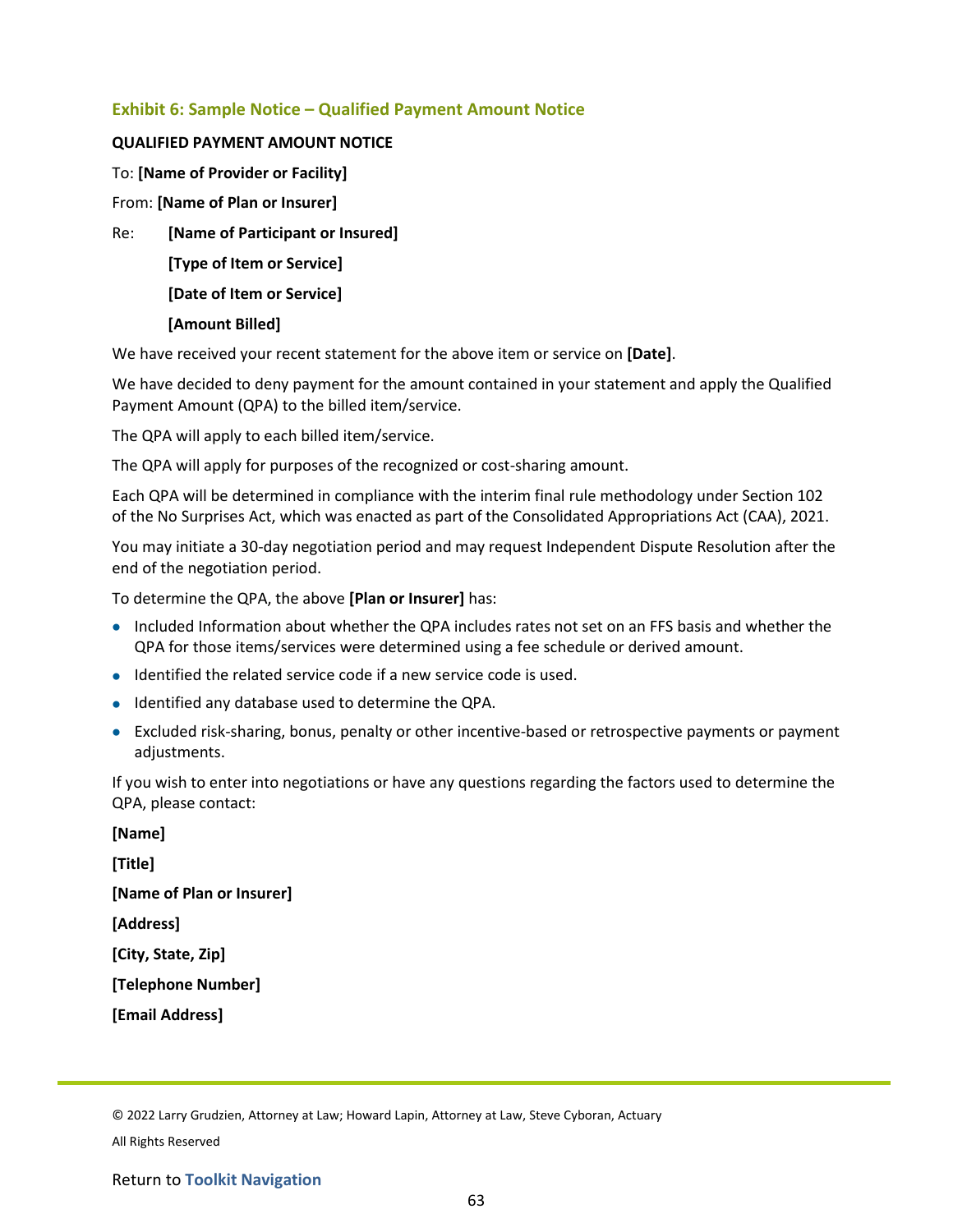## **Exhibit 7: Compliance Tool – Summary of State Laws Prohibiting Balance Billing**

#### Summary of State Laws Prohibiting Balance Billing

Currently, 18 states have comprehensive laws providing protection against balance billing for out-ofnetwork services. and 15 states have laws providing partial protection. 17 states have no state law providing protection against balance billing. It should be noted that some states without a state law may still have an All-Payer Model Agreement which must be considered. Brief descriptions of the laws are provided below. These laws do not apply to self-funded plans. However, a few states as noted below allow self-funded plans to opt into the state law relating to prohibitions on balance billing. Unless otherwise noted, these laws apply to both HMO and PPO covered individuals. Note that this list reflects the status of state laws that are effective as of February 2021 and should be monitored for any changes.

#### *States with Comprehensive Protections*

- **California –** The state requires insurers to hold covered individuals harmless for amounts beyond innetwork cost-sharing. It prohibits out-of-network providers from billing covered individuals any amount beyond in-network cost-sharing. It applies to 1) emergency services 2) non-emergency services at in-network facilities and 3) air ambulance providers. It does not apply to non-emergency services where covered individual consents in writing. Any consent must meet certain minimum requirements. State provides minimum payment standards. The state also has a dispute resolution process for non-emergency services. There is a voluntary, non-binding arbitration for emergency services which is rarely used.
- **Colorado –** The state requires insurers to hold covered individuals harmless for amounts beyond innetwork cost-sharing. It prohibits out-of-network providers from billing covered individuals any amount beyond in-network cost-sharing. It applies to 1) emergency services 2) ground ambulance providers unless fully publicly funded and 3) non-emergency services at in-network facilities. Protections do not apply if covered individual voluntarily uses out-of-network provider but must provide mandatory disclosure with EOB meeting certain requirements. The state provides minimum payment standards. The state has a dispute resolution process.
- **Connecticut** The state requires insurers to hold covered individuals harmless for amounts beyond in-network cost-sharing. It prohibits out-of-network providers from billing covered individuals any amount beyond in-network cost-sharing. It applies to 1) emergency services and 2) non-emergency services at in-network facilities. Protections do not apply if covered individual voluntarily uses out-ofnetwork provider. The state provides minimum payment standards.
- **Florida** The state requires insurers to hold covered individuals harmless for amounts beyond innetwork cost-sharing. It prohibits out-of-network providers from billing covered individuals any amount beyond in-network cost-sharing. It applies to 1) emergency services and 2) non-emergency services at in-network facilities. Protections do not apply for non-emergency services if covered individual has the ability and opportunity to choose an in-network provider who is available. State provides minimum payment standards, however for HMOs, the state payment standard only applies to emergency services. There is a dispute resolution process.
- **Georgia** The state requires insurers to hold covered individuals harmless for amounts beyond innetwork cost-sharing. It prohibits out-of-network providers from billing covered individuals any amount beyond in-network cost-sharing. It applies to 1) emergency services and 2) non-emergency services at in-network facilities. The Protections do not apply if covered individual consents orally and in writing to using out-of-network provider and is provided an estimate of the charges in

© 2022 Larry Grudzien, Attorney at Law; Howard Lapin, Attorney at Law, Steve Cyboran, Actuary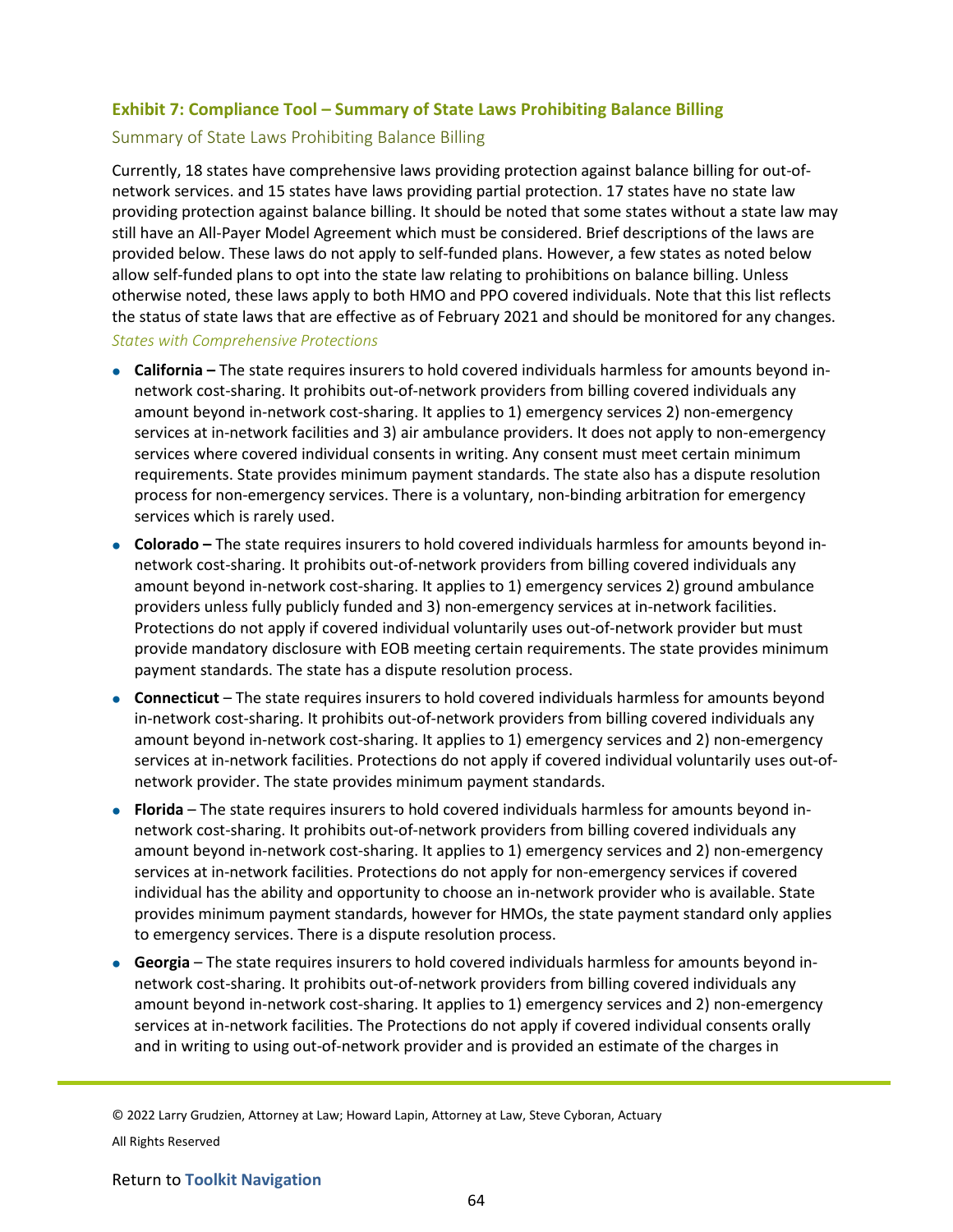advance. The state provides a payment standard for professionals but not facilities and provides a dispute resolution process.

- **Illinois –** The state requires insurers to hold covered individuals harmless for amounts beyond innetwork cost-sharing. It prohibits out-of-network providers from billing covered individuals any amount beyond in-network cost-sharing. Applies to 1) emergency services and 2) non-emergency services at in-network facilities. The Protections attach when the covered individual assigns the benefit to the provider. The protections only apply to services provided by facility-based providers defined as physicians or other providers who provide radiology, anesthesiology, pathology, neonatology or emergency department services. The State provides a dispute resolution process which can be initiated by the insurer or provider, after a negotiation period, by filing a request with the Department of Insurance.
- **Maine** The State requires insurers to hold covered individuals harmless for amounts beyond innetwork cost-sharing. It prohibits out-of-network providers from billing covered individuals any amount beyond in-network cost-sharing. Self-funded plans are allowed to opt into the protections for covered individuals, but only for emergency services. Covered individuals in self-funded plans that have not opted into the protections can pursue dispute resolution for emergency services, but the plan is not bound by the process. It applies to 1) emergency services and 2) non-emergency services at in-network facilities. The Protections do not apply if covered individual voluntarily uses out-ofnetwork provider. The state provides minimum payment standards. There is also an Independent Dispute Resolution process, but only for emergency services. Insurers are required to reimburse ambulance services at the insurers out-of-network rate, but this provision sunsets in October 2021. There is a state committee looking at the issue relating to ambulance services.
- **Maryland** The state requires insurers to hold covered individuals harmless for amounts beyond innetwork cost-sharing. It prohibits out-of-network providers from billing covered individuals any amount beyond in-network cost-sharing. Balance billing protections attach when a covered individual assigns the benefit. It applies to 1) emergency services and 2) non-emergency services at in-network facilities. For HMO covered individuals, the protections apply to services provided by all types of outof-network health care professionals. For PPO covered individuals, the protections apply to services provided by on-call or hospital-based physicians who agree to accept assignment of benefits. Protections do not apply if covered individual voluntarily uses out-of-network provider. The state provides minimum payment standards; however, the state has an all-payer rate setting system for hospital-based services governed by the Health Services Cost Review Commission (HSCRC)
- **Michigan** The state prohibits out-of-network providers from billing covered individuals any amount beyond in-network cost-sharing. It applies to 1) emergency services and 2) non-emergency services at in-network facilities. State provides minimum payment standards. An out-of-network provider can request binding arbitration with respect to emergency services under certain circumstances. The protections do not apply to non-emergency services when the covered individual consents in writing unless the covered individual does not have the ability to choose an in-network provider or is admitted. In obtaining consent, documents must be provided in accordance with certain timeframes. through the emergency room.
- **New Hampshire** The state prohibits out-of-network providers from billing covered individuals any amount beyond in-network cost-sharing. It applies to 1) emergency services at an in-network hospital and 2) non-emergency services at in-network facilities. The protections apply to any major medical product, including HMO, PPO, EPO and POS products. Protections only apply to providers

© 2022 Larry Grudzien, Attorney at Law; Howard Lapin, Attorney at Law, Steve Cyboran, Actuary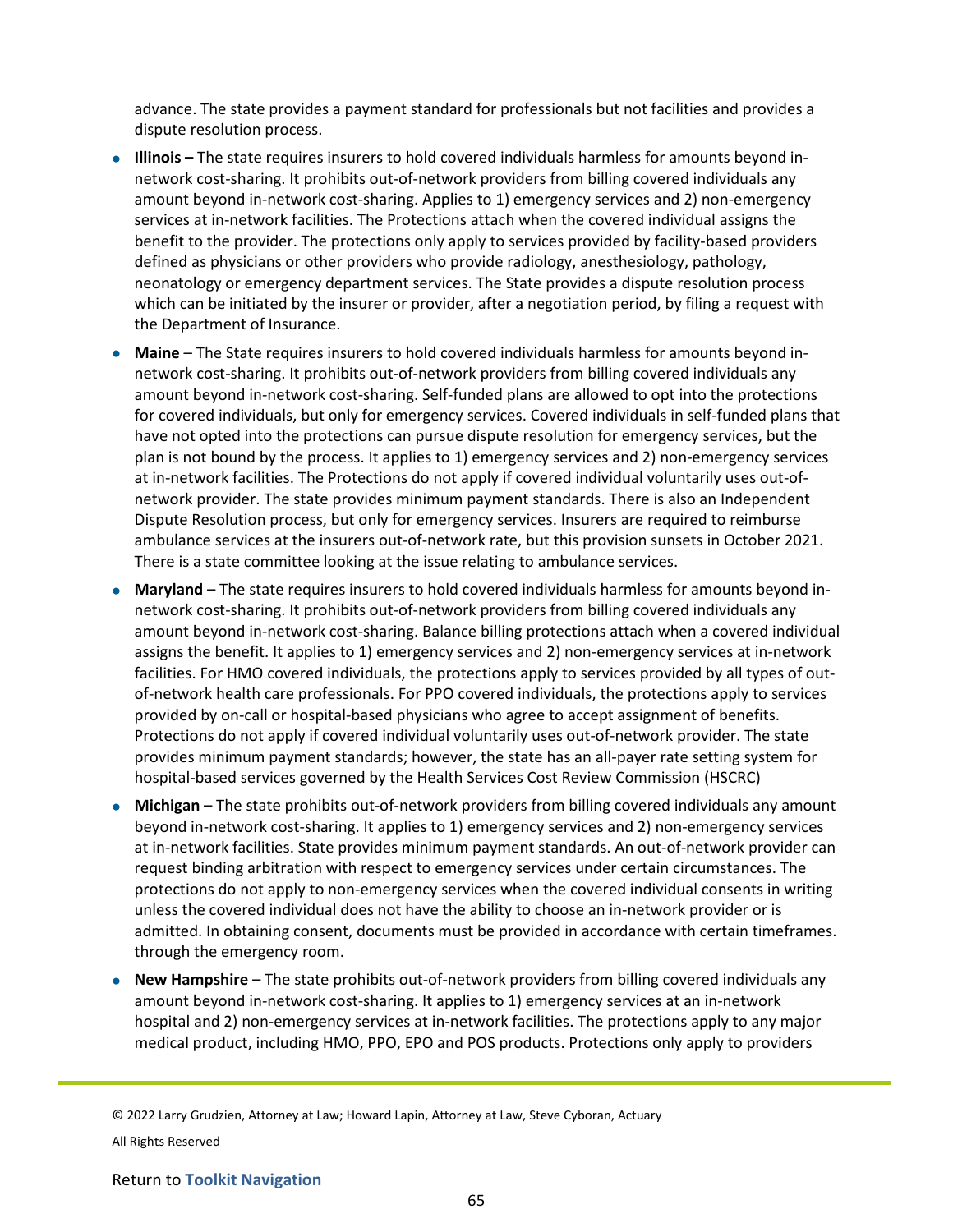performing anesthesiology, radiology, emergency medicine or pathology services. The state provides a dispute resolution process.

- **New Jersey** The state requires insurers to hold covered individuals harmless for amounts beyond in-network cost-sharing. It prohibits out-of-network providers from billing covered individuals any amount beyond in-network cost-sharing. It applies to 1) emergency services and 2) non-emergency services at in-network facilities. Protections apply to HMO, PPO, EPO and POS products and apply to any self-funded plan that has opted into the protections. The Protections do not apply for nonemergency services when in-network services are available in that facility and the covered individual signs a consent form agreeing to the services provided by the out-of-network provider. The state provides a binding arbitration process after a negotiation period.
- **New Mexico** The State requires insurers to hold covered individuals harmless for amounts beyond in-network cost-sharing. It prohibits out-of-network providers from billing covered individuals any amount beyond in-network cost-sharing. It applies to 1) emergency services and 2) non-emergency services at in-network facilities. The Protections do not apply for non-emergency services when innetwork services are available in that facility and the covered individual signs a consent form agreeing to the services provided by the out-of-network provider. The state provides minimum payment standards. The state also sets rates for ambulance services.
- **New York** The state requires insurers to hold covered individuals harmless for amounts beyond innetwork cost-sharing. It prohibits out-of-network providers from billing covered individuals any amount beyond in-network cost-sharing. The balance billing protections attach when an covered individual assigns the benefit. It applies to 1) emergency services 2) non-emergency services at innetwork facilities and 3) ground ambulance services except for inter-facility transportation. Certain hospitals in low-income areas are excluded. The protections do not apply for non-emergency services when in-network services are available in that facility and the covered individual signs a consent form agreeing to the services provided by the out-of-network provider. The state provides a dispute resolution process. Covered individuals in self-funded plans can directly initiate the dispute resolution process and the provider is bound by the decision, but the plan is not.
- **Ohio** The state prohibits out-of-network providers from billing covered individuals any amount beyond in-network cost-sharing. It applies to 1) emergency services 2) non-emergency services at innetwork facilities and 3) ground ambulance services. The Protections do not apply for nonemergency services when in-network services are available in that facility, the covered individual is provided with a good faith estimate of the cost of a services and a disclosure that the covered individual is not required to obtain services at that location and the covered individual signs a consent form agreeing to the services provided by the out-of-network provider. The state provides a payment standard and dispute resolution process after a negotiation period.
- **Oregon** The state prohibits out-of-network providers from billing covered individuals any amount beyond in-network cost-sharing. It applies to 1) emergency services at an in-network hospital and 2) non-emergency services at in-network facilities. The Protections do not apply for non-emergency services when the covered individual has a reasonable alternative is informed of the reasonable alternative, informed of the out-of-pocket cost of the out-of-network service, and the covered individual signs a consent form agreeing to the services provided by the out-of-network provider. The state provides minimum payment standards.
- **Texas** The state requires insurers to hold covered individuals harmless for amounts beyond innetwork cost-sharing. It prohibits out-of-network providers from billing covered individuals any

© 2022 Larry Grudzien, Attorney at Law; Howard Lapin, Attorney at Law, Steve Cyboran, Actuary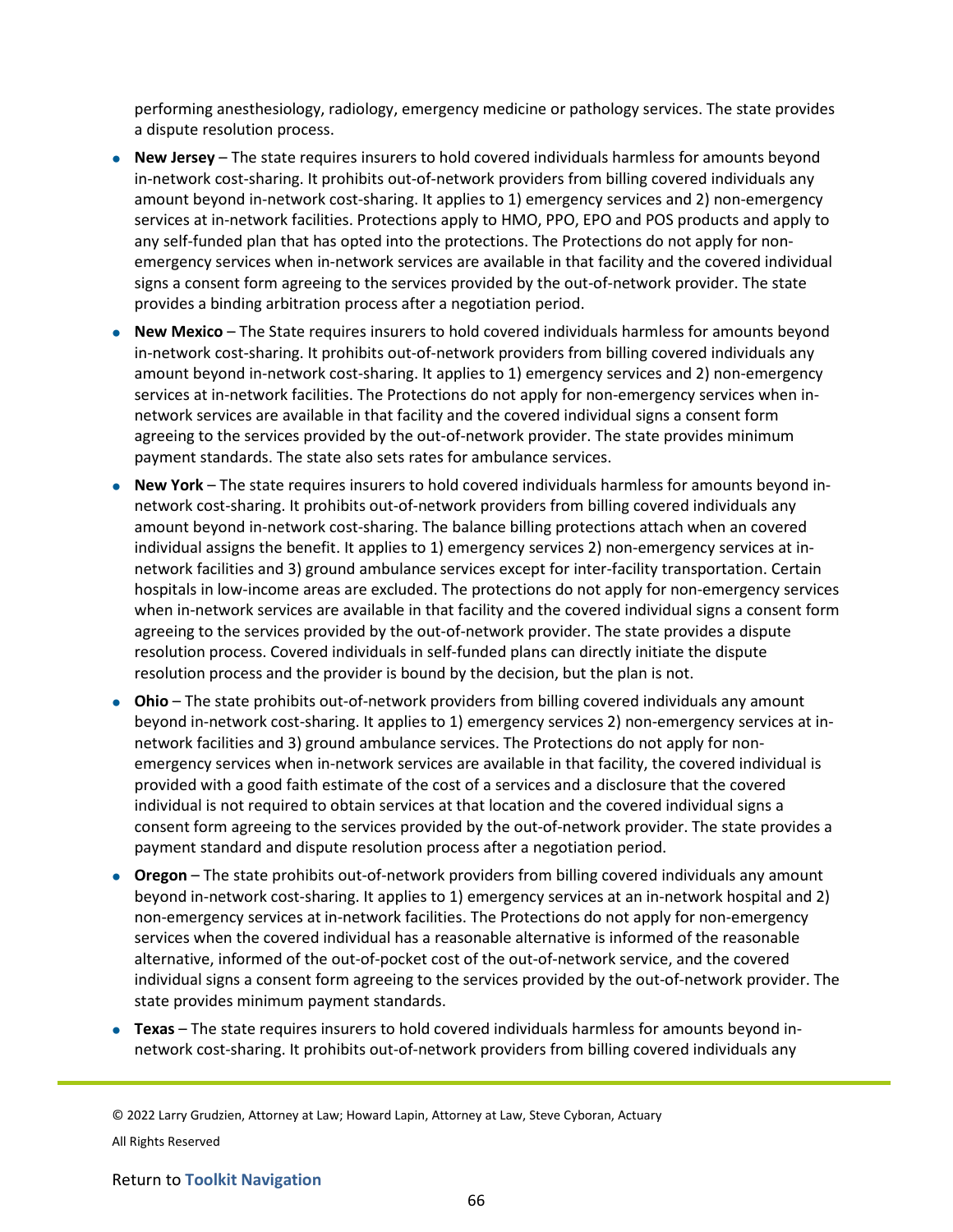amount beyond in-network cost-sharing. It applies to 1) emergency services and 2) non-emergency services at in-network facilities. The protections do not apply for non-emergency services if the covered individual has a meaningful choice, is not coerced by policies such as cancellation fees and the covered individual sign an informed consent agreeing to the services provided by the out-ofnetwork provider 10 days prior to the service. The state provides a dispute resolution process in the form of binding arbitration for most providers and non-binding mediation for emergency services, and out-of-network laboratory or diagnostic imaging services.

- **Virginia** The state requires insurers to hold covered individuals harmless for amounts beyond innetwork cost-sharing. It prohibits out-of-network providers from billing covered individuals any amount beyond in-network cost-sharing. It applies to self-funded plans that have opted into the protections in addition to HMO and PPO covered individuals. It applies to 1) emergency services and 2) non-emergency surgical or ancillary services at in-network facilities. With respect to nonemergency services, protections only apply to services provided by facility-based providers limited to surgical, radiology, anesthesiology, pathology, laboratory or hospitalist services. The state provides a payment standard requiring reimbursement to be a commercially reasonable amount based on the same or similar services provided in a similar geographic area. The state also provides a dispute resolution process which can be initiated by the provider.
- **Washington** The state requires insurers to hold covered individuals harmless for amounts beyond in-network cost-sharing. It prohibits out-of-network providers from billing covered individuals any amount beyond in-network cost-sharing. Applies to 1) emergency services and 2) non-emergency surgical or ancillary services at in-network facilities. With respect to non-emergency services, protections only apply to services provided by facility-based providers limited to surgical, radiology, anesthesiology, pathology, laboratory or hospitalist services. It applies to self-funded plans that have opted into the protections as well as HMO and PPO covered individuals. The state also provides a dispute resolution process which appears to be non-binding, and which can be initiated by either the insurer or the provider.

#### *States with Partial Protections*

- **Arizona** The State requires insurers to hold covered individuals harmless for amounts beyond innetwork cost-sharing. It prohibits out-of-network providers from billing covered individuals any amount beyond in-network cost-sharing. Applies to 1) emergency services at in-network facilities and 2) non-emergency services at in-network facilities. Providers are not prohibited from balance billing PPO members. In cases where the dispute resolution process is used, a balance bill cannot be submitted where the arbitrator has made a decision. The Protections apply only to health plans that cover out-of-network care. A covered individual may consent to balance billing of non-emergency services, provided a disclosure is given to the covered individual a reasonable amount of time before services are rendered. The disclosure must inform the covered individual of the providers out-ofnetwork status, a cost estimate, and a notice that the covered individual is not required to sign to obtain care, but if they do sign it, they waive rights to dispute resolution. The state provides minimum payment standards and a dispute resolution process for claims over \$1,000 which must be initiated by the covered individual.
- **Delaware** The state requires insurers to hold covered individuals harmless for amounts beyond innetwork cost-sharing for emergency services, including certain ground ambulance service providers, but does not ban balance billing for emergency services. It prohibits out-of-network providers from billing covered individuals any amount beyond in-network cost-sharing for non-emergency services

© 2022 Larry Grudzien, Attorney at Law; Howard Lapin, Attorney at Law, Steve Cyboran, Actuary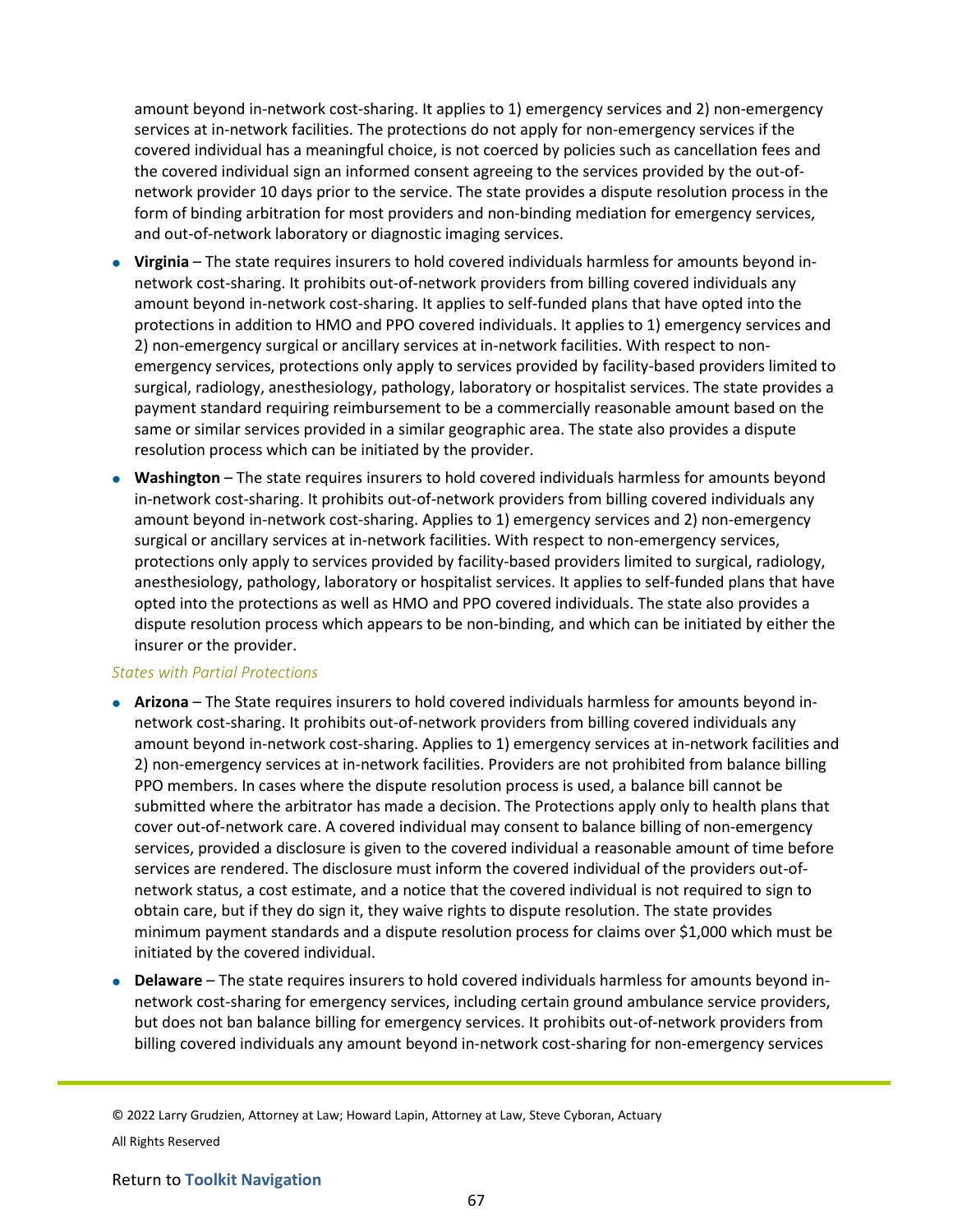at in-network facilities. The protections do not apply to covered individuals who consent in writing to non-emergency services. There is a payment standard for emergency services and in the event the insurer and provider cannot agree, there is a dispute resolution process.

- **Indiana** For HMOs, with respect to emergency services, the state requires insurers to hold covered individuals harmless for amounts beyond in-network cost-sharing for emergency services and prohibits out-of-network providers from billing covered individuals any amount beyond in-network cost-sharing. For HMOs and PPOs for non-emergency services at in-network facilities, out-of-network providers are prohibited from billing covered individuals for any amount beyond in-network cost sharing. This applies to all providers and so might protect covered individuals in self-funded plans. The protections do not apply to covered individuals who consent in writing to non-emergency services. A good faith estimate of costs must be provided at least 5 days prior to the scheduled services. There is a payment standard for emergency services and in the event the insurer and provider cannot agree, there is a dispute resolution process.
- **Iowa** The state requires insurers to hold covered individuals harmless for amounts for emergency services at in-network facilities beyond in-network cost-sharing. Prohibits out-of-network providers from billing covered individuals any amount beyond in-network cost-sharing. It applies only to emergency services. There are no protections for non-emergency services.
- **Massachusetts** The state requires insurers to hold covered individuals harmless for amounts beyond in-network cost-sharing. It applies to 1) emergency services at an in-network hospital and 2) non-emergency services at in-network facilities. The protections for emergency or non-emergency services do not apply if an in-network provider is available and the covered individual has a reasonable opportunity to choose to have the services performed by an in-network provider.
- **Minnesota** The state requires insurers to hold covered individuals harmless for amounts for nonemergency services beyond in-network cost-sharing. There are no protections for emergency services. The protection does not apply if covered individual gives advance written consent to the provider acknowledging that the use of the out-of-network provider may result in costs not covered by the health plan. The state provides a dispute resolution process.
- **Mississippi** The state requires insurers to hold covered individuals harmless for amounts beyond innetwork cost-sharing. It prohibits out-of-network providers from billing covered individuals any amount beyond in-network cost-sharing. It applies to 1) emergency services and 2) non-emergency services at in-network facilities. Balance billing protections attach when the covered individual assigns the benefit.
- **Missouri** The state prohibits out-of-network providers from billing covered individuals any amount beyond in-network cost-sharing. It applies only to emergency services provided at in-network facilities. There are no protections for non-emergency services. The state has a dispute resolution process.
- **Nebraska** The state requires insurers to hold covered individuals harmless for amounts for emergency services beyond in-network cost-sharing. It prohibits out-of-network providers from billing covered individuals any amount beyond in-network cost-sharing. It applies only to emergency services. There are no protections for non-emergency services. The state has a minimum payment standard. The state has a dispute resolution process in the form of non-binding mediation.
- **Nevada** The state requires insurers to hold covered individuals harmless for amounts for emergency services beyond in-network cost-sharing. Prohibits out-of-network providers from billing

© 2022 Larry Grudzien, Attorney at Law; Howard Lapin, Attorney at Law, Steve Cyboran, Actuary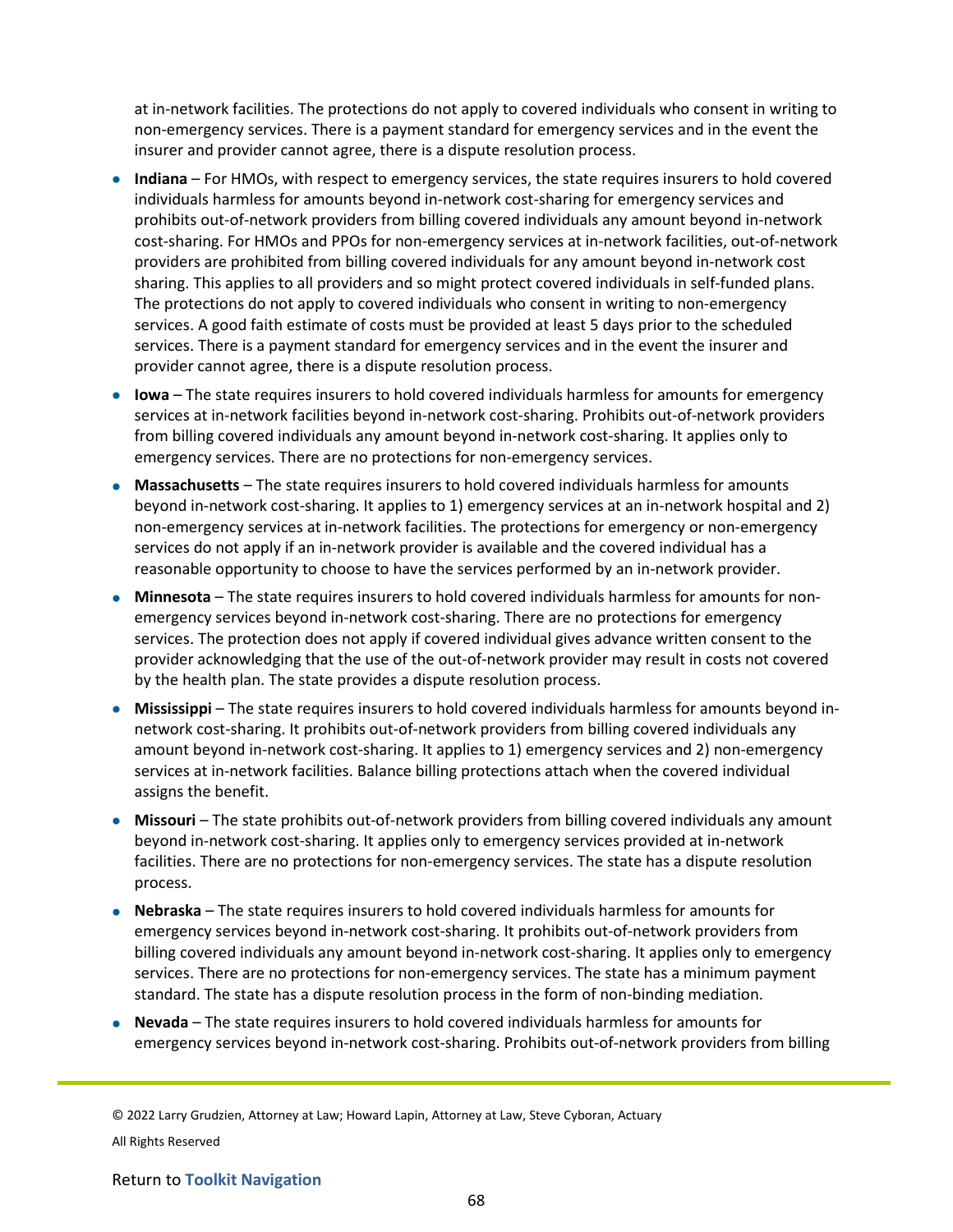covered individuals any amount beyond in-network cost-sharing. It applies only to emergency services. There are no protections for non-emergency services. Self-funded plans can opt into the protections. The state has a minimum payment standard for a provider that recently had a network contract with the insurer. The state has a dispute resolution process.

- **North Carolina** The state requires insurers to hold covered individuals harmless for amounts for emergency services provided by health care professionals beyond in-network cost-sharing. It applies only to emergency services provided by health care professional and does not apply to out-ofnetwork facilities. There are no protections for non-emergency services.
- **Pennsylvania** The state requires insurers to hold covered individuals harmless for amounts for emergency services provided by health care professionals beyond in-network cost-sharing for HMOs and PPOs that require gatekeepers. It applies only to emergency services provided by health care professional to HMOs sand to PPOs with gatekeepers and does not apply to out-of-network facilities. There are no protections for non-emergency services.
- **Rhode Island** The state requires insurers to hold covered individuals harmless for amounts beyond in-network cost-sharing. The protections only apply when services are provided or made available to enrolled participants by a licensed health maintenance organization. It applies to 1) emergency services and 2) non-emergency services at in-network facilities.
- **Vermont** The state requires insurers to hold covered individuals harmless for amounts for emergency services provided by health care professionals beyond in-network cost-sharing including ground ambulance services. It applies only to emergency services provided by health care professionals and does not apply to out-of-network facilities. There are no protections for nonemergency services.
- **West Virginia** The state requires insurers to hold HMO covered individuals harmless for amounts for emergency services provided by health care professionals beyond in-network cost-sharing including ground ambulance services. It applies only to emergency services provided by health care professionals and does not apply to out-of-network facilities. There are no protections for nonemergency services.

#### *States with No State Law*

- **Alabama**
- **Alaska**
- **Arkansas**
- **Hawaii**
- **Idaho**
- **Kansas**
- **Kentucky**
- **Louisiana**
- **Montana**
- **North Dakota**
- **Oklahoma**
- **South Carolina**

© 2022 Larry Grudzien, Attorney at Law; Howard Lapin, Attorney at Law, Steve Cyboran, Actuary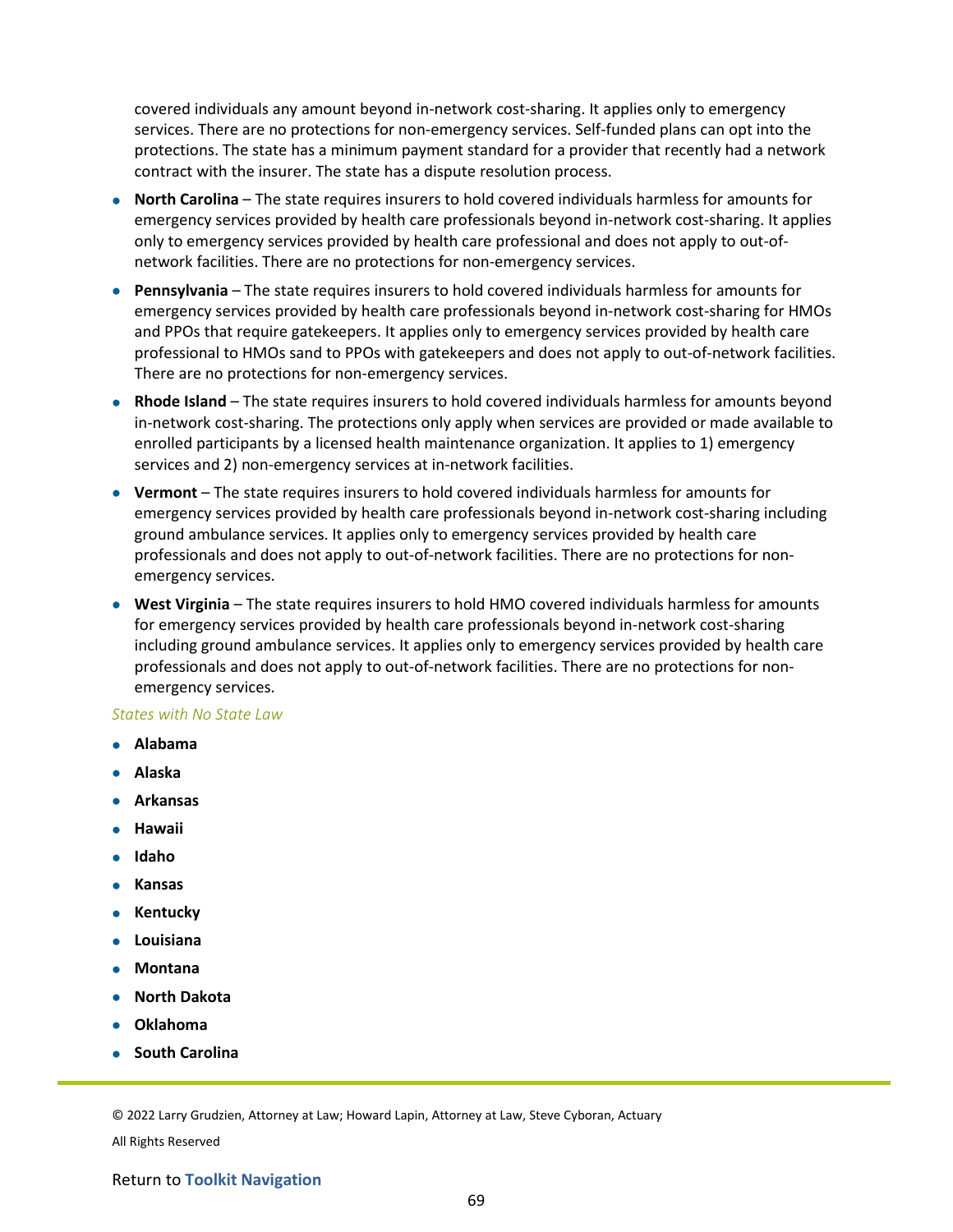- **South Dakota**
- **Tennessee**
- **Utah**
- **Wisconsin**
- **Wyoming**

## State Laws Covering All Payer Model Agreements

State law will be important in determining the cost-sharing amount (the "recognized amount") for the participant as well as the amount paid to the out-of-network provider (the "out-of-network rate"). State law will generally only apply to fully insured plans. The No Surprises Act will not preempt a state law unless the state law prevents the application of the No Surprises Act. Thus, states can impose requirements that are more restrictive than the No Surprises Act.

State law will not apply to self-funded health plans unless the plan has opted in to state law as allowed in a handful of states. A self-funded health plan that has chosen to opt in to a state law must do so for all items and services covered under the specific state law; prominently display in its materials describing the coverage of out-network services a statement that the plan has opted in to a specified state law, identify the state and provide a general description of the items and services covered by the state law.

In determining the cost-sharing amount of a participant for out-of-network charges subject to the No Surprises Act, the recognized amount is determined as follows:

- **1.** An amount determined under an applicable All-Payer Model Agreement under Section 1115 of the Social Security Act;
- **2.** If there is no applicable All-Payer Model Agreement, an amount determined by a specified state law; or
- **3.** If there is no applicable All-Payer Model Agreement, then the lesser of the billed amount or the qualifying payment amount ("QPA").

As previously noted, items 1 and 2 above will not apply to self-funded plans unless the plan opted in to a state law. Also, items 1 and 2 will not be applicable to air ambulance claims because states are not allowed to regulate air traffic under the Airline Deregulation Act of 1978.

In order for either an All-Payer Model Agreement or a state law to be used in determining the recognized amount or out-of-network rate, the Agreement or state law must apply to coverage involved, to the out-of-network provider or facility and to the item or service involved. For example, assume a state law prohibited balance billing from certain providers under a fully insured plan, but did not include assistant surgeons in such law. In a case where an assistant surgeon provided nonemergency services at an in-network hospital, the state law would be inapplicable and the federal No Surprises Act would apply. It is possible that a claim could be determined in part by state law and in part by the No Surprises Act.

The out-of-network rate is determined as follows:

**1.** An amount determined under an applicable All-Payer Model Agreement under Section 1115A of the Social Security Act;

© 2022 Larry Grudzien, Attorney at Law; Howard Lapin, Attorney at Law, Steve Cyboran, Actuary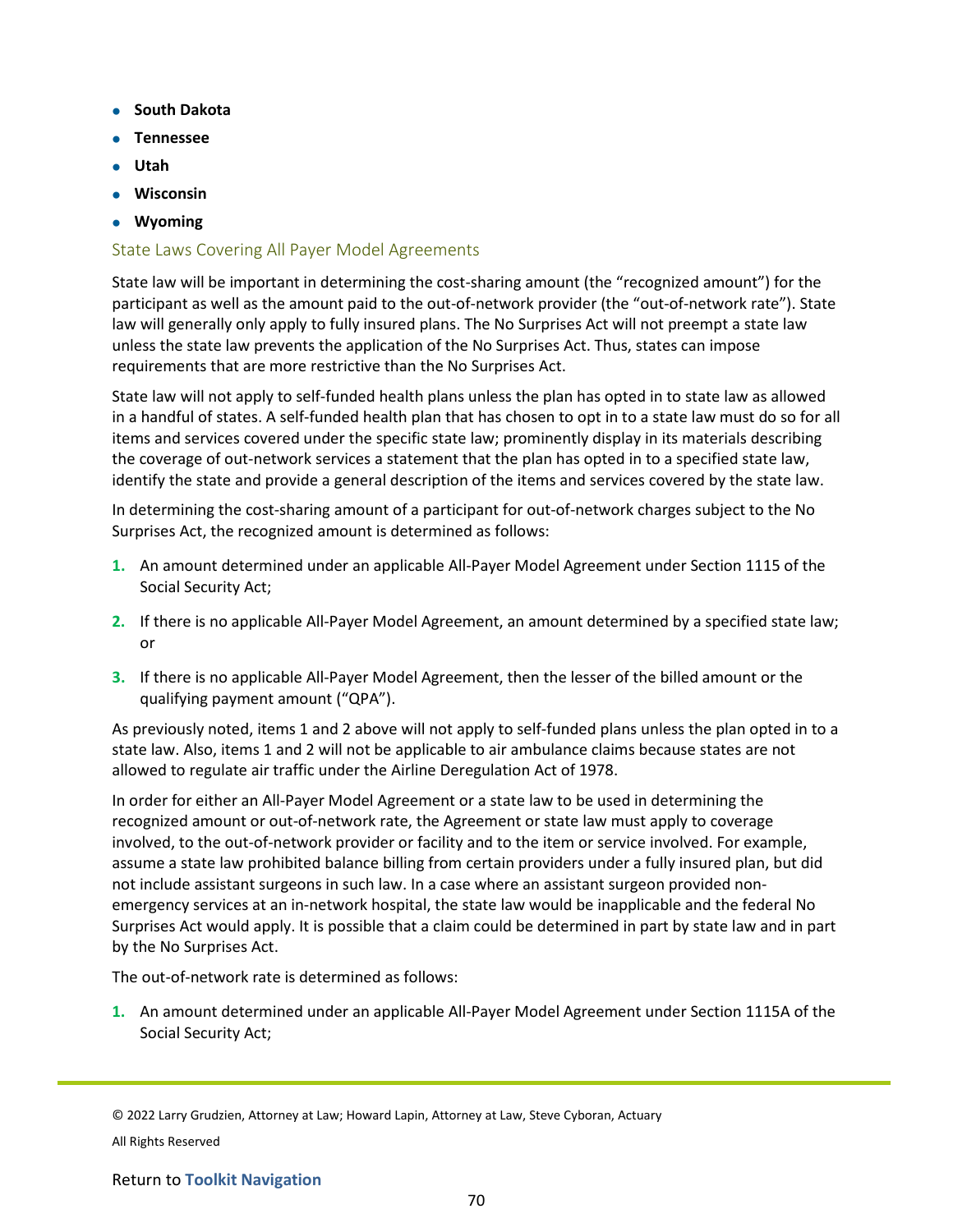- **2.** If the is no applicable All-Payer Model Agreement, an amount determined under a specified state law; or
- **3.** If there is no applicable All-Payer Model Agreement or applicable state law, then an amount agreed upon by the plan or issuer and the provider; or
- **4.** If none of these three conditions apply, then either party may request the Independent Dispute Resolution ("IDR").

An All-Payer Model Agreement is an agreement between the Centers for Medicare & Medicaid Services (CMS) and a state to test and operate systems of all-payer payment reform for the residents of a state. Under the interim final rule, such Model Agreement is treated as applicable to a given provider or facility or plan if the terms of the Agreement are binding on the provider, facility or plan. For example, the All-Payer Model Agreement in Vermont is voluntary. If a plan opts in to the Agreement, but a specific provider does not opt-in, then the Agreement cannot be used in determining the recognized amount or out-of-network rate for any services involving that provider.

Following this explanation are two exhibits. The first exhibit lists the states that have All-Payer Model Agreements. The second exhibit lists the various applicable laws for each state with respect to prohibitions on balance billing and related items.

CAVEAT: The information on All-Payer Model Agreements and state laws are from early 2021. It is anticipated that this area will be undergoing changes for several reasons.

- **1.** Several states have expressed strong interest in establishing an All-Payer Model Agreement;
- **2.** he No Surprises Act provides funding for states to establish or expand All-Payer Model Agreements; and
- **3.** States may change their laws in order to achieve better coordination with the No Surprises Act

Therefore, it is imperative to monitor state law on a continuous basis, so that the most current versions are taken into account.

#### *All Payer Model Agreements*

The following is a list of states that have All-Payer Model Agreements. The list reflects the status in early 2021, so it is important to monitor for changes. Most of the Agreements have been mandated by state legislation, but Oklahoma, Michigan, South Carolina, and Wisconsin are voluntary efforts not mandated by statute. Missouri is voluntary, but part of the Midwest Health Initiative which is regional.

- **Arkansas**
- **California**
- **Colorado**
- **Connecticut**
- **Delaware**
- **Florida**
- **Kansas**
- **Maine**

© 2022 Larry Grudzien, Attorney at Law; Howard Lapin, Attorney at Law, Steve Cyboran, Actuary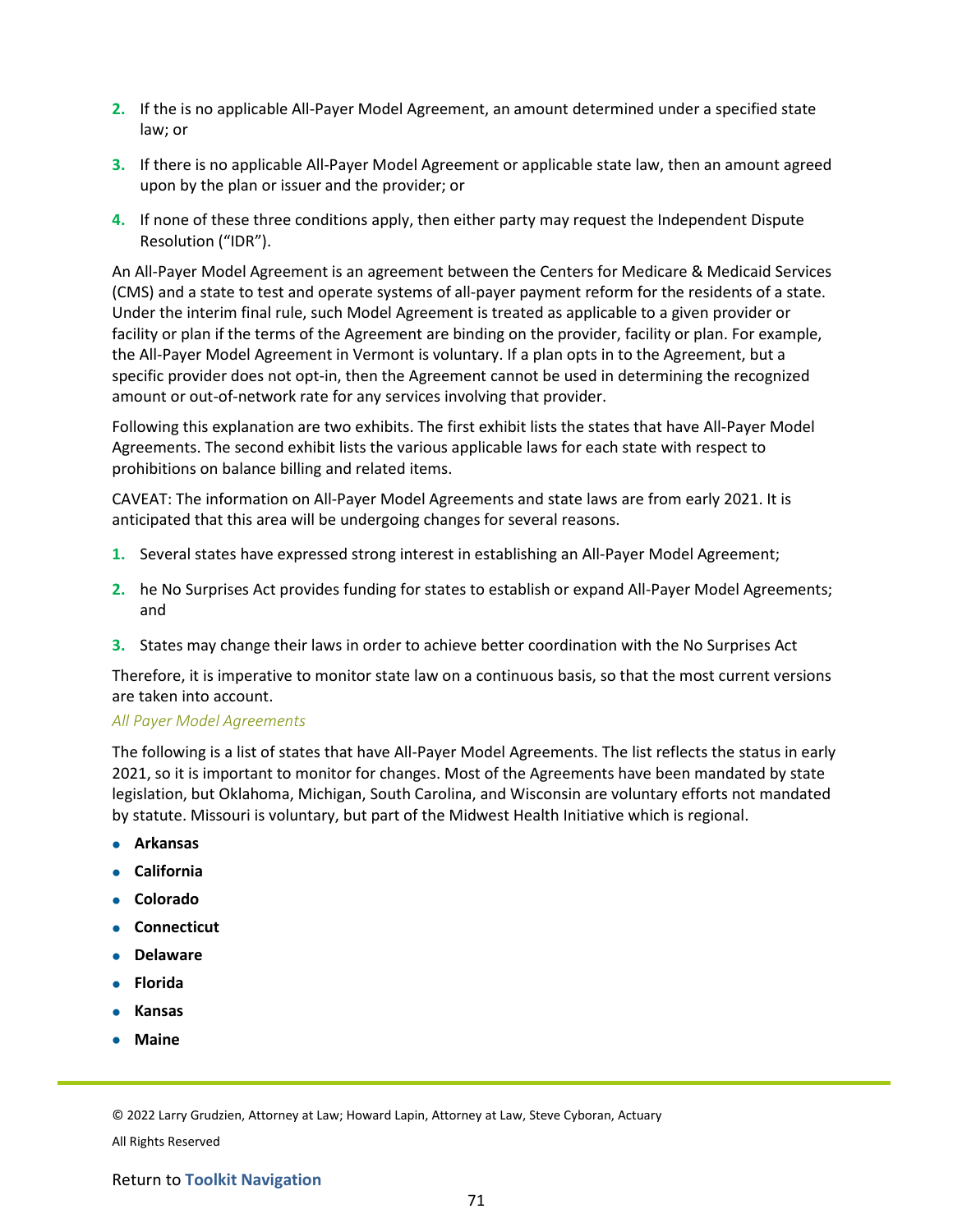- **Maryland**
- **Massachusetts**
- **Michigan**
- **Minnesota**
- **Missouri**
- **New Hampshire**
- **New York**
- **Oklahoma**
- **Oregon**
- **Rhode Island**
- **South Carolina**
- **Utah**
- **Vermont**
- **Virginia**
- **Washington**
- **Wisconsin**

In Implementation, these states either recently started to implement the All-Payer Model Agreement or have an effective date in the second half of 2021:

- **Georgia**
- **Hawaii**
- **Indiana**
- **New Mexico**
- **Nevada**
- **Texas**
- **West Virginia**

<sup>© 2022</sup> Larry Grudzien, Attorney at Law; Howard Lapin, Attorney at Law, Steve Cyboran, Actuary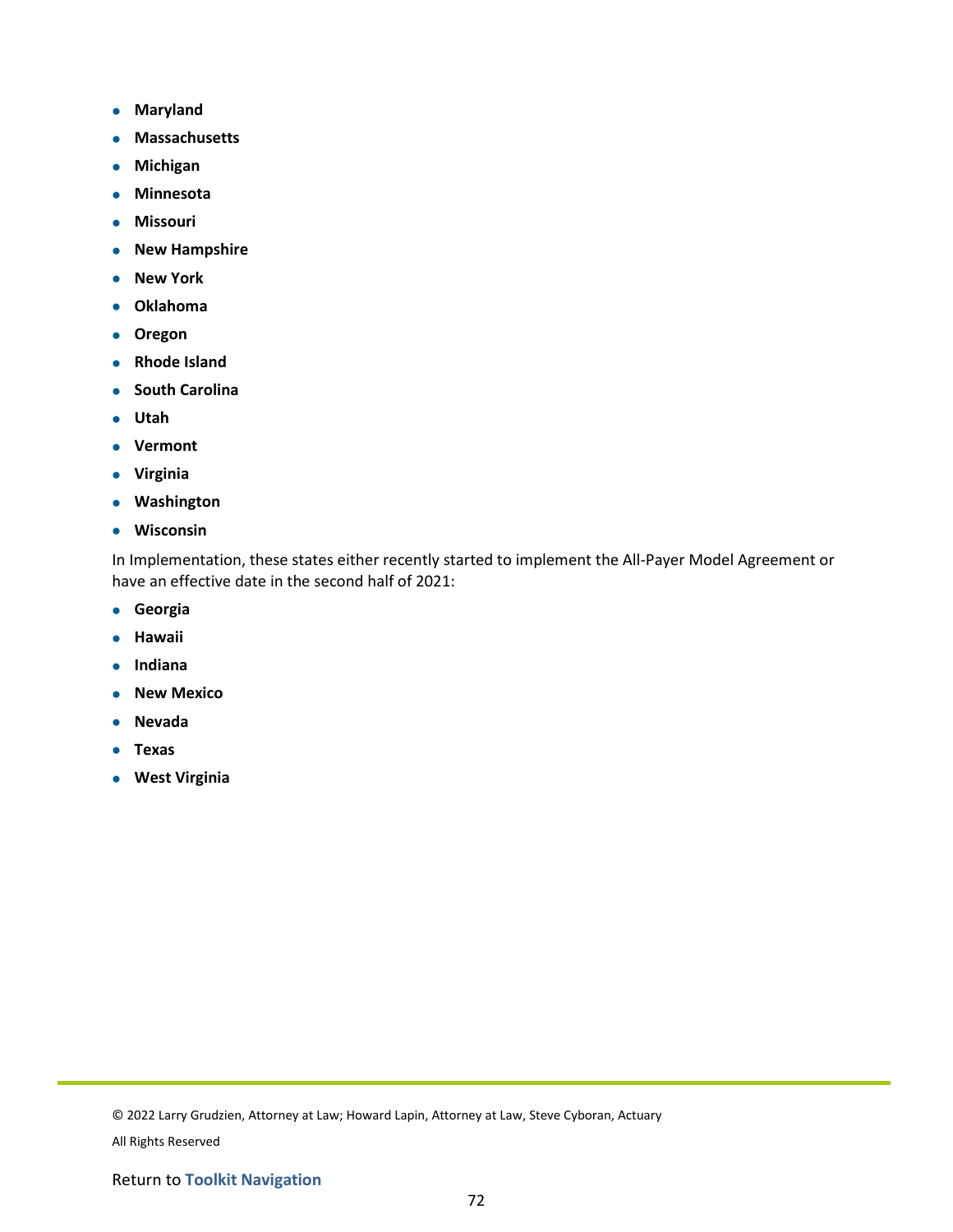## **Exhibit 8: Sample Language – Sample Plan Document Provisions**

The language below can be modified as necessary and used to amend Plan Documents to reflect the requirements of the No Surprises Act to prevent surprise bills from Out-of-network providers providing services at In-network facilities:

"For Plan Years beginning on or after January 1, 2022, non-emergency services provided by an out-ofnetwork provider during a visit at an in-network facility shall be paid as in-network and, the nonemergency services provider shall be required to hold a Participant harmless for amounts beyond the innetwork cost-sharing requirement unless the out-of-network provider gives the participant notice and obtains the participant's prior consent.

To meet the notice and consent exception the out-of-network provider must give the participant:

- Written or electronic notice of the provider's out-of-network status,
- A list of in-network providers that the covered individual could see instead, and
- A good faith estimate of the participant charges at least 72 hours prior to furnishing the out-ofnetwork services.

However, if the services are scheduled less than 72 hours in advance, then the Participant must be provided the notice no later than 3 hours before the services are furnished.

The Participant must sign a consent to receive the services from the out-of-network provider and acknowledge that he or she received the written or electronic notice.

A notice and consent exception exists for all ancillary services or items, or services furnished as a result of unforeseen, urgent medical needs that arise after the participant consented to the out-of-network non-emergency care at an in-network facility. These services are subject to the surprise and balance billing prohibitions applicable to emergency services provided by out-of-network health care providers.

The notice and consent exception does not apply to any items and services provided by an out-ofnetwork provider when there was no alternative in-network provider at the facility who could furnish the covered item or service. Such services are considered to be "ancillary services." Other services considered to be "ancillary services," and thus always subject to the billing prohibitions by out-ofnetwork providers of amounts beyond the in-network cost-sharing requirement, include:

- services related to emergency medicine, anesthesiology, pathology, radiology, and neonatology (whether or not provided by a physician or non-physician practitioner).
- items and services provided by assistant surgeons, hospitalists, and intensivists.
- diagnostic services, including radiology and laboratory services; and
- items and services provided by certain specialty practitioners (which will be specified through future rulemaking).

The total amount paid by the Plan to the provider or facility, including any cost-sharing, to (in order of priority) is limited to:

- an amount determined by an applicable All-Payer Model (APM) Agreement, or
- an amount determined by specified state law, or
- an amount agreed upon by the plan/issuer and provider/facility, or (if none apply)
- an amount determined by an Independent Dispute Resolution (IDR) entity

© 2022 Larry Grudzien, Attorney at Law; Howard Lapin, Attorney at Law, Steve Cyboran, Actuary All Rights Reserved

#### Return to **Toolkit Navigation**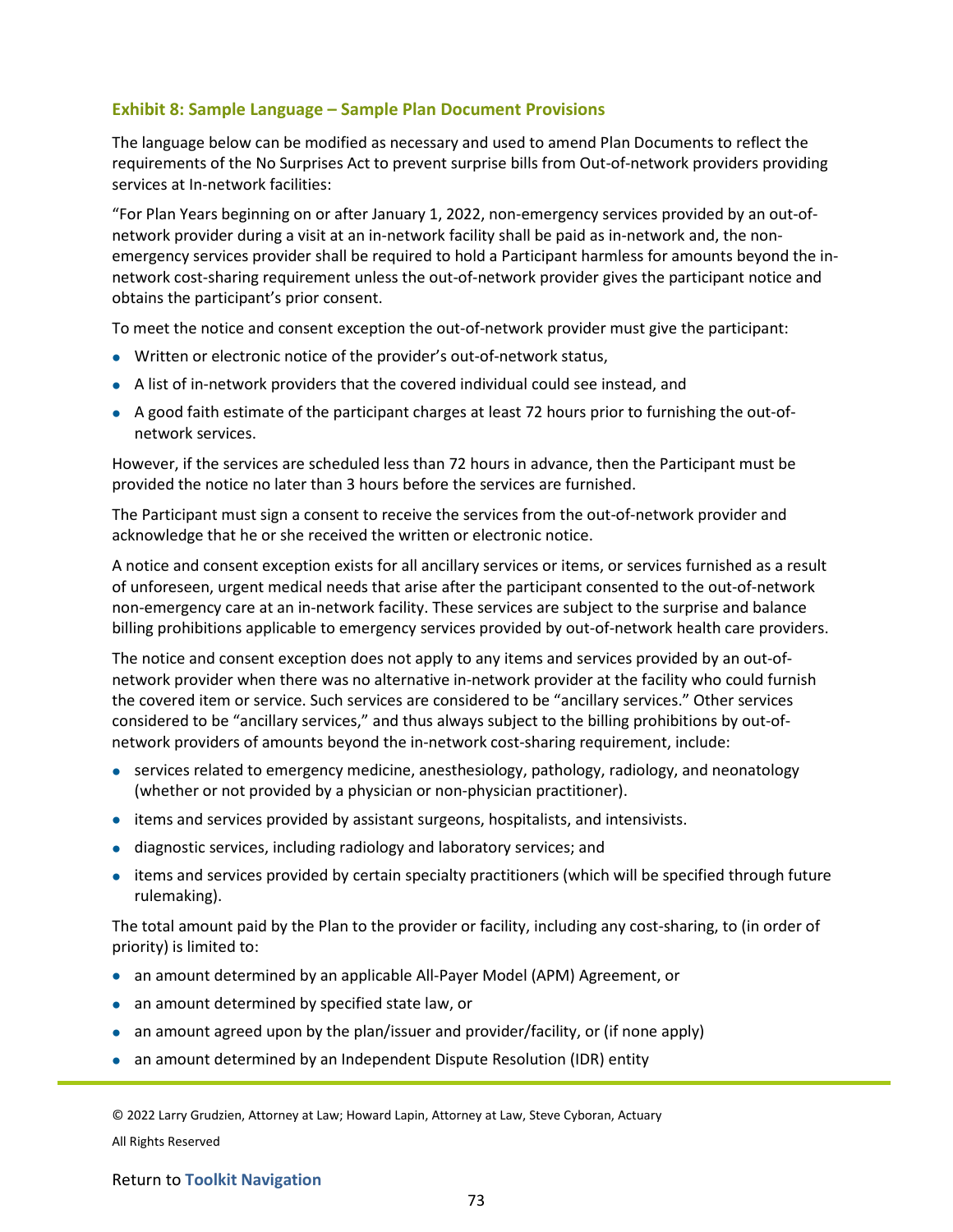For services and items furnished by out-of-network providers where there is no state law determining the payment rate, then the out-of-network provider and the Plan will enter open negotiations regarding the out-of-network rate to be paid for the claim. If after the 30-day open negotiation period commences no agreement is reached, then either the plan or the health care provider can request that the claim be sent to the Independent Dispute Resolution (IDR) process to resolve the difference. The IDR process is operated by a certified IDR entity which shall determine the amount to be paid in accordance with the Consolidated Appropriations Act."

© 2022 Larry Grudzien, Attorney at Law; Howard Lapin, Attorney at Law, Steve Cyboran, Actuary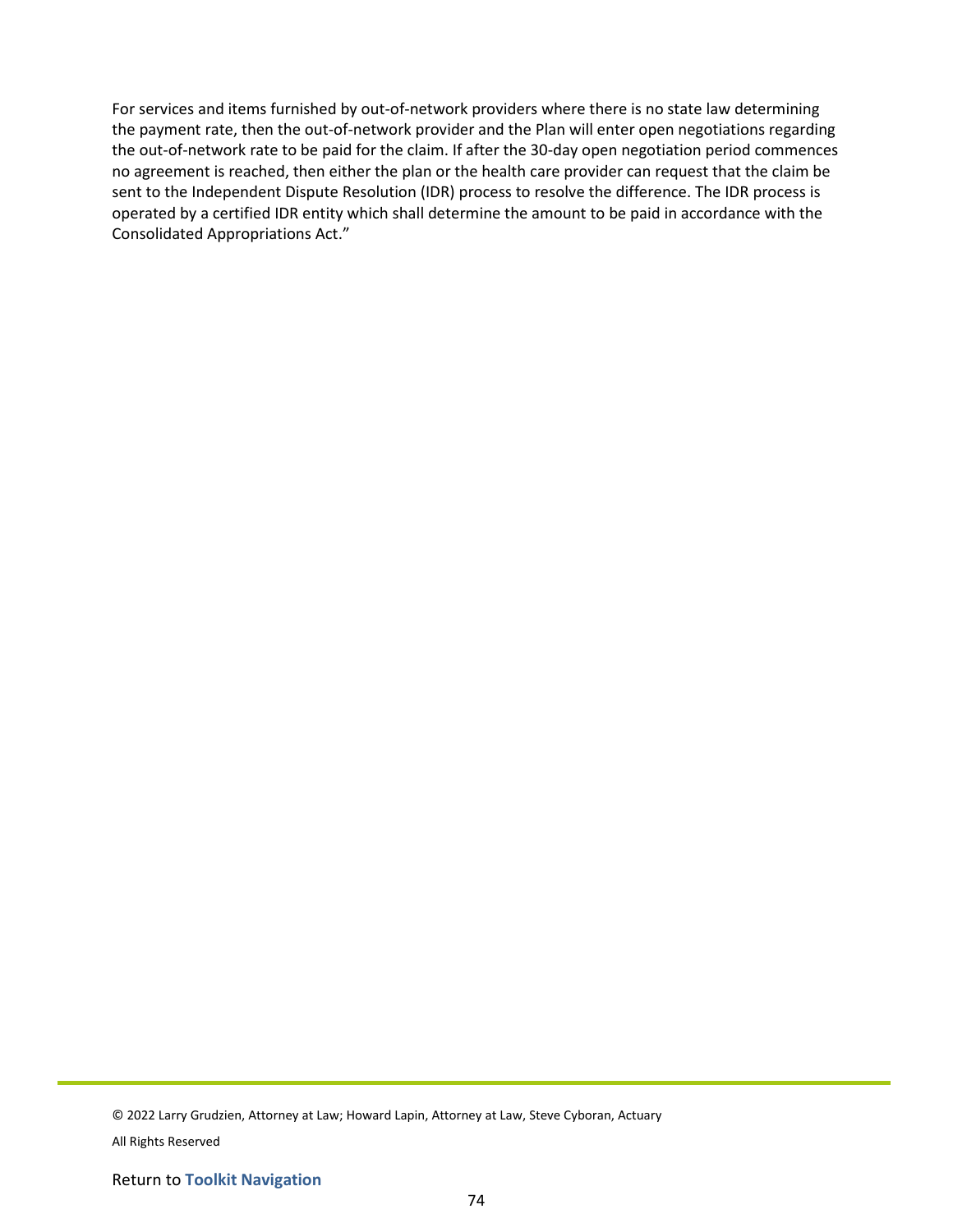## **Exhibit 9: Sample Language – Summary Plan Description Provisions**

The language below can be modified as necessary and used to amend Summary Plan Descriptions to reflect the requirements of the No Surprises Act to prevent surprise bills from Out-of-network providers providing services at In-network facilities:

"Any non-emergency services provided by an out-of-network provider during your visit at an in-network facility shall be paid as in-network and, the non-emergency services provider shall be required to hold you harmless for amounts beyond the in-network cost-sharing requirement unless the out-of-network provider gives you notice and obtains your prior consent.

To meet the notice and consent exception the out-of-network provider must give you:

- written or electronic notice of the provider's out-of-network status,
- a list of in-network providers that the covered individual could see instead, and
- a good faith estimate of your charges at least 72 hours prior to furnishing the out-of-network services.

However. if the services are scheduled less than 72 hours in advance, then you must be given the notice no later than 3 hours before the services are furnished

You must sign a consent to receive the services from the out-of-network provider and acknowledge that you received the written or electronic notice.

Please remember that this notice and consent exception exists for all ancillary services or items, or services furnished to you as a result of unforeseen, urgent medical needs that arise after you consented to the out-of-network non-emergency care at an in-network facility. These services are subject to the surprise and balance billing prohibitions applicable to emergency services provided by out-of-network health care providers.

The notice and consent exception does not apply to any items and services provided to you by an outof-network provider when there was no alternative in-network provider at the facility who could furnish the covered item or service. Such services are considered to be "ancillary services." Other services considered to be "ancillary services," and thus always subject to the billing prohibitions by out-ofnetwork providers of amounts beyond the in-network cost-sharing requirement, include:

- services related to emergency medicine, anesthesiology, pathology, radiology, and neonatology (whether or not provided by a physician or non-physician practitioner).
- items and services provided by assistant surgeons, hospitalists, and intensivists.
- diagnostic services, including radiology and laboratory services; and
- items and services provided by certain specialty practitioners (which will be specified through future rulemaking)."

<sup>© 2022</sup> Larry Grudzien, Attorney at Law; Howard Lapin, Attorney at Law, Steve Cyboran, Actuary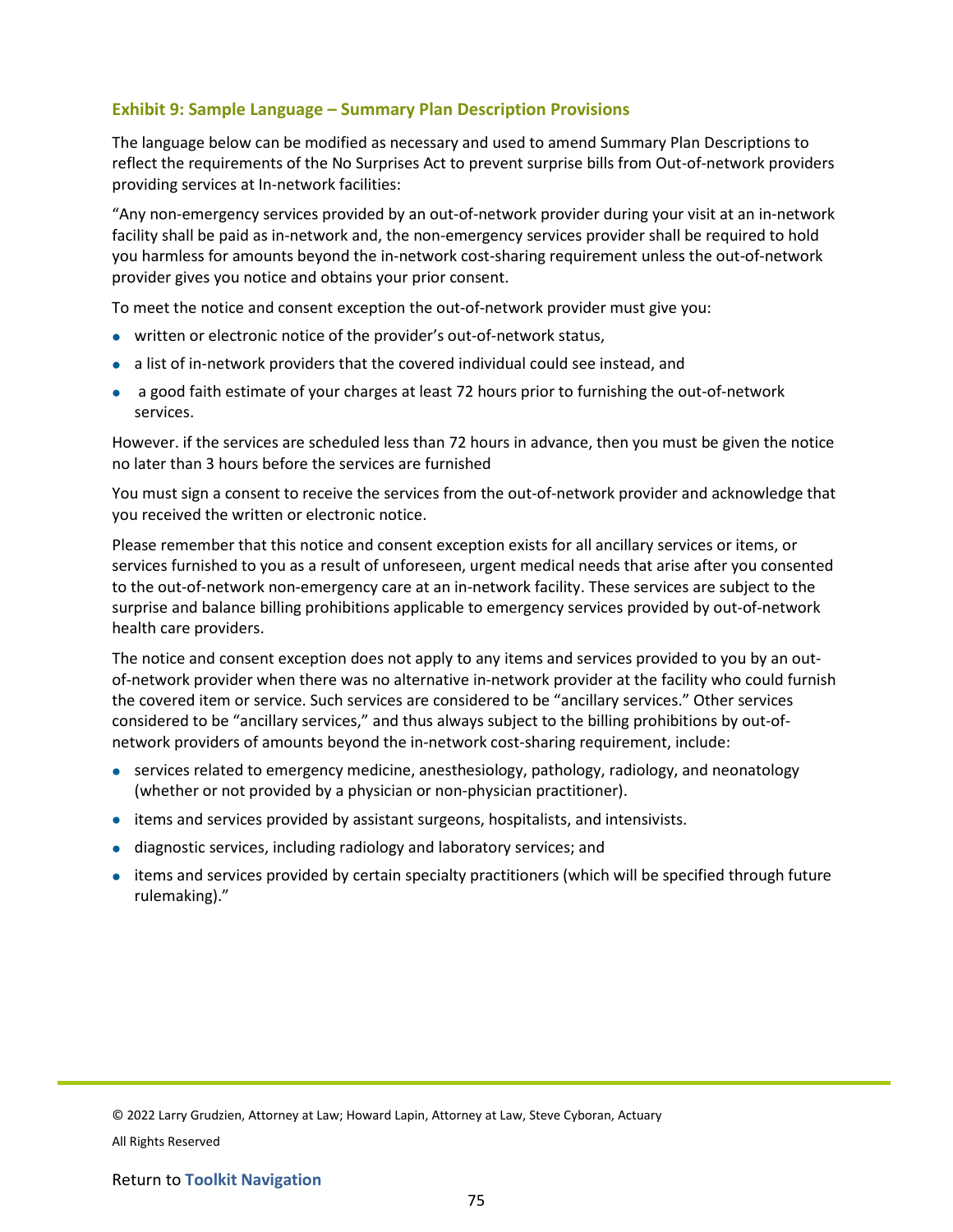## **Exhibit 10: Sample Language – Administrative Services Agreement Provisions**

The language below can be modified as necessary and used to amend Administrative Services Agreements to reflect the requirements of the No Surprises Act to prevent surprise bills from Out-ofnetwork providers providing services at In-network facilities:

"For plan years beginning on or after January 1, 2022, the Claims Administrator shall pay non-emergency services provided by an out-of-network provider during a visit at an in-network facility as in-network and, the non-emergency services provider shall be required to hold a Participant harmless for amounts beyond the in-network cost-sharing requirement unless the out-of-network provider gives the participant notice and obtains the participant's prior consent. The Claims Administrator shall follow-up with the participant to determine if such notice is provided and meets the requirements provided below

To meet the notice and consent exception the out-of-network provider must give the participant:

- written or electronic notice of the provider's out-of-network status,
- a list of in-network providers that the covered individual could see instead, and
- a good faith estimates of the Participant of charges at least 72 hours prior to furnishing the out-ofnetwork services.

However. if the services are scheduled less than 72 hours in advance, then the Participant must be provided the notice no later than 3 hours before the services are furnished.

The Claims Administrator must make sure that the Participant signs a consent to receive the services from the out-of-network provider and acknowledge in a timely manner that he or she received the written or electronic notice.

The Claims Administrator must advise participants that the notice and consent exception exist for all ancillary services or items, or services furnished as a result of unforeseen, urgent medical needs that arise after the participant consented to the out-of-network non-emergency care at an in-network facility. These services are subject to the surprise and balance billing prohibitions applicable to emergency services provided by out-of-network health care providers.

The Claims Administrator shall further advise participants that the notice and consent exception does not apply to any items and services provided by an out-of-network provider when there was no alternative in-network provider at the facility who could furnish the covered item or service. Such services are considered to be "ancillary services." Other services considered to be "ancillary services," and thus always subject to the billing prohibitions by out-of-network providers of amounts beyond the in-network cost-sharing requirement, include:

- services related to emergency medicine, anesthesiology, pathology, radiology, and neonatology (whether or not provided by a physician or non-physician practitioner).
- items and services provided by assistant surgeons, hospitalists, and intensivists.
- diagnostic services, including radiology and laboratory services; and
- items and services provided by certain specialty practitioners. The Claims Administrator shall either initially pay the claim within 30 days of submission of a clean claim by the health care provider or issue a notice of denial of payment. The Claims Administrator shall monitor when the emergency claim was received, and when the initial and final payments are due, in addition to the ERISA claim and appeal timing deadlines.

© 2022 Larry Grudzien, Attorney at Law; Howard Lapin, Attorney at Law, Steve Cyboran, Actuary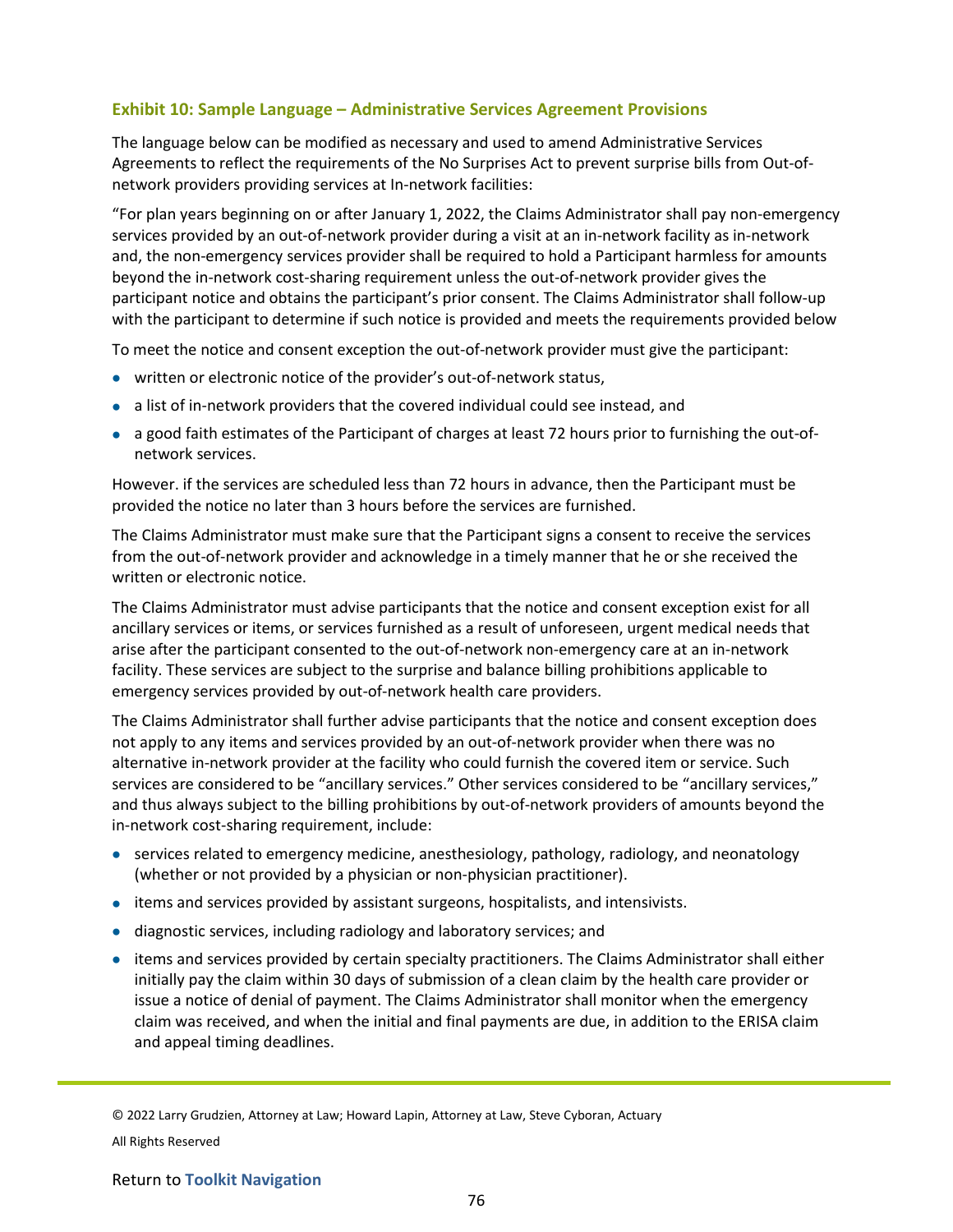In determining the total amount to be paid by the Plan to the provider or facility, including any costsharing, to the Claims Administrator limited to (in order of priority):

- an amount determined by an applicable All-Payer Model (APM) Agreement, or
- an amount determined by specified state law, or
- an amount agreed upon by the plan/issuer and provider/facility, or (if none apply)
- an amount determined by an Independent Dispute Resolution (IDR) entity.

The Claims Administrator shall pay for services and items furnished by out-of-network providers where there is no state law determining the payment rate, then the out-of-network provider and the Claims Administrator will Plan will enter open negotiations regarding the out-of-network rate to be paid for the claim. If after the 30-day open negotiation period commences no agreement is reached, then either the plan or the health care provider can request that the claim be sent to the Independent Dispute Resolution (IDR) process to resolve the difference. The IDR process is operated by a certified IDR entity which shall determine the amount to be paid in accordance with the Consolidated Appropriations Act."

<sup>© 2022</sup> Larry Grudzien, Attorney at Law; Howard Lapin, Attorney at Law, Steve Cyboran, Actuary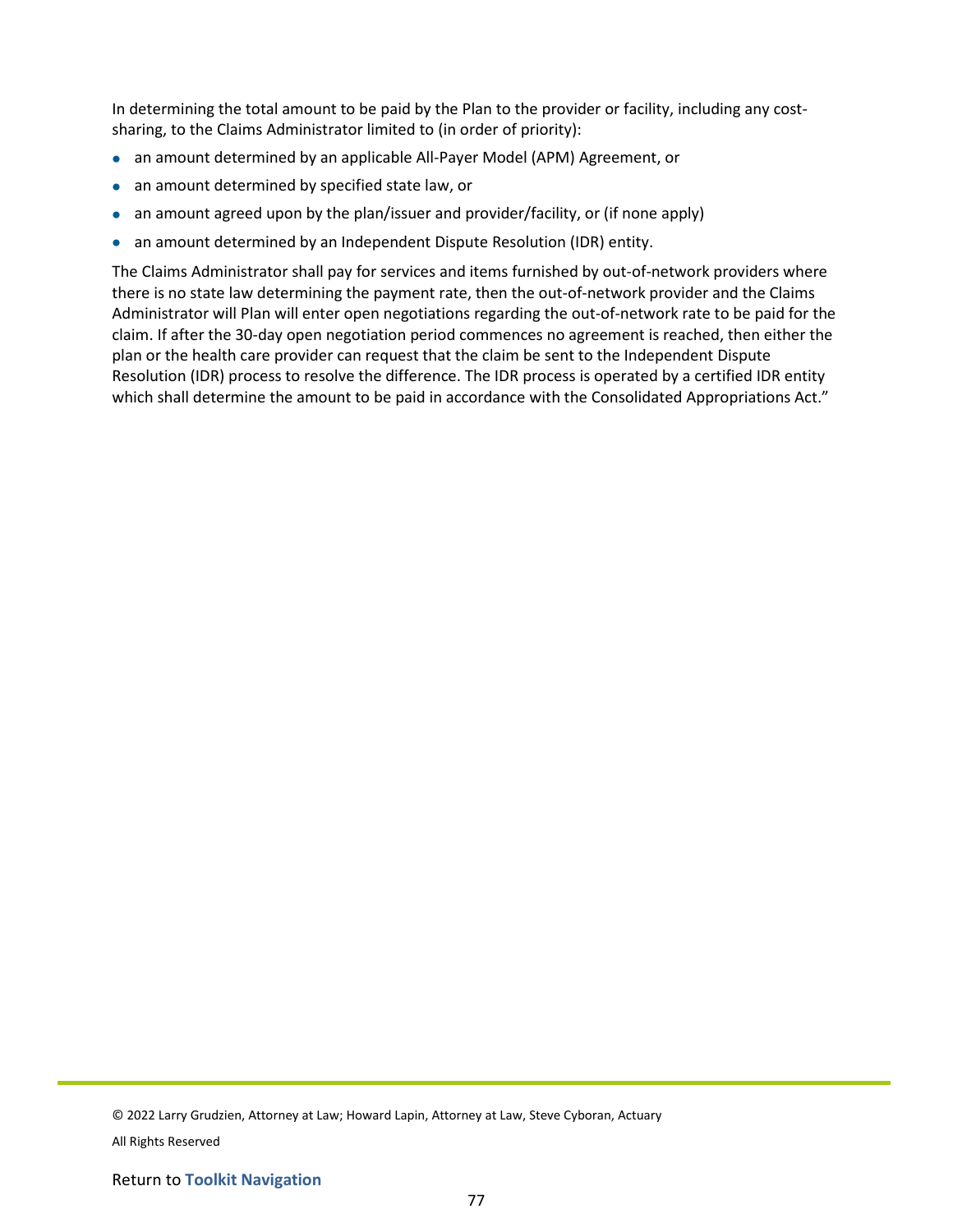# **Exhibit 11: Sample Language – Prevention of Surprise Bills for Air Ambulance Services – Plan Document Provisions**

The language below can be modified as necessary and used to amend Plan Documents to reflect the requirements of the No Surprises Act to prevent surprise bills for Air Ambulance Services:

"If the Plan covers in-network air ambulance services, amounts paid for air ambulance services will now be treated as in-network for calculating reimbursement as determined under methodology set forth in the No Surprises Act and applicable regulations, and those amounts paid will be applied to the participant's deductible and OOPM under the Plan. Air ambulance providers shall not be able to balance bill participants for the remaining amounts. The Plan will provide detailed reports on air ambulance claims to the federal government.

Claims from an out-of-network air ambulance claim must count against the in-network deductibles and cost-sharing limits for the participant. The claim must initially either be paid or denied within 30 days of receipt after a clean claim is submitted.

The total amount paid by the Plan, including any cost-sharing, to (in order of priority) is limited to:

- an amount agreed upon by the plan/issuer and provider/facility, or (if none apply)
- an amount determined by an Independent Dispute Resolution (IDR) entity

For services and items furnished by out-of-network providers then the out-of-network provider and the Plan may enter Plan will enter open negotiations regarding the out-of-network rate to be paid for the claim. If after the 30-day open negotiation period commences no agreement is reached, then either the plan or the health care provider can request that the claim be sent to the Independent Dispute Resolution (IDR) process to resolve the difference. The IDR process is operated by a certified IDR entity which shall determine the amount to be paid in accordance with the Consolidated Appropriations Act.

The Claim Administrator shall monitor the date on which such emergency claim was received and when the initial and final payments are due in addition to the ERISA claim and appeal timing deadlines.

Participants or beneficiaries receiving air ambulance services which are paid for by the Plan for plan years beginning on or after January 1, 2022, should not be held liable for any amount in excess of their cost-sharing limits under the Plan (deductible, out-of-pocket maximum, co-insurance, or copayments) from an out-of-network air ambulance service provider.

The Plan shall report specific data regarding air ambulance use to the Secretaries of HHS, Labor, and Treasury for two years after the final regulations implementing the air ambulance provisions of the Act. The information includes claims data for each air ambulance use disaggregated by five factors."

<sup>© 2022</sup> Larry Grudzien, Attorney at Law; Howard Lapin, Attorney at Law, Steve Cyboran, Actuary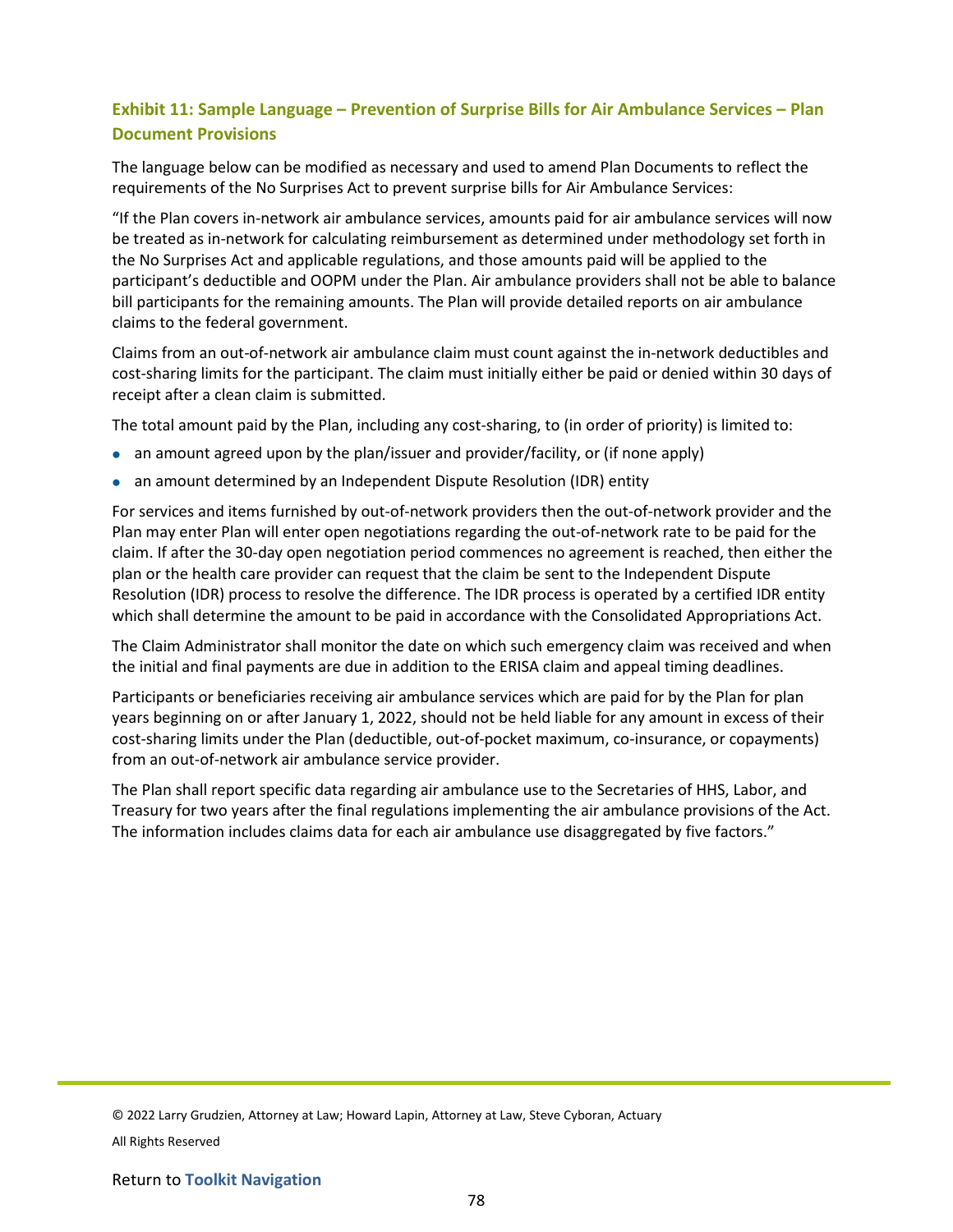# **Exhibit 12: Sample Language – Prevention of Surprise Bills for Air Ambulance Services – Summary Plan Description Provisions**

The language below can be modified as necessary and used to amend Summary Plan Descriptions to reflect the requirements of the No Surprises Act to prevent surprise bills for Air Ambulance Services:

"If the Plan covers in-network air ambulance services, then you will be required to pay the in-network cost-sharing amount for an air ambulance, and those amounts paid will be applied to your deductible and OOPM under the Plan. Air ambulance providers shall not be able to balance bill you for the remaining amounts.

Claims from an out-of-network air ambulance claim will count against your in-network deductibles and out of pocket maximum as provided by the Plan

Claim Administrator shall monitor the date on which such emergency claim was received and when the initial and final payments are due.

You and your dependents receiving air ambulance services which are paid for by the Plan, should not be held liable for any amount in excess of their cost-sharing limits under the Plan (deductible, out-of-pocket maximum, co-insurance, or copayments) from an out-of-network air ambulance service provider.

These provisions do not apply to ground ambulance services."

© 2022 Larry Grudzien, Attorney at Law; Howard Lapin, Attorney at Law, Steve Cyboran, Actuary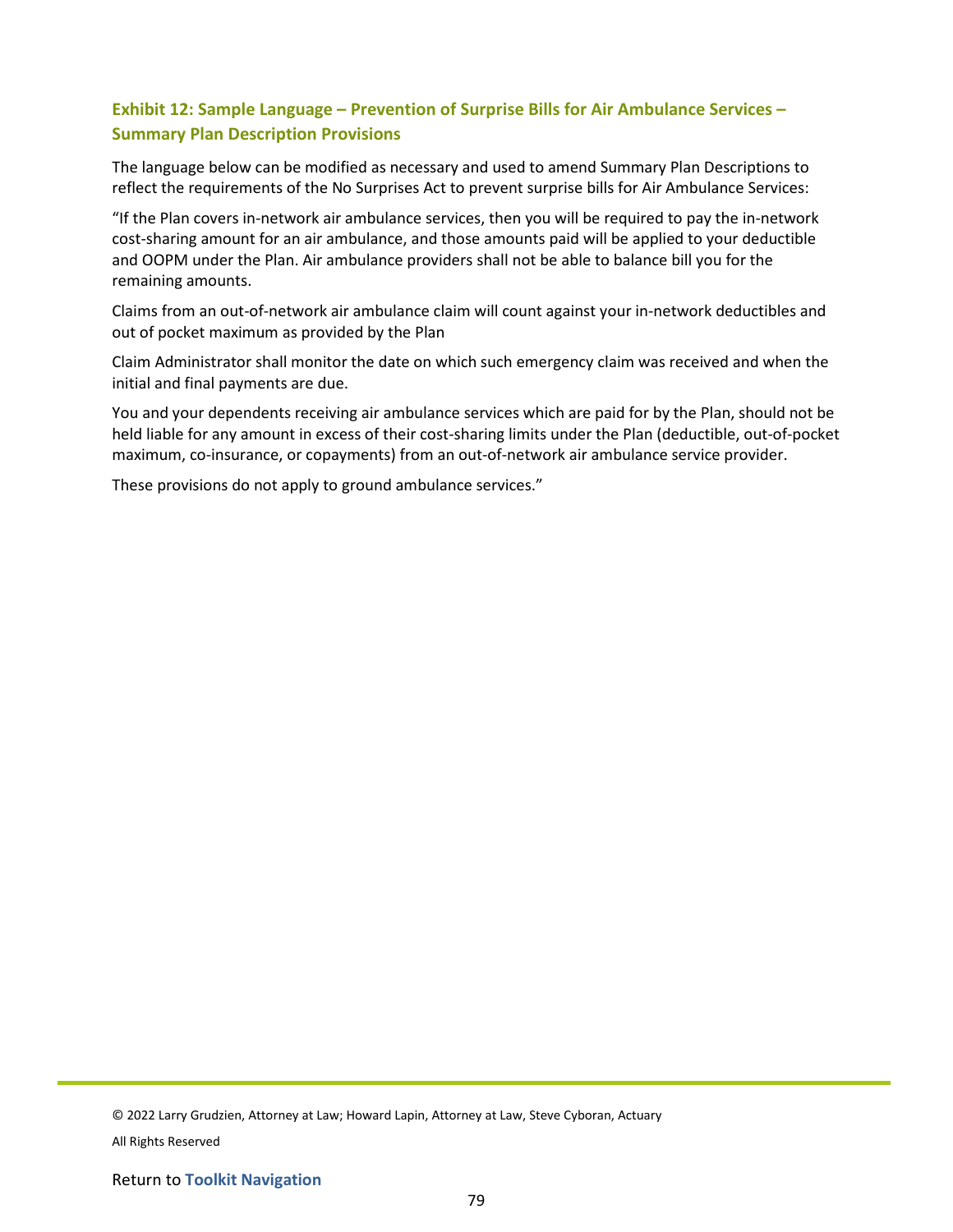# **Exhibit 13: Sample Language – Prevention of Surprise Bills for Air Ambulance Services – Administrative Services Agreement Provisions**

The language below can be modified as necessary and used to amend Summary Plan Descriptions to reflect the requirements of the No Surprises Act to prevent surprise bills for Air Ambulance Services:

"Participants shall pay the in-network cost-sharing amount for an air ambulance service as determined under the No Surprises Act and applicable regulations and those amounts will be counted towards the Participant's deductible and OOPM under the Plan. The Claims Administrator will ensure that air ambulance providers shall not balance bill participants for any remaining amounts.

The Claims Administrator shall assist the Plan to provide detailed reports on air ambulance claims to the federal government.

The Claims Administrator shall apply claims from an out-of-network air ambulance claim against the innetwork deductibles and cost-sharing limits for the participant. The claim must initially either be paid or denied within 30 days of receipt after a clean claim is submitted.

For purposes of this agreement, a "clean claim" is defined to be **[Definition of a clean claim]**.

In determining the total amount to be paid by the Plan to the provider or facility, including any costsharing, the Claims Administrator shall pay (in order of priority) the following:

- an amount agreed upon by the plan/issuer and provider/facility, or (if none apply)
- an amount determined by an Independent Dispute Resolution (IDR) entity

After the initial payment or denial, the Claims Administrator shall assist the Plan and the air ambulance provider to enter open negotiations regarding the out-of-network rate to be paid for the claim. If after the 30-day open negotiation period commences no agreement is reached, then either the Plan or the health care provider can request that the claim be sent to the Independent Dispute Resolution (IDR) process to resolve the difference, as provided in **[Applicable section of the administrative services agreement]**.

Claim Administrator shall monitor the date on which such emergency claim was received and when the initial and final payments are due in addition to the ERISA claim and appeal timing deadlines.

The Claims Administrator must make sure that Participants or beneficiaries receiving air ambulance services paid for by the Plan for plan years beginning on or after January 1, 2022, should not be held liable for any amount in excess of their cost-sharing limits under the Plan (deductible, out-of-pocket maximum, co-insurance, or copayments) from an out-of-network air ambulance service provider.

The Claims Administrator shall assist the Plan to report specific data regarding air ambulance use to the Secretaries of HHS, Labor, and Treasury for two years after the final regulations implementing the air ambulance provisions of the Act. The information includes claims data for each air ambulance use disaggregated by five factors."

<sup>© 2022</sup> Larry Grudzien, Attorney at Law; Howard Lapin, Attorney at Law, Steve Cyboran, Actuary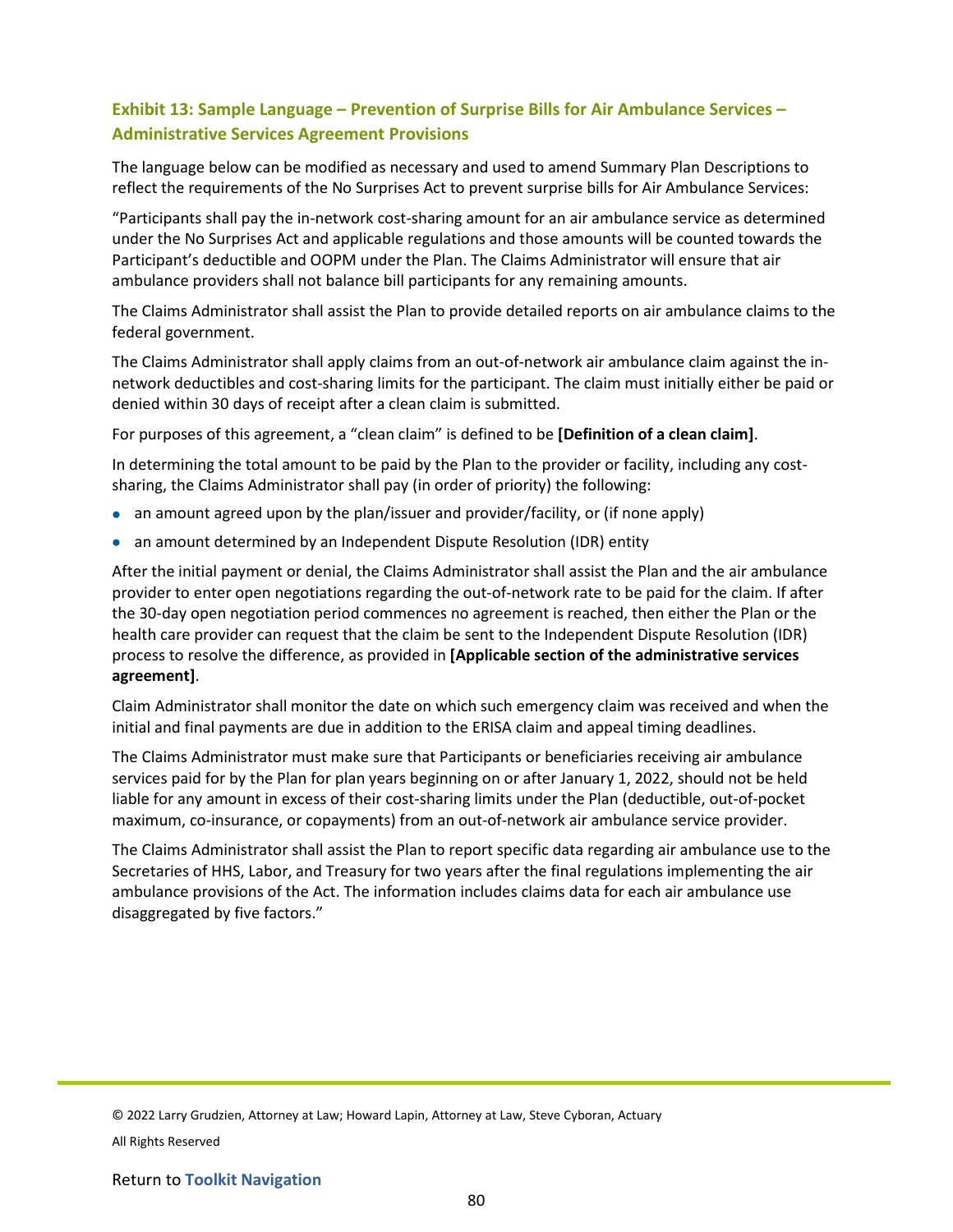#### **Exhibit 17: Sample Language – Choice of Health Care Provider – Plan Document Provisions**

The language below can be modified as necessary and used to amend the Plan Document to reflect the requirements regarding the Choice of Healthcare Provider:

"If the plan requires or provides for Primary Care Provider (PCP) designation, Participants may choose their own PCP provided the PCP is in-network and available to accept new patients.

The Plan must allow direct access to OBGYN care. An OBGYN is required to adhere to all policies and procedures around referrals and authorizations.

The Plan must allow a pediatrician to be selected as a PCP.

If the Plan requires a participant to have a primary care provider, each Participant may designate any participating primary care provider who is available to accept such individual.

For a child, the Participant may designate a physician (allopathic or osteopathic) who specializes in pediatrics as the child's primary care provider if such provider participates in the network of the Plan.

The Plan may not require authorization or referrals for coverage for obstetrical or gynecological care provided by a participating health care professional who specializes in obstetrics or gynecology. The OBGYN must agree to adhere to the Plan's policies and procedures, including procedures regarding referrals and obtaining prior authorization and providing services related to a treatment plan. An OBGYN may refer patients for care or request prior authorization for care similar to a PCP."

© 2022 Larry Grudzien, Attorney at Law; Howard Lapin, Attorney at Law, Steve Cyboran, Actuary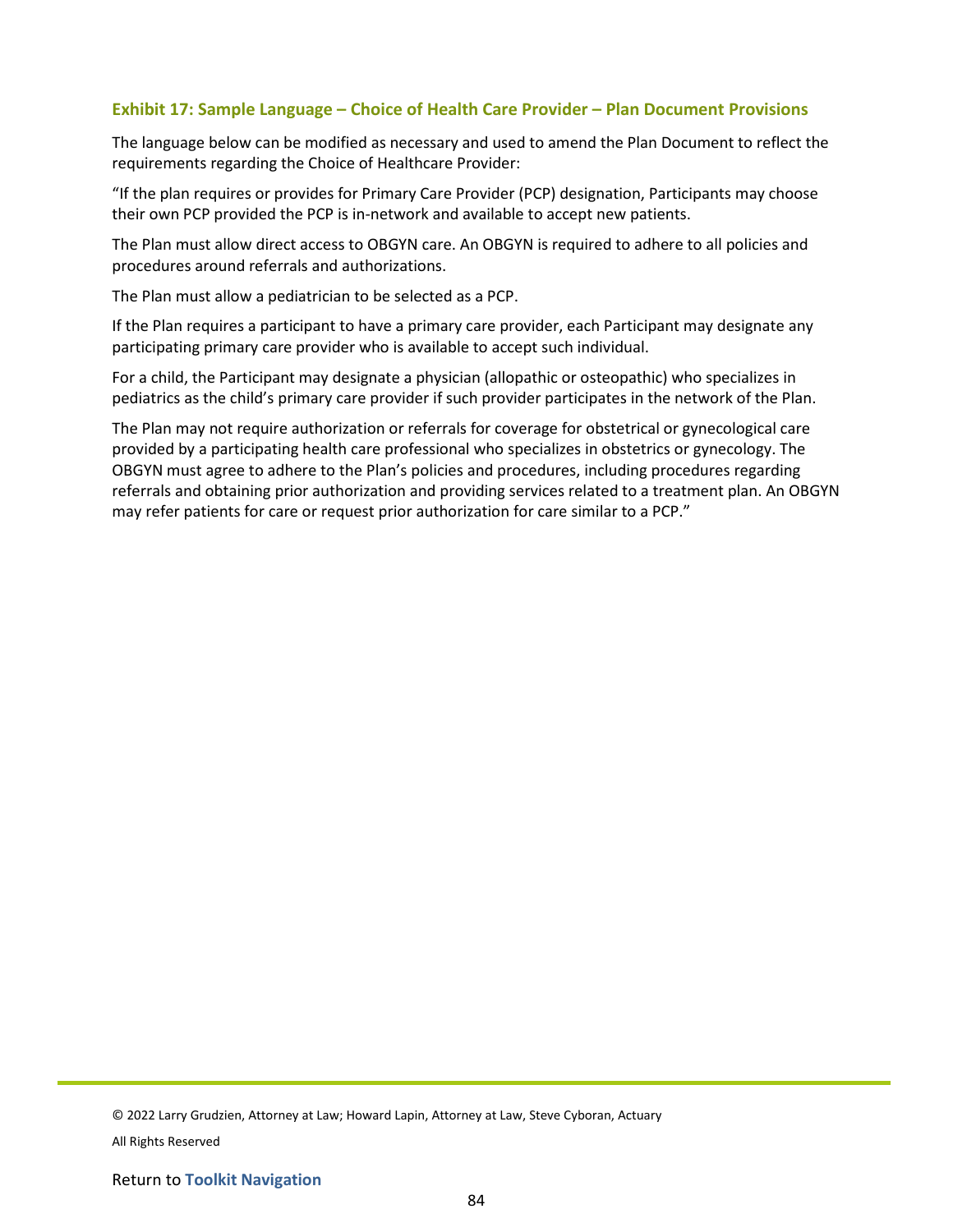# **Exhibit 18: Sample Language – Choice of Health Care Provider – Summary Plan Description Provisions**

The language below can be modified as necessary and used to amend Summary Plan Descriptions to reflect the requirements for the Choice of Healthcare Provider:

"If the Plan requires or provides for Primary Care Provider (PCP) designation, you may choose their own PCP provided the PCP is in-network and available to accept new patients.

You must be allowed direct access to OBGYN care. An OBGYN is required to adhere to all policies and procedures around referrals and authorizations.

You must be allowed to select a pediatrician as a PCP.

If the Plan requires you to have a primary care provider, you may designate any participating primary care provider who is available to accept you.

For a child you covered under the Plan, you may designate a physician (allopathic or osteopathic) who specializes in pediatrics as the child's primary care provider if such provider participates in the network of the plan or issuer

The Plan may not require authorization or referrals for coverage for obstetrical or gynecological care provided by a participating health care professional who specializes in obstetrics or gynecology. The OBGYN must agree to adhere to the Plan's policies and procedures, including procedures regarding referrals and obtaining prior authorization and providing services related to a treatment plan. An OBGYN may refer patients for care or request prior authorization for care similar to a PCP."

© 2022 Larry Grudzien, Attorney at Law; Howard Lapin, Attorney at Law, Steve Cyboran, Actuary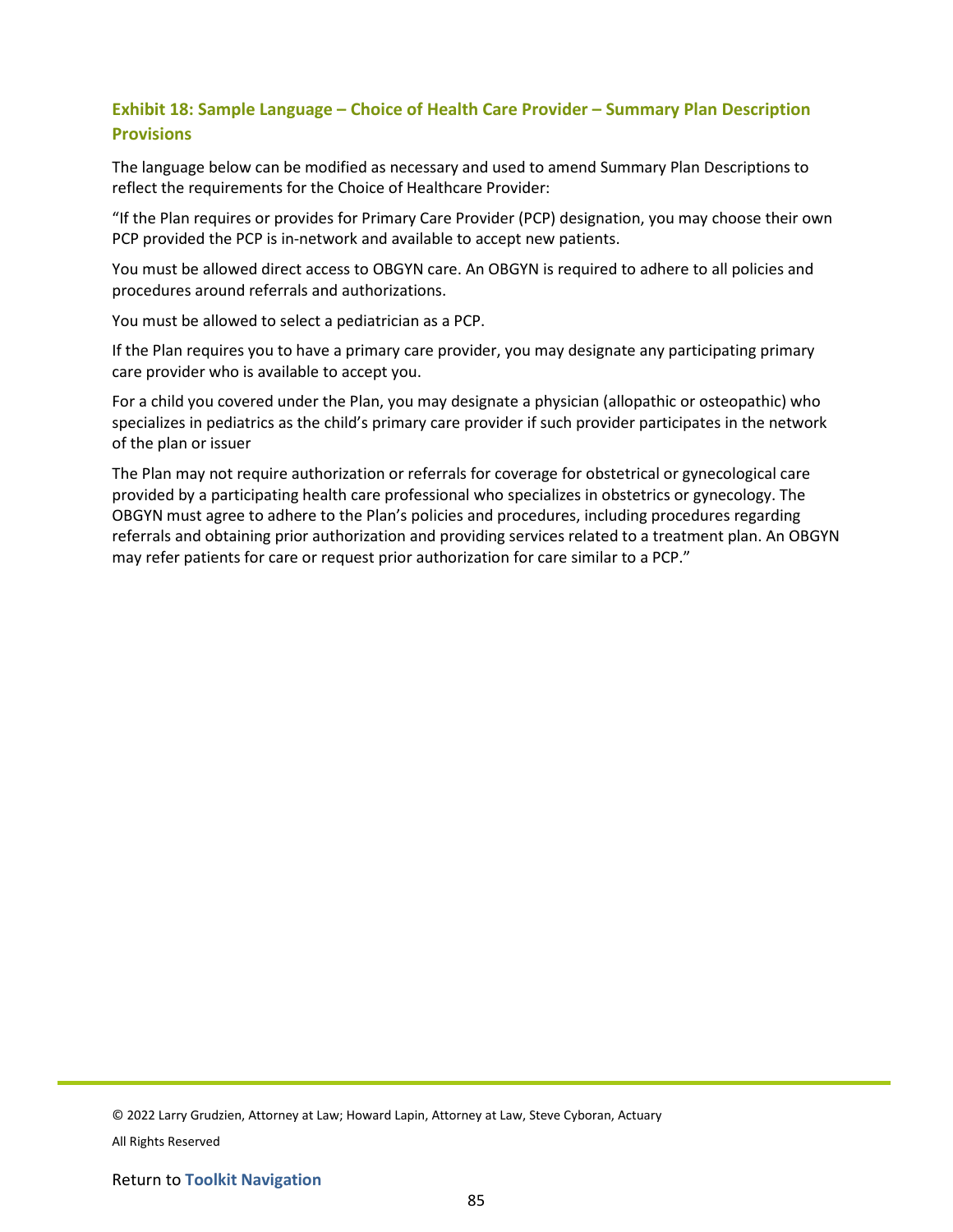# **Exhibit 19: Sample Language – Choice of Health Care Provider – Administrative Services Agreement Provisions**

The language below can be modified as necessary and used to amend Administrative Services Agreement Provisions to reflect the requirements for the Choice of Healthcare Provider:

"When administering the Plan, Participants must be allowed to choose their own PCP provided the PCP is in-network and available to accept new patients.

Participants must be allowed direct access to OBGYN care. An OBGYN is required to adhere to all policies and procedures around referrals and authorizations.

Participants must be allowed to select a pediatrician as a PCP.

Each Participant may designate any participating primary care provider who is available to accept such individual.

For a child, Participants may designate a physician (allopathic or osteopathic) who specializes in pediatrics as the child's primary care provider if such provider participates in the network of the Plan.

In administering the Plan, authorization or referrals for coverage for obstetrical or gynecological care provided by a participating health care professional who specializes in obstetrics or gynecology are not allowed. The OBGYN must agree to adhere to the Plan's policies and procedures, including procedures regarding referrals and obtaining prior authorization and providing services related to a treatment plan. An OBGYN may refer patients for care or request prior authorization for care similar to a PCP."

© 2022 Larry Grudzien, Attorney at Law; Howard Lapin, Attorney at Law, Steve Cyboran, Actuary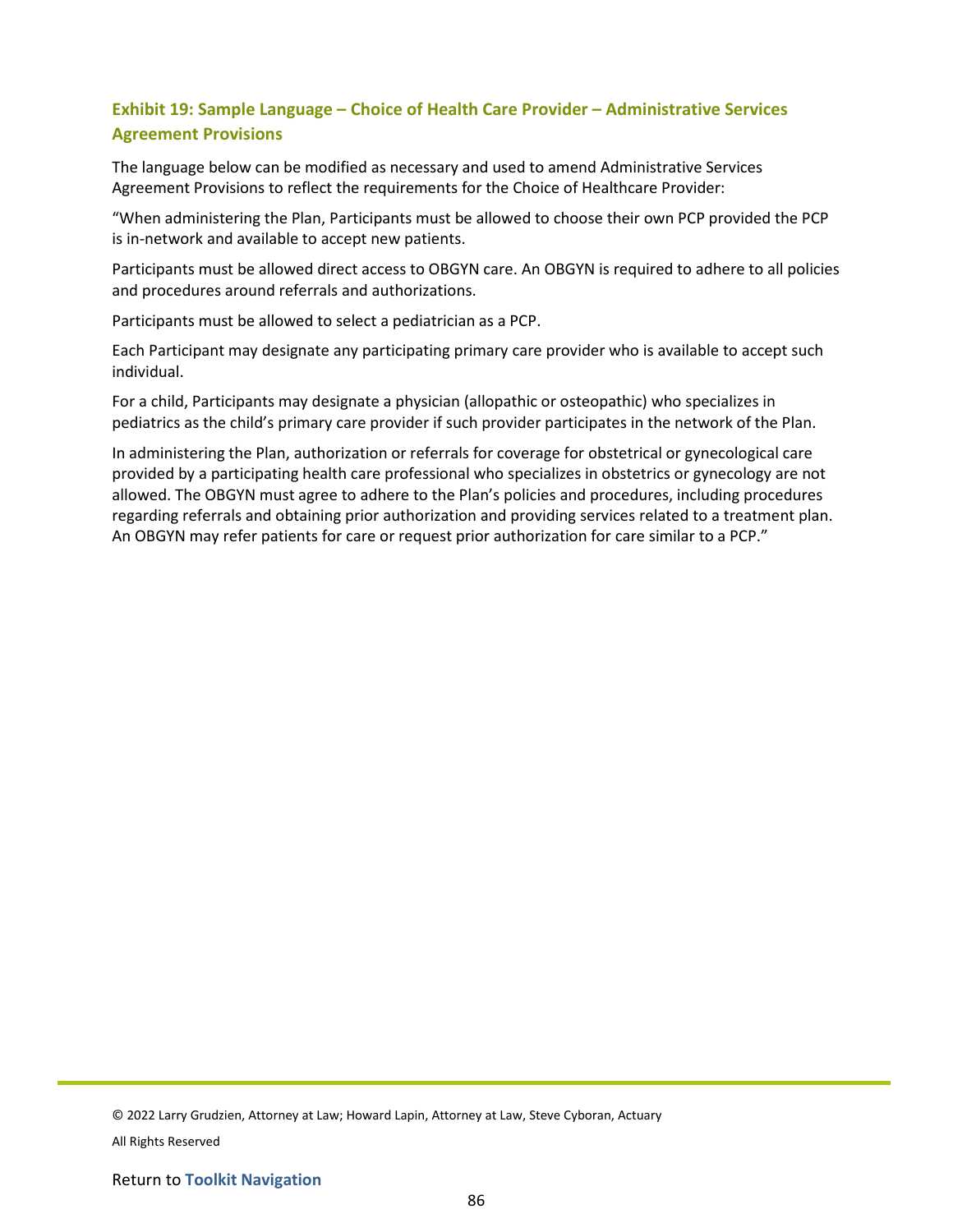## **Exhibit 23: Sample Language – Continuity of Care – Plan Document Provisions**

The language below can be modified as necessary and used to amend Plan Document Provisions to reflect the requirements for Continuity of Care:

"For the first Plan Year beginning on or after January 1, 2022, a participant qualifies for protection if he or she is a continuing care patient and is receiving care from an In-network provider for (1) a serious and complex condition, (2) a course of institutional or inpatient care from a provider or facility, (3) a nonelective surgery from the provider or facility, including receipt of post-operative care with respect to a surgery, (4) pregnancy and is undergoing a course of treatment for the pregnancy, or (5) a determined terminal illness and is receiving treatment for such illness from a provider or facility, and such provider or facility's contract to be a network provider terminates or expires for any reason other than fraud by such provider or facility, then the Plan is required to meet all of the following requirements:

- The Plan must notify each Participant who is a continuing care patient that he or she is protected for continuing care at the time the provider or facility's contract terminates and inform such Participant that it is his or her right to elect continued transitional care from such provider or facility.
- The Plan shall provide such an individual with an opportunity to notify the Plan or insurer of the individual's need for transitional care.
- The Plan must permit such Participant to elect to continue to have the benefits provided under such Plan or such coverage under the same terms and conditions as would have applied and with respect to such items and services as would have been covered under such plan had the provider or facility's contract not terminated.
- Such transitional coverage shall continue beginning on the date such Participant receives notice of the contract termination and shall continue until the earlier of 90 days after the Participant's receipt of such notice, or the date such Participant is no longer qualified as a continuing care patient under the definition above with respect to that health care provider or facility. The health care provider caring for such Participant is required to accept payment from the Plan for services and items furnished to such Participant as payment in full for such items and services and to maintaining compliance with all policies, procedures, and quality standards imposed by the Plan."

© 2022 Larry Grudzien, Attorney at Law; Howard Lapin, Attorney at Law, Steve Cyboran, Actuary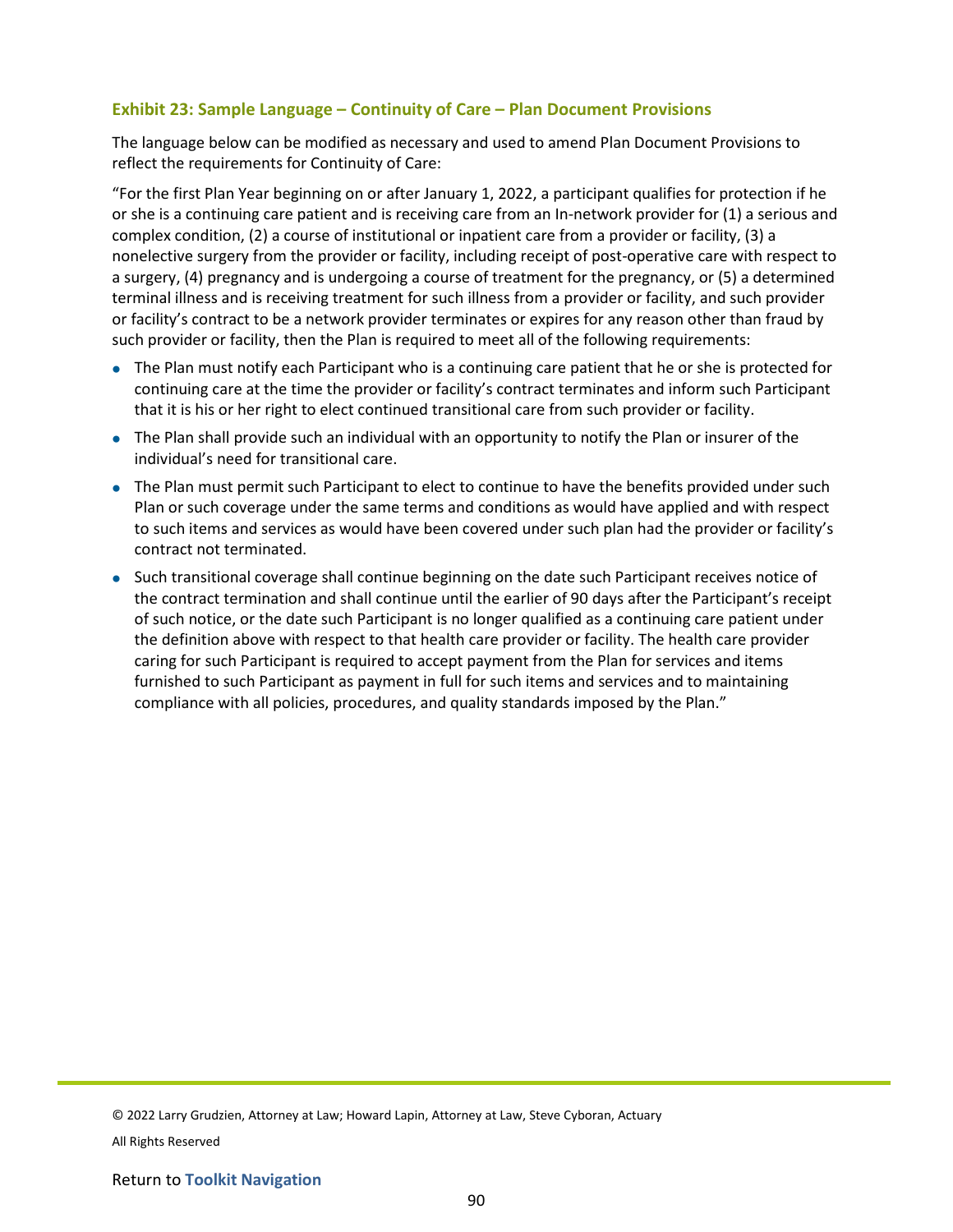## **Exhibit 24: Sample Language – Continuity of Care – Summary Plan Description Provisions**

The language below can be modified as necessary and used to amend Summary Plan Description Provisions to reflect the requirements for the Choice of Healthcare Provider:

"You will qualify for protection if you are a continuing care patient and are receiving care from an Innetwork provider for (1) a serious and complex condition, (2) a course of institutional or inpatient care from a provider or facility, (3) a nonelective surgery from the provider or facility, including receipt of post-operative care with respect to a surgery, (4) pregnancy and is undergoing a course of treatment for the pregnancy, or (5) a determined terminal illness and is receiving treatment for such illness from a provider or facility, and such provider or facility's contract to be a network provider terminates or expires for any reason other than fraud by such provider or facility, then the Plan is required to meet all of the following requirements:

- The Plan must notify you if you are receiving continuing care that you will be protected for continuing care at the time the provider or facility's contract terminates and inform you that it is your right to elect continued transitional care from such provider or facility.
- The Plan shall provide you with an opportunity to notify the Plan or insurer of your need for transitional care.
- The Plan must permit you to elect to continue to have the benefits provided under such Plan or such coverage under the same terms and conditions as would have applied and with respect to such items and services as would have been covered under such plan had the provider or facility's contract not terminated.
- Such transitional coverage shall continue beginning on the date that you receive notice of the contract termination and shall continue until the earlier of 90 days after your receipt of such notice, or the date you are no longer qualified as a continuing care patient under the definition above with respect to that health care provider or facility. The health care provider caring for you is required to accept payment from the Plan for services and items furnished to you as payment in full for such items and services and to maintaining compliance with all policies, procedures, and quality standards imposed by the Plan."

© 2022 Larry Grudzien, Attorney at Law; Howard Lapin, Attorney at Law, Steve Cyboran, Actuary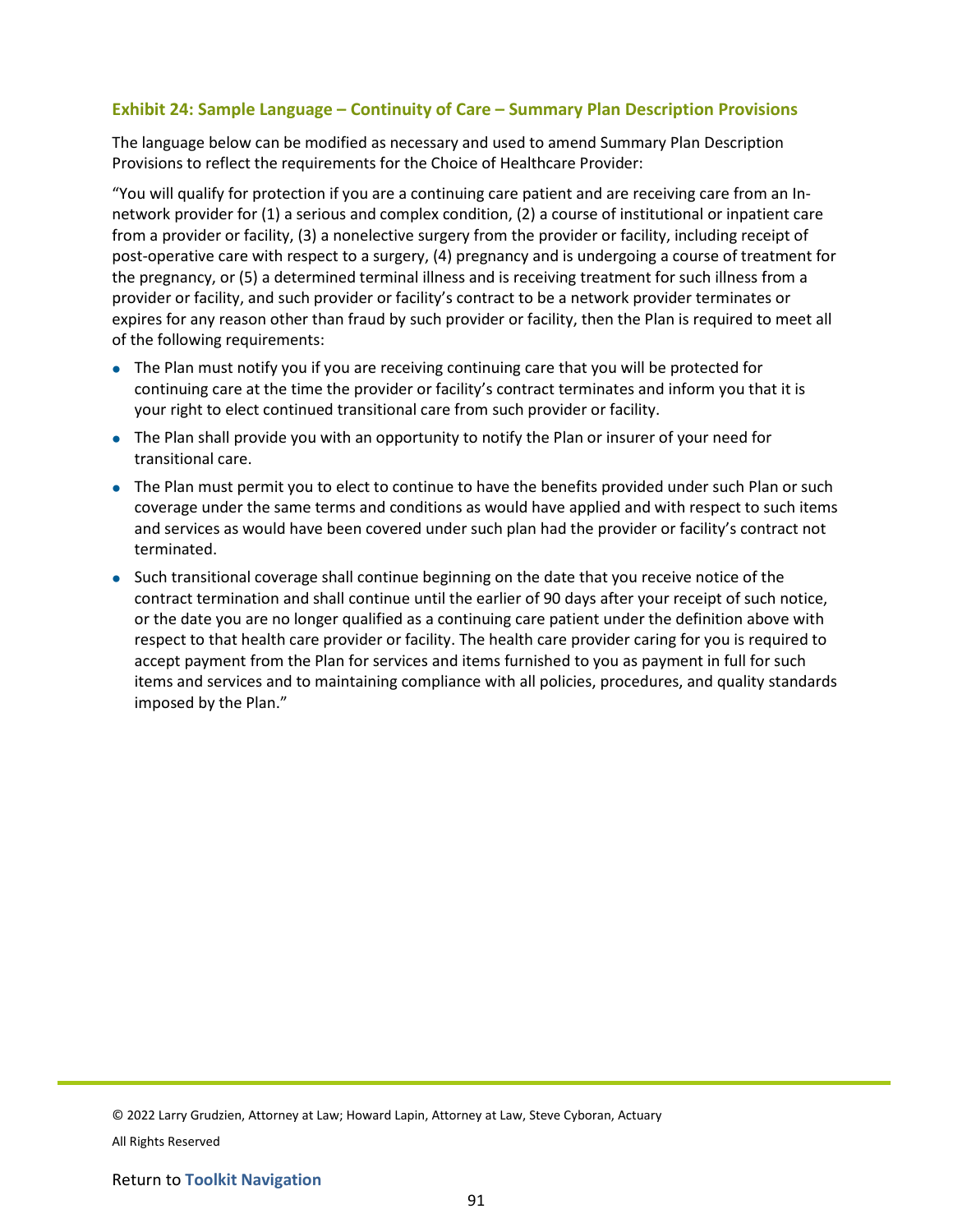# **Exhibit 25: Sample Language – Continuity of Care – Administrative Services Agreement Provisions**

"Effective **[Date]**, Claims Administrator shall reimburse participant who qualifies as a continuing care patient and is receiving care from an In-network Provider for (1) a serious and complex condition, (2) a course of institutional or inpatient care from a provider or facility, (3) a nonelective surgery from the provider or facility, including receipt of post-operative care with respect to a surgery, (4) pregnancy and is undergoing a course of treatment for the pregnancy, or (5) a determined terminal illness and is receiving treatment for such illness from a provider or facility, and such provider or facility's contract to be a network provider terminates or expires for any reason other than fraud by such provider or facility, then the Plan is required to meet all of the following requirements:

Claims Administrator must notify each Participant who is a continuing care patient that he or she is protected for continuing care at the time the provider or facility's contract terminates and inform such Participant that it is his or her right to elect continued transitional care from such provider or facility.

Claims Administrator shall provide such an individual with an opportunity to notify the Plan or insurer of the individual's need for transitional care.

The Claims Administrator must permit such Participant to elect to continue to have the benefits provided under such Plan or such coverage under the same terms and conditions as would have applied and with respect to such items and services as would have been covered under such plan had the provider or facility's contract not terminated.

Such transitional coverage shall continue beginning on the date such Participant receives notice of the contract termination and shall continue until the earlier of 90 days after the Participant's receipt of such notice, or the date such Participant is no longer qualified as a continuing care patient under the definition above with respect to that health care provider or facility. The health care provider caring for such Participant is required to accept payment from the Plan for services and items furnished to such Participant as payment in full for such items and services and to maintaining compliance with all policies, procedures, and quality standards imposed by the Plan."

© 2022 Larry Grudzien, Attorney at Law; Howard Lapin, Attorney at Law, Steve Cyboran, Actuary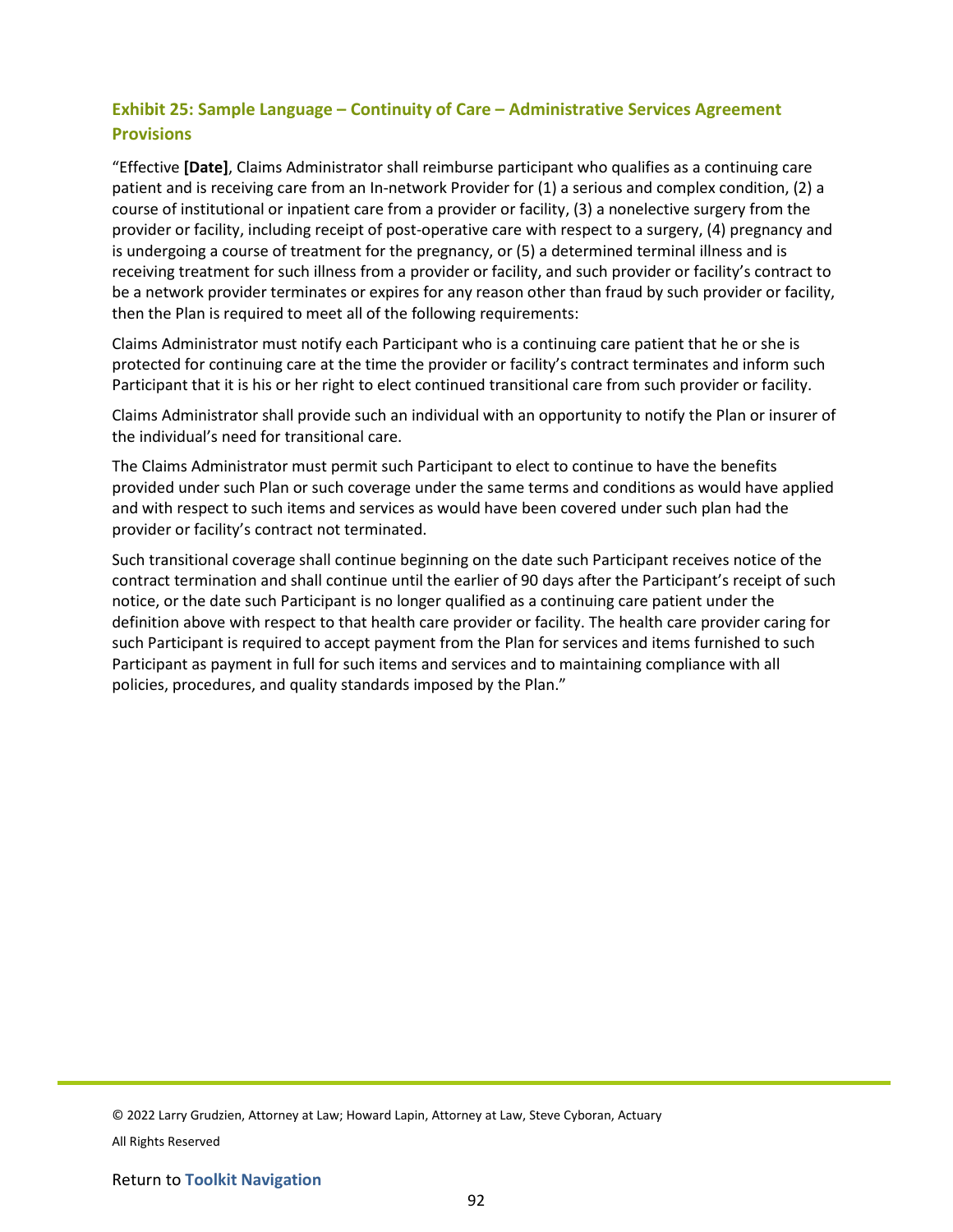## **Exhibit 26: Sample Notice – Continuity of Care – Termination from the Network Notice**

## **TERMINATION FROM THE NETWORK NOTICE**

## **[Date]**

## From: **[Name of Plan, Claims Administrator, Insurer, or Network Manager]**

## To: **[Name of Participant or Insured]**

## Re TERMINATION OF **[Name of Network Provider or Facility]**

Under the Consolidated Appropriations Act, 2021 (CAA)., we are required to provide you with a notice when a Provider or Facility leaves the Plan's network while providing you with ongoing care.

As of **[Date]**, **[Name of Provider or Facility]** will be leaving the Plan's network.

#### **What this means to you:**

We are required to provide you transitional coverage for up to 90 days or until treatment ends (whichever is earlier) at in-network rates if you qualify as a continuing care patient. This transitional coverage may apply to **[Procedure Codes, Description of Care applicable]**.

If you wish to continue your care under this provision, please return the NOTICE FOR NEED FOR TRANSITIONAL CARE within **[Number of Days]** days of receipt of this notice to:

## **[Name of Plan, Claims Administrator, or Insurer]**

**[Address]**

#### **[City, State, Zip]**

Contact Information:

## If you have any questions, please contact **[Name of Contact]** at **[Telephone Number]**

#### **When are you entitled to continuity of care?**

You or your dependents will qualify for this protection and will be considered a Continuing Care Patient if your or your dependents are receiving care from a network provider for:

- **1.** A serious and complex condition,
- **2.** A course of institutional or inpatient care from a Provider or Facility,
- **3.** A nonelective surgery from the Provider or Facility, including receipt of post-operative care with respect to a surgery,
- **4.** Pregnancy and are undergoing a course of treatment for the pregnancy, or
- **5.** A determined terminal illness and are receiving treatment for such illness from a Provider or Facility, and such Provider's or Facility's contract to be a network provider terminates or expires for any reason other than fraud by such Provider or Facility.

The **[Plan or Policy]** must permit you to elect to continue to have the benefits provided under the same terms and conditions as would have applied and with respect to such items and services as would have been covered had the Provider's or Facility's contract not terminated.

© 2022 Larry Grudzien, Attorney at Law; Howard Lapin, Attorney at Law, Steve Cyboran, Actuary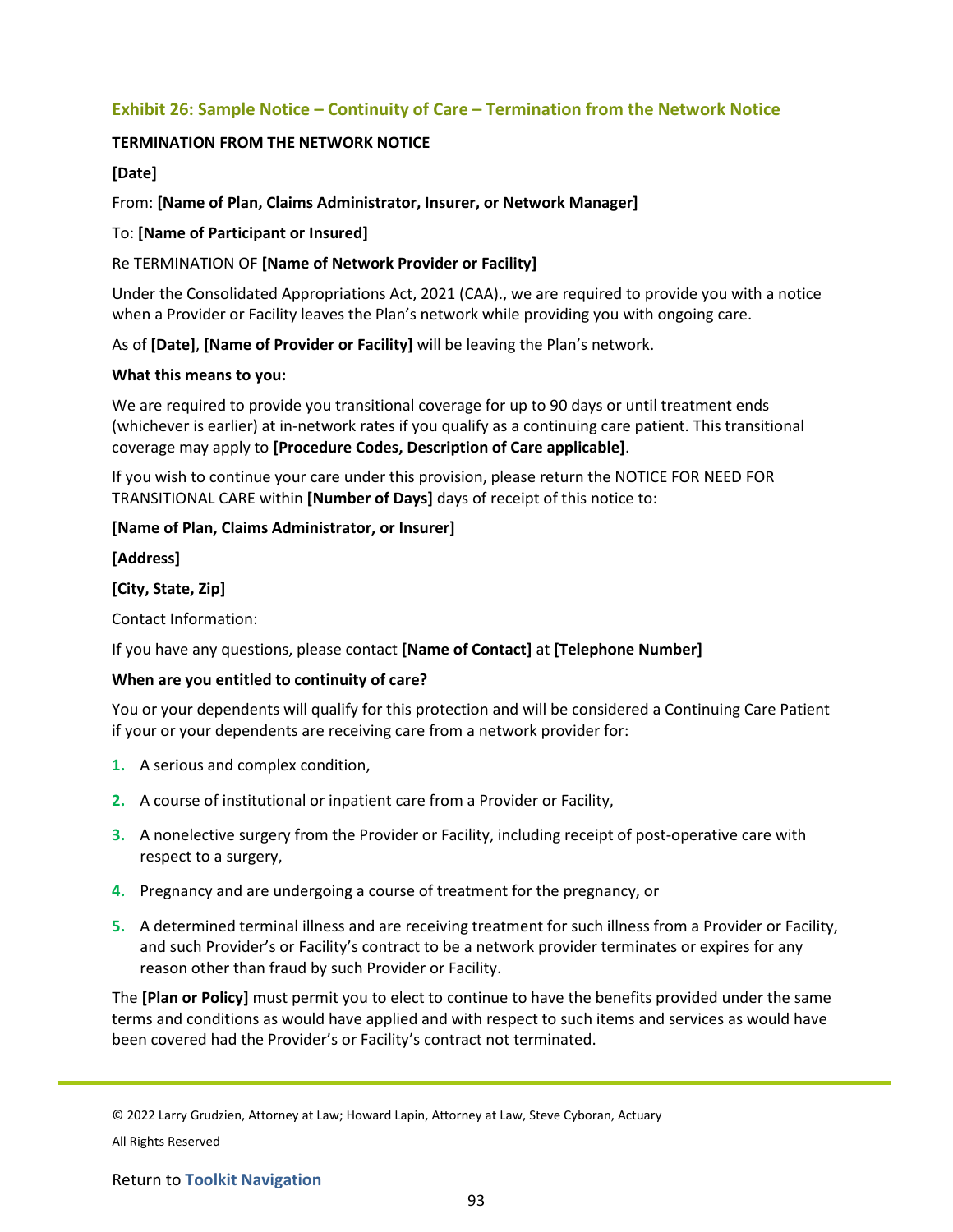Such transitional coverage shall continue beginning on the date you receive this notice and will continue until the earlier of 90 days after you receive this notice, or the date you or your dependent is no longer qualified as a continuing care patient under the definition above with respect to that Provider or Facility.

The Provider or Facility caring for you or your dependent is required to accept payment from the **[Plan or Policy]** for services and items furnished to you during the transitional coverage period as payment in full for such items and services and to maintain compliance with all policies, procedures, and quality standards imposed by the [Plan or Policy].

© 2022 Larry Grudzien, Attorney at Law; Howard Lapin, Attorney at Law, Steve Cyboran, Actuary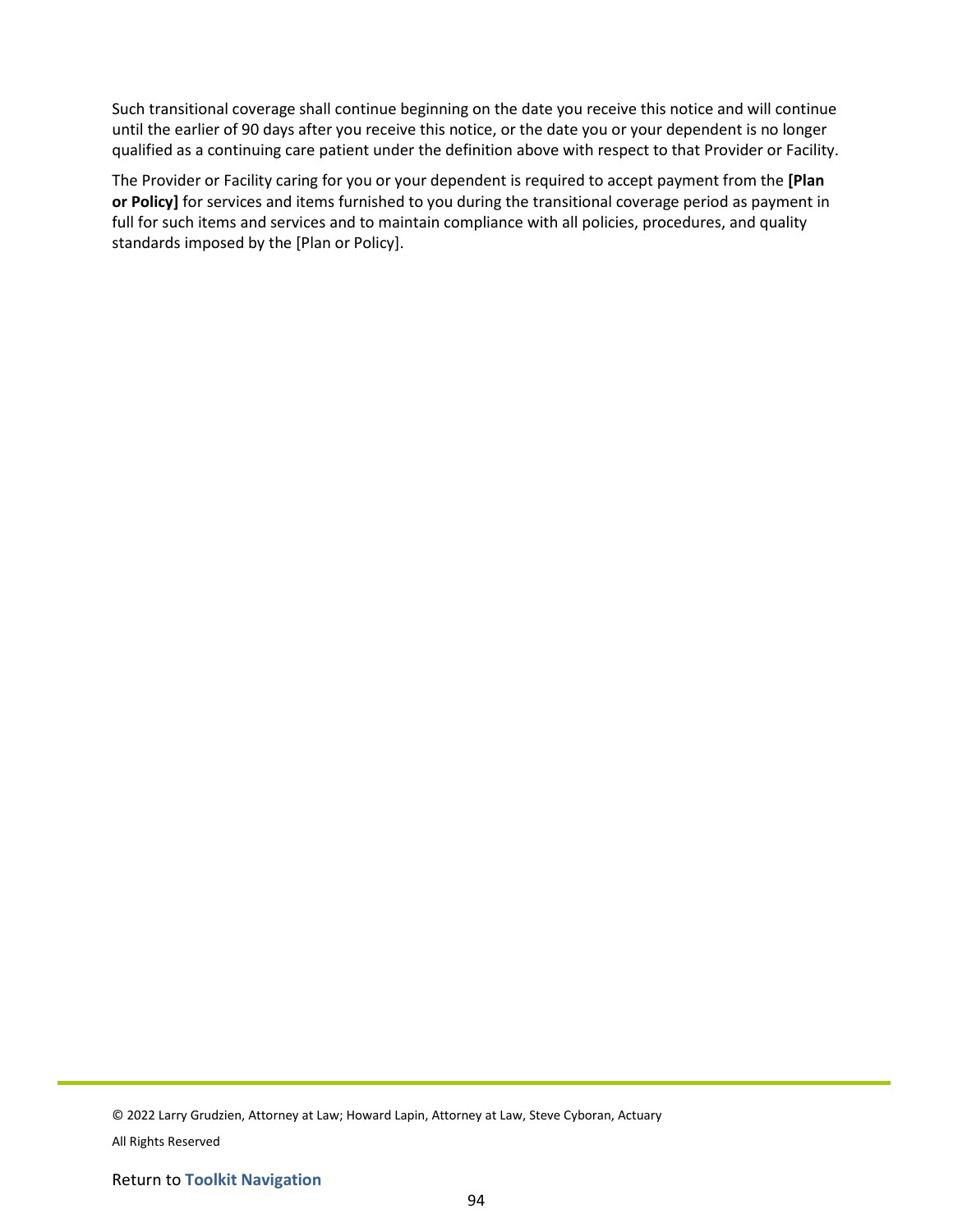## **Exhibit 27: Sample Notice – Continuity of Care – Notice for the Need of Transitional Care**

#### NOTICE FOR THE NEED OF TRANSITIONAL CARE

As provided in the Summary Plan Description for **[Name of Plan]**, I **[Participant or Insured Name]** am providing a notice for the need of transitional care.

I qualify as a continuing care patient and am receiving care from an In-network provider for: (check all that apply):

- $\Box$  A serious and complex condition
- $\Box$  A course of institutional or inpatient care from a provider or facility
- $\Box$  A nonelective surgery from the provider or facility, including receipt of post-operative care with respect to a surgery
- $\Box$  Pregnancy and is undergoing a course of treatment for the pregnancy
- $\Box$  A determined terminal illness and is receiving treatment for such illness from a provider or facility

I have been informed by [Name of Provider or Facility] that their contract to be an in-network provider shall terminate or expires for any reason other than fraud by such provider or facility on **[Date]**.

I therefore request transitional coverage to begin on the date specified above (date of the Provider or Facility contract termination) and to continue until the earlier of 90 days after my receipt of such notice, or the date I am no longer qualified as a continuing care patient under the definition above with respect to that health care provider or facility.

I understand my cost-sharing liability will be limited to In-Network rates as determined under the No Surprises Act.

#### Name: **[Participant or Insured Name]**

#### Address: **[Participant or Insured Address]**

#### City: **[Participant or Insured City]** State: **[Participant or Insured State]** Zip Code: **[Participant or Insured Zip Code]**

I hereby acknowledge that the above information is true. I understand that my coverage can be terminated if any statement I make is not true.

| [Participant or Insured Signature] | [Date] |
|------------------------------------|--------|
| Signature                          | Date   |

**[Claims Administrator or Insurer Name]** Acknowledgement:

I acknowledge that I received this form on **[Date]**

#### **[Authorized Claims Administrator or Insurer Representative's Signature]**

Signature

© 2022 Larry Grudzien, Attorney at Law; Howard Lapin, Attorney at Law, Steve Cyboran, Actuary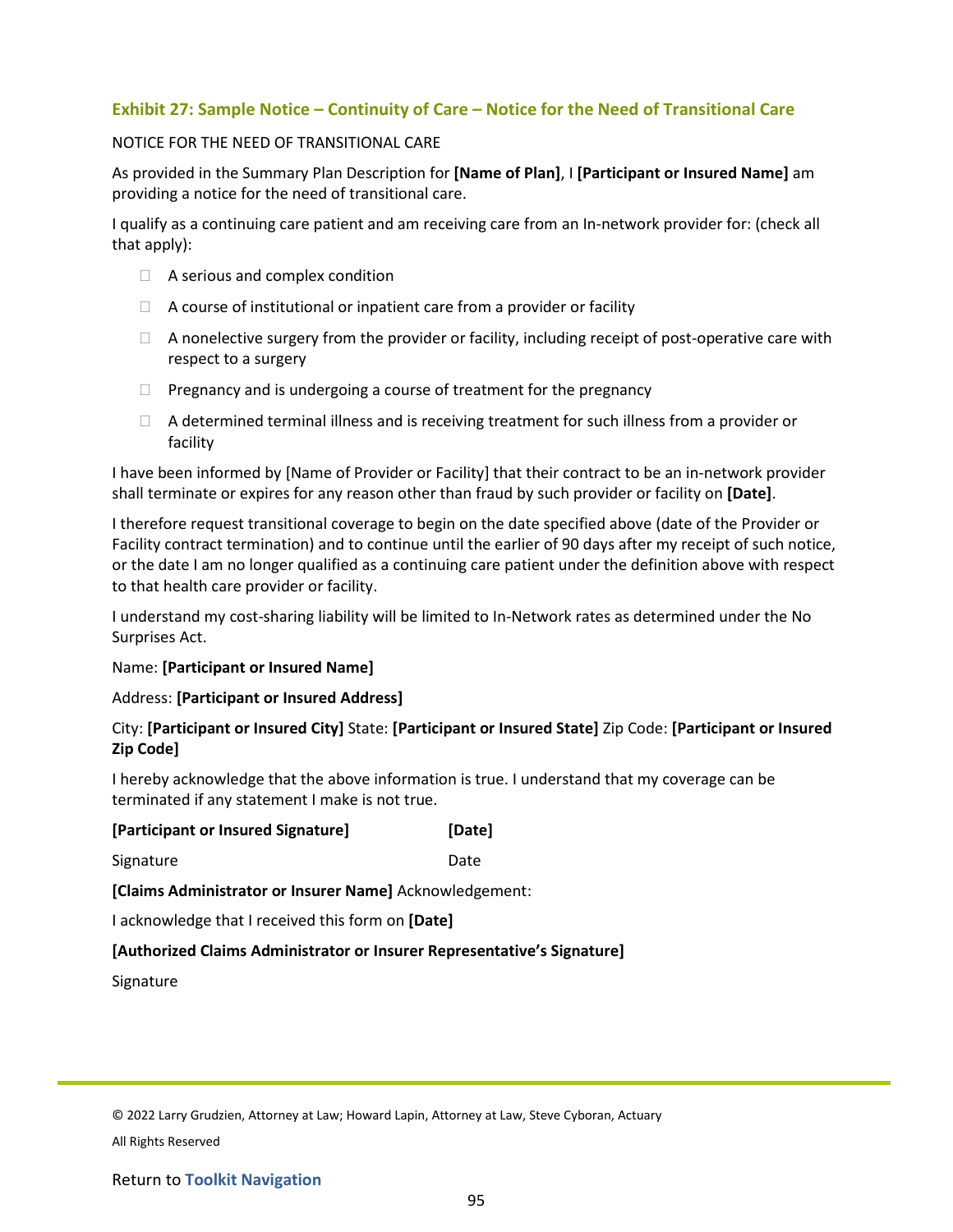# **Exhibit 28: Sample Form – Additional Disclosure Requirements – Health Plan Identification Card Contents**

**[Name of Plan or Policy]**

**[Name of Participant or Insured]**

**[Participant or Insured ID #]**

Deductible **[Amount of Deductible]**

Out-of-pocket Maximum **[Amount of Out-of-pocket Maximum]**

**[Information such as a telephone number, email, or website through which the Participant or Insured may seek consumer assistance information, such as information related to hospitals and urgent care facilities that have in effect a contractual relationship with the Plan, Claims Administrator, or Insurer and access additional information about applicable deductibles and maximum out-of-pocket limits.]** 

**[A Quick Response (QR) code, Telephone Number, or Website URL] to access additional information about Deductibles, Out-of-pocket Maximums, or other Plan or Policy limits]**

© 2022 Larry Grudzien, Attorney at Law; Howard Lapin, Attorney at Law, Steve Cyboran, Actuary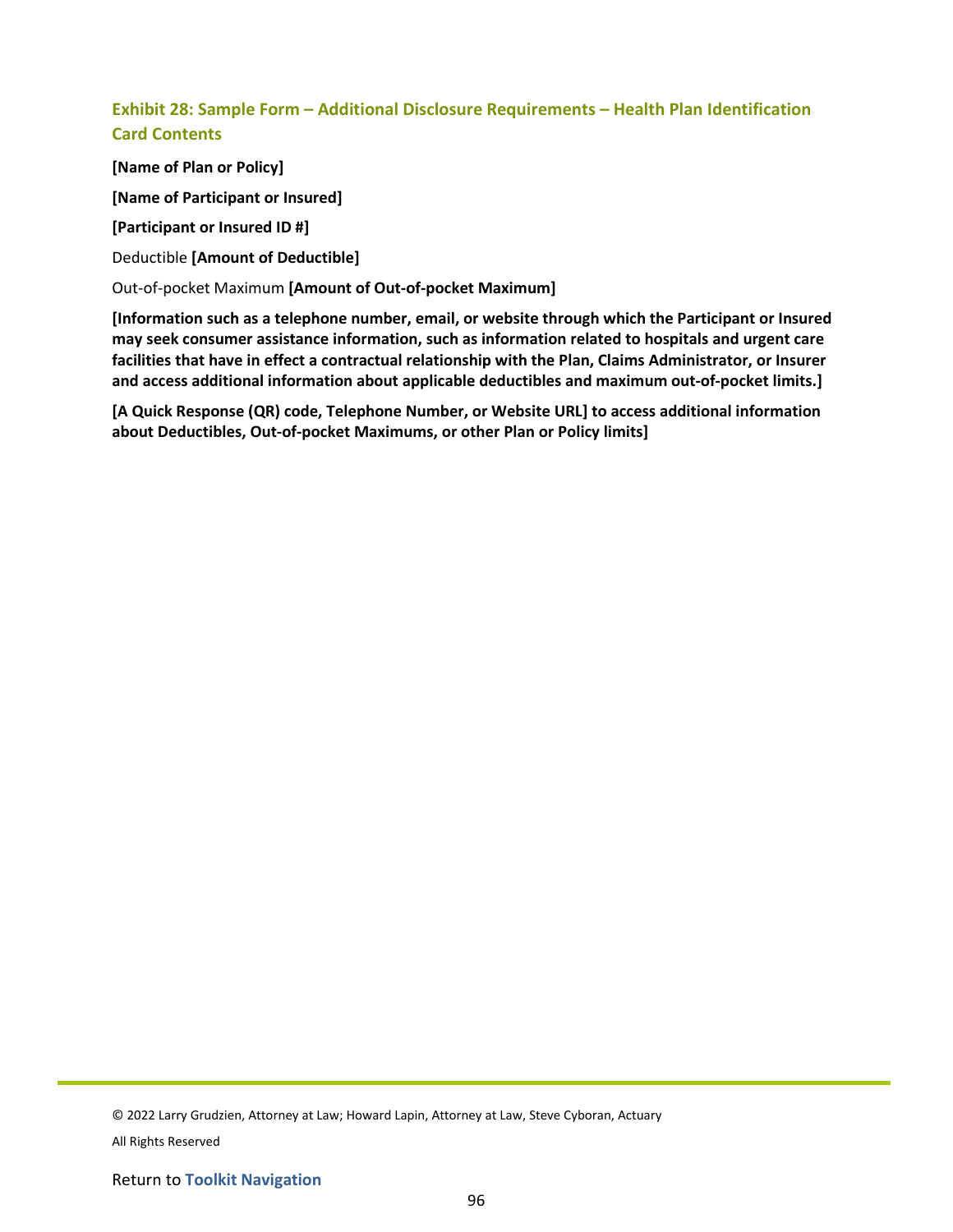# **Exhibit 29: Sample Form – Additional Disclosure Requirements – Advanced Explanation of Benefits (EOB)**

## **ADVANCED EXPLANATION OF BENEFITS (EOB)**

## **[Date]**

To: **[Participant or Insured Name]**

From: **[Plan, Administrator, or Insurer Name]**

## Re: **[Name of Provider or Facility]**, **[Item or Service Code, Name, and Description]**

You are receiving this Advanced Explanation of Benefits ("EOB") because we received a good faith estimate from a provider or facility indicated above. The plan is required by federal law to issue you this Advanced EOB before any medical services are furnished.

The above-named Provider or Facility is **[In-network or Out-of-network]** for that service. If In-network, then the contracted rate for the indicated service is **[Contracted Rate].**

If the above-named Provider or Facility is Out-of-network, you can receive information on In-network Providers or Facilities that could provide that service by contacting [Name of Contact, Email Address, and/or Telephone Number].

- The good faith estimate from the Provider or Facility for the Above-named Code is **[Amount of Estimate]**.
- A good faith estimate of the amount the Plan is responsible for (based on the good faith estimate submitted by the Plan or Facility) is **[Plan Responsibility Amount]**.
- A good faith estimate of your payment responsibility is **[Portion of the Provider or Facility good faith estimate for which the Participant or Insured is responsible].**
- A good faith estimate of the accrued amount already met by you toward the Deductible and Out-ofpocket Maximum as of the date of this Advanced EOB is **[Accumulated Out-of-pocket Amount]**.

The item or service **[is or is not]** subject to medical management (concurrent review, prior authorization or "fail-first protocols).

The above information is only an estimate based on the information supplied and may be subject to change.

#### **[Any other information or disclaimers deemed appropriate by the health plan]**

Important Information: Plan must issue an Advanced EOB Form within three business days of receiving a patient request or a notice of a scheduled service when the service is scheduled at least 10 business days after the notice. If the service is scheduled less than 10 days after the notice, the health plan must provide the Advanced EOB Form within one business day. This timeline may be modified if the service has low utilization or significant variation in costs.

© 2022 Larry Grudzien, Attorney at Law; Howard Lapin, Attorney at Law, Steve Cyboran, Actuary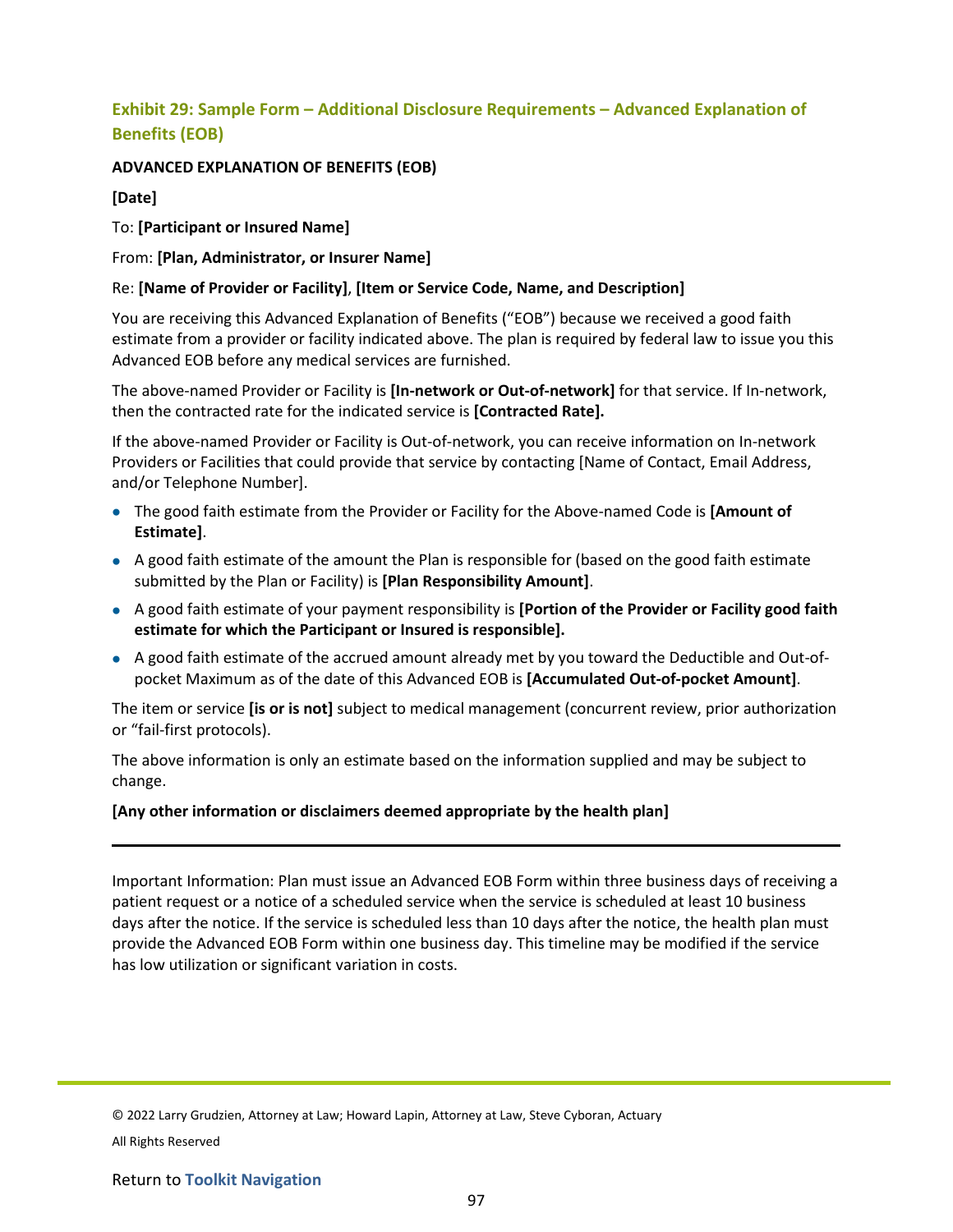## **Exhibit 30: Compliance Tool – Price Comparison Tool for In-network Services Required**

## Action Plan and Checklist for Price Comparison Tool compliance

#### Date: **[Date]**

#### Health Plan: **[Health Plan Name]**

While regulations are not yet available, based on the written law and subsequent guidance, for plan or policy years beginning on or after January 1, 2023, a health plan is required to offer price comparison guidance by telephone and make available on its website a price comparison tool that (to the extent practicable) allows a covered individual, for the plan year, geographic region, and its participating providers, to compare the amount of cost sharing that the covered individual would be responsible for paying with respect to the furnishing of a specific item or service by any such provider.

#### Action Plan:

- **1.** Determine if a Price Comparison Tool is currently available
- **2.** Evaluate capabilities (see Capability Assessment) of existing Price Comparison Tools
- **3.** Develop plan to close capability gaps
- **4.** As necessary, develop request for proposal (RFP) to select a third party to maintain the Price Comparison Tool
- **5.** Review contract language to ensure responsibilities are defined and disclaimer language is adequate
- **6.** Communicate availability of the Price Comparison Tool

#### Factors to Consider in Building the Price Comparison Tool

When necessary, engage with legal counsel and other advisors as appropriate to negotiate with the vendor regarding establishing the internet website and populating it with the required data. The plan sponsor should attempt to obtain a contractually binding indemnification provision to protect the plan and plan sponsor in the event the vendor fails to meet its obligations under the contract.

Some important contractual elements to consider include:

- Where the site will be hosted?
- How access will be granted?
- What is the level of privacy and security measures in place?
- What restrictions are in place related to the use of search requests and results?
- How will the vendor host data on the site?
- What is the cost imposed by the vendor for its cooperation?
- How the contractually responsible party will satisfy the internet site's obligation to comply with federal requirements as to:
	- Accuracy of relevant information
	- **Timeliness**

© 2022 Larry Grudzien, Attorney at Law; Howard Lapin, Attorney at Law, Steve Cyboran, Actuary

All Rights Reserved

#### Return to **Toolkit Navigation**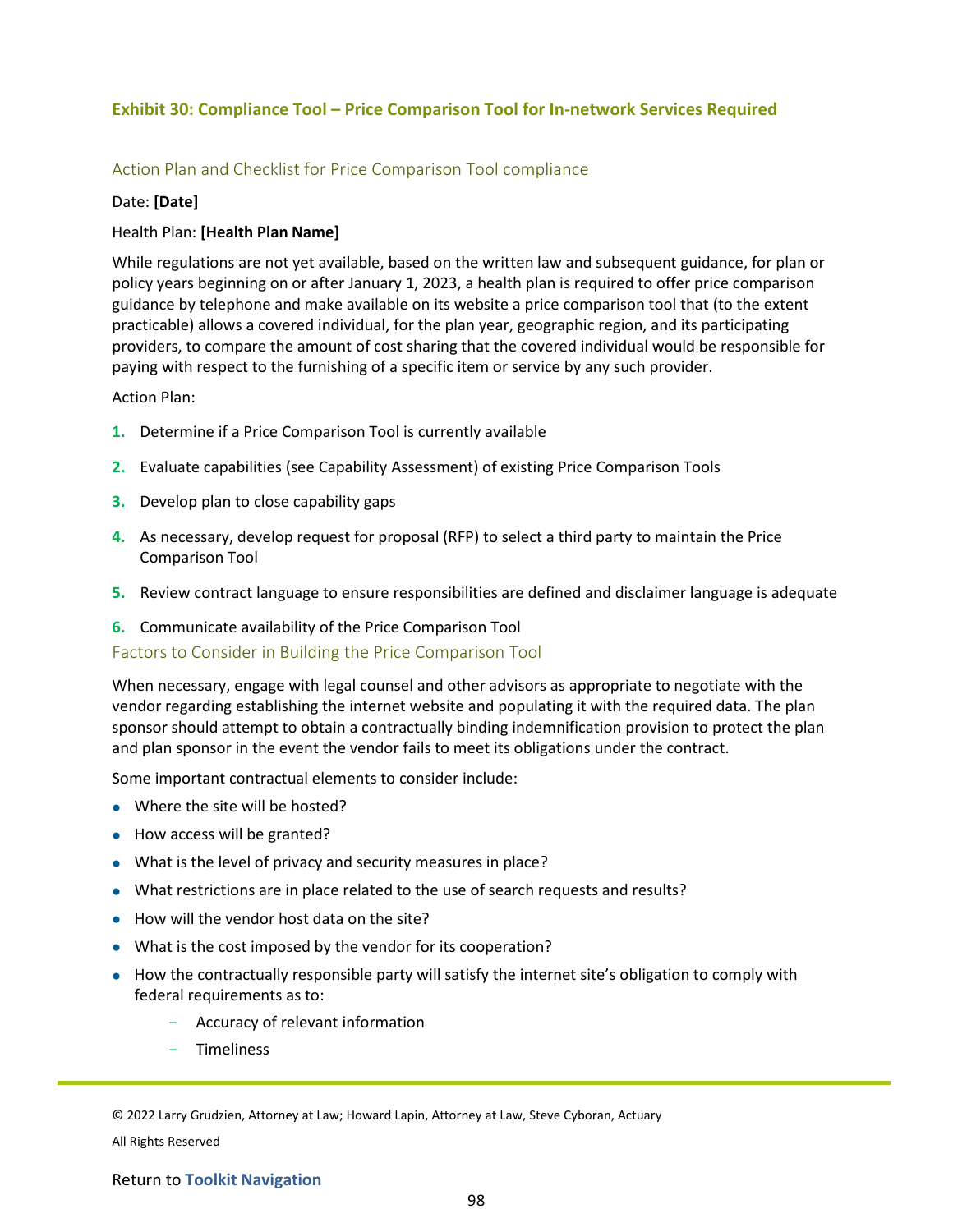- Integration into plan design
- Data integration with other relevant plan vendors
- Search engine requirements

#### Capability Assessment

Identify the electronic posting requirements and actions needed to comply with the price comparison tool requirements. The necessary information is likely controlled by plan-related vendors. Therefore, the plan will need to negotiate with the appropriate party regarding the posting of that information.

|                                 | <b>Current</b>    | <b>Necessary</b>    | Responsible |               |
|---------------------------------|-------------------|---------------------|-------------|---------------|
| Requirement                     | <b>Capability</b> | <b>Modification</b> | Party       | <b>Status</b> |
| <b>Price Comparison Tool</b>    |                   |                     |             |               |
| Available                       |                   |                     |             |               |
| Comprehensiveness of            |                   |                     |             |               |
| providers                       |                   |                     |             |               |
| Type of provider, item or       |                   |                     |             |               |
| service included                |                   |                     |             |               |
| Geographic specific results     |                   |                     |             |               |
| Accuracy of relevant            |                   |                     |             |               |
| information                     |                   |                     |             |               |
| Timeliness of information       |                   |                     |             |               |
| Integration into plan design to |                   |                     |             |               |
| calculate cost sharing          |                   |                     |             |               |
| Real-time, individualized cost  |                   |                     |             |               |
| estimates of how much a         |                   |                     |             |               |
| covered person would pay for    |                   |                     |             |               |
| covered items or services       |                   |                     |             |               |
| Progress toward a deductible    |                   |                     |             |               |
| and out-of-pocket maximum       |                   |                     |             |               |
| Data integration with other     |                   |                     |             |               |
| relevant plan vendors           |                   |                     |             |               |
| Search engine requirements      |                   |                     |             |               |
| Ability to search by            |                   |                     |             |               |
| description or billing code     |                   |                     |             |               |
| Ability to search by the name   |                   |                     |             |               |
| of an in-network provider, all  |                   |                     |             |               |
| in-network providers, or for    |                   |                     |             |               |
| an out-of-network allowed       |                   |                     |             |               |
| amount or another rate that     |                   |                     |             |               |
| reflects how much the plan      |                   |                     |             |               |
| would pay                       |                   |                     |             |               |
| The estimate that the plan      |                   |                     |             |               |
| generates will need to be       |                   |                     |             |               |
| based on in-network rates,      |                   |                     |             |               |

© 2022 Larry Grudzien, Attorney at Law; Howard Lapin, Attorney at Law, Steve Cyboran, Actuary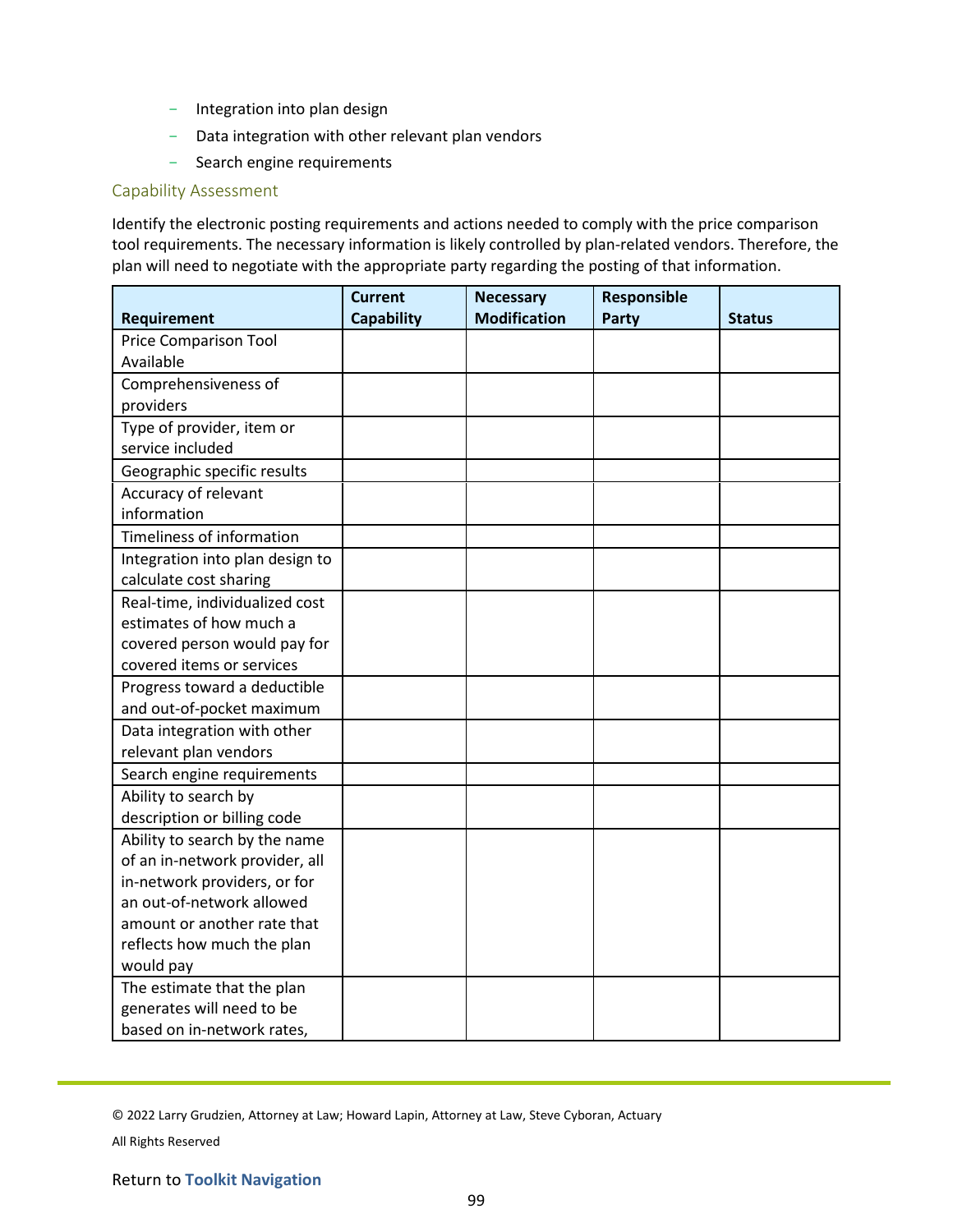| Requirement            | <b>Current</b><br><b>Capability</b> | <b>Necessary</b><br><b>Modification</b> | <b>Responsible</b><br>Party | <b>Status</b> |
|------------------------|-------------------------------------|-----------------------------------------|-----------------------------|---------------|
| out-of-network allowed |                                     |                                         |                             |               |
| amounts                |                                     |                                         |                             |               |

Sample Search will Include

- Provider Type
- Provider Name (optional)
- Type of Item or Service
	- Billing code, or
	- Description
- Zip Code

# Sample Search Results will include

- **•** Item or Service
- Procedure Code
- Description
- Plan Limits
- Remaining Deductible
- Remaining Out-of-Pocket Maximum

| <b>Provider Name and</b> |                       |                        | <b>Estimated Participant</b> |
|--------------------------|-----------------------|------------------------|------------------------------|
| Location                 | <b>Network Status</b> | <b>Contracted Rate</b> | <b>Cost Share</b>            |
|                          |                       |                        |                              |
|                          |                       |                        |                              |
|                          |                       |                        |                              |

<sup>© 2022</sup> Larry Grudzien, Attorney at Law; Howard Lapin, Attorney at Law, Steve Cyboran, Actuary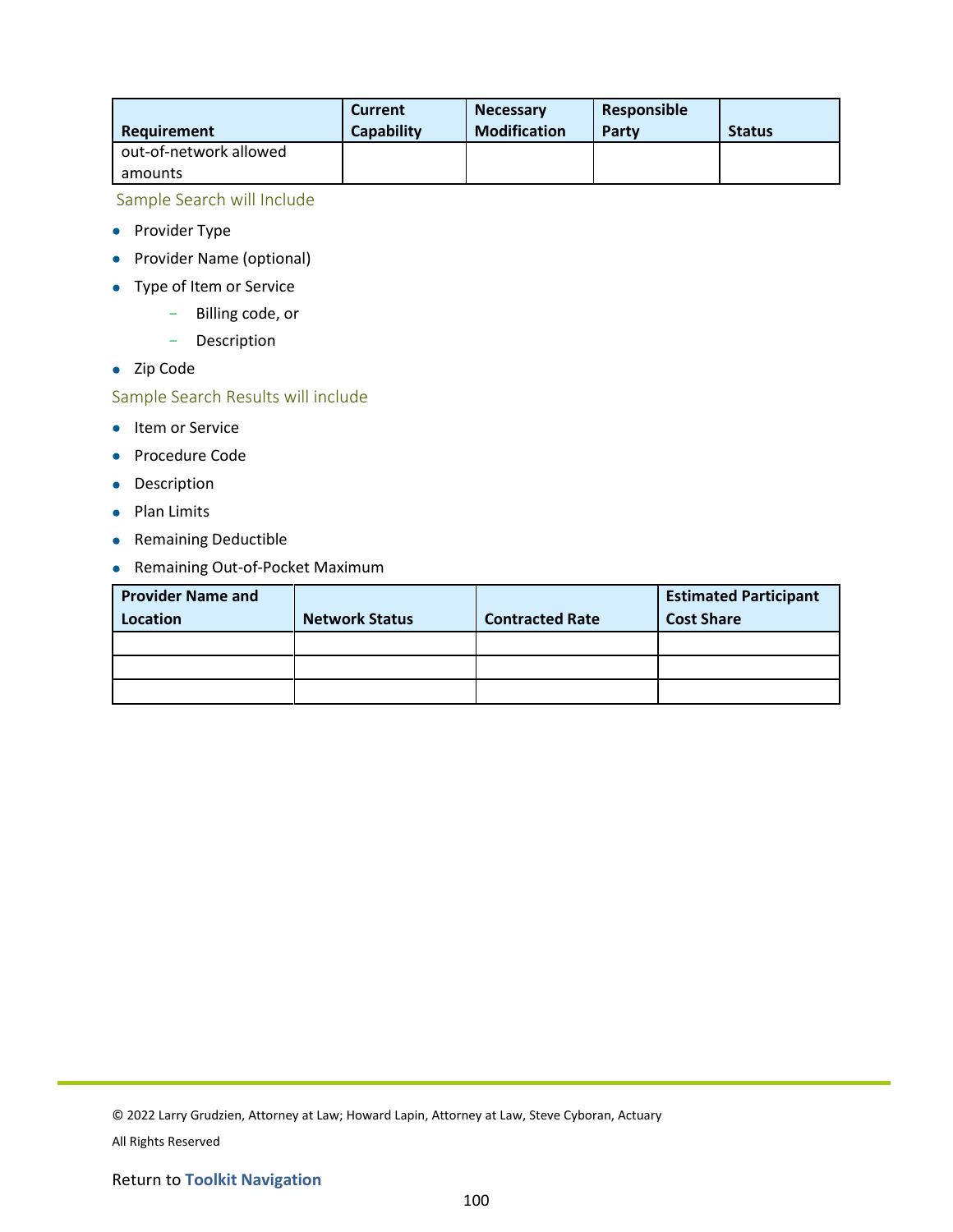## **Exhibit 31: Compliance Tool – Provider Directories**

## Sample Search will Include

For each individual health care provider contracted to participate in any of the networks group health plan or health insurance coverage:

- Name
- Addresses
- Specialty
- Telephone Number(s)
- Digital Contact Information

For each medical group, clinic, or facility contracted to participate in any of the networks group health plan or health insurance coverage:

- Name
- Address
- Telephone Number(s)
- Digital Contact Information

<sup>© 2022</sup> Larry Grudzien, Attorney at Law; Howard Lapin, Attorney at Law, Steve Cyboran, Actuary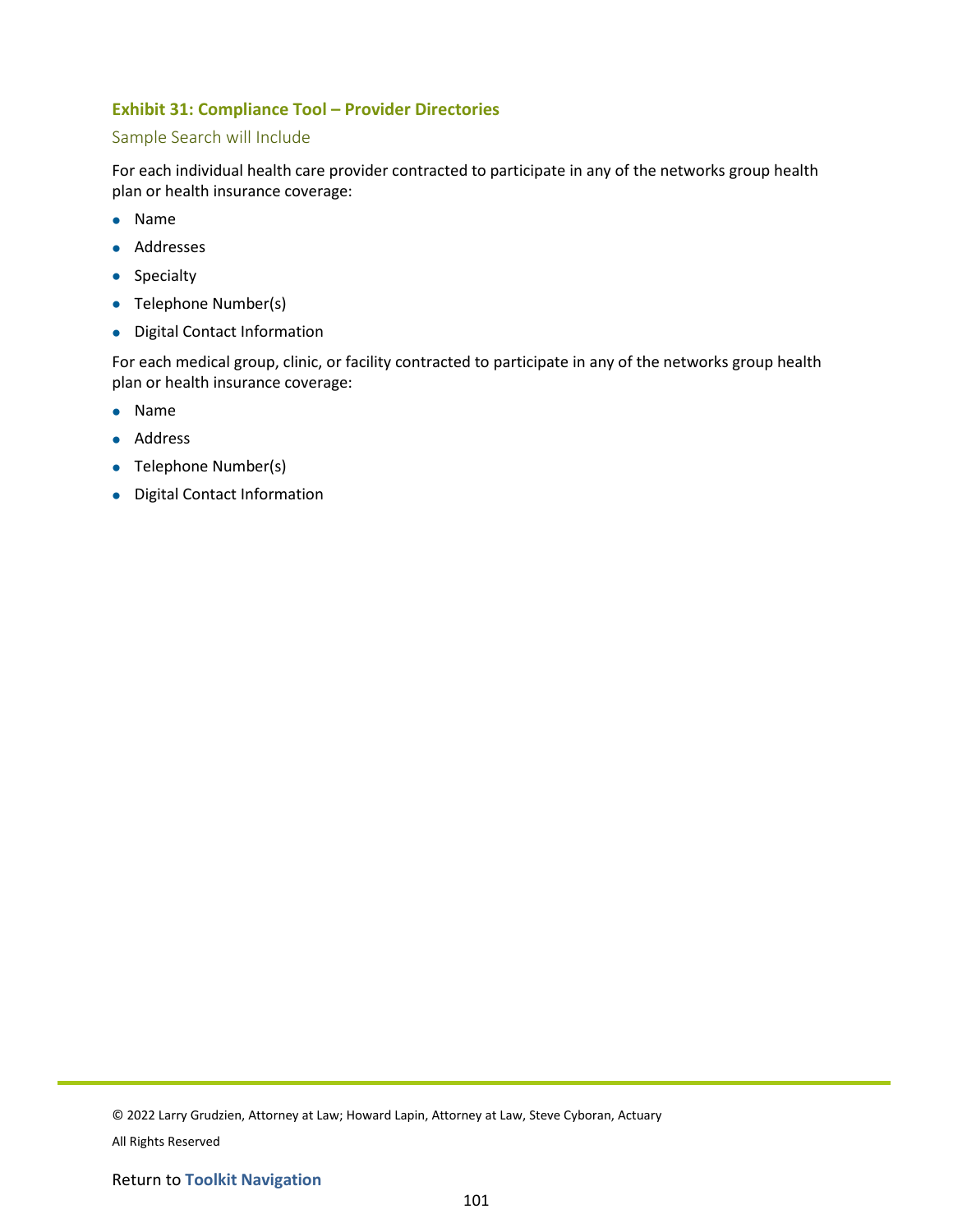# **Exhibit 32: Sample Language – Removal of Gag Clauses – Sample Administrative Services Provisions**

"For Plan Years beginning **[Date]** , the Plan cannot enter into any agreement with a provider, network of providers, or entity offering access to a network of providers if it would preclude the Plan from (a) disclosing provider-specific cost or quality-of-care information or data through a consumer-engagement tool or other means, to referring providers, the plan sponsor, or participants; (b) electronically accessing de-identified claims information (in accordance with HIPAA, GINA and the ADEA); and (c) sharing this information with a Business Associate. (Reasonable restrictions on public disclosure of the information will be permitted.) This provision will override any contrary existing provisions under state law."

© 2022 Larry Grudzien, Attorney at Law; Howard Lapin, Attorney at Law, Steve Cyboran, Actuary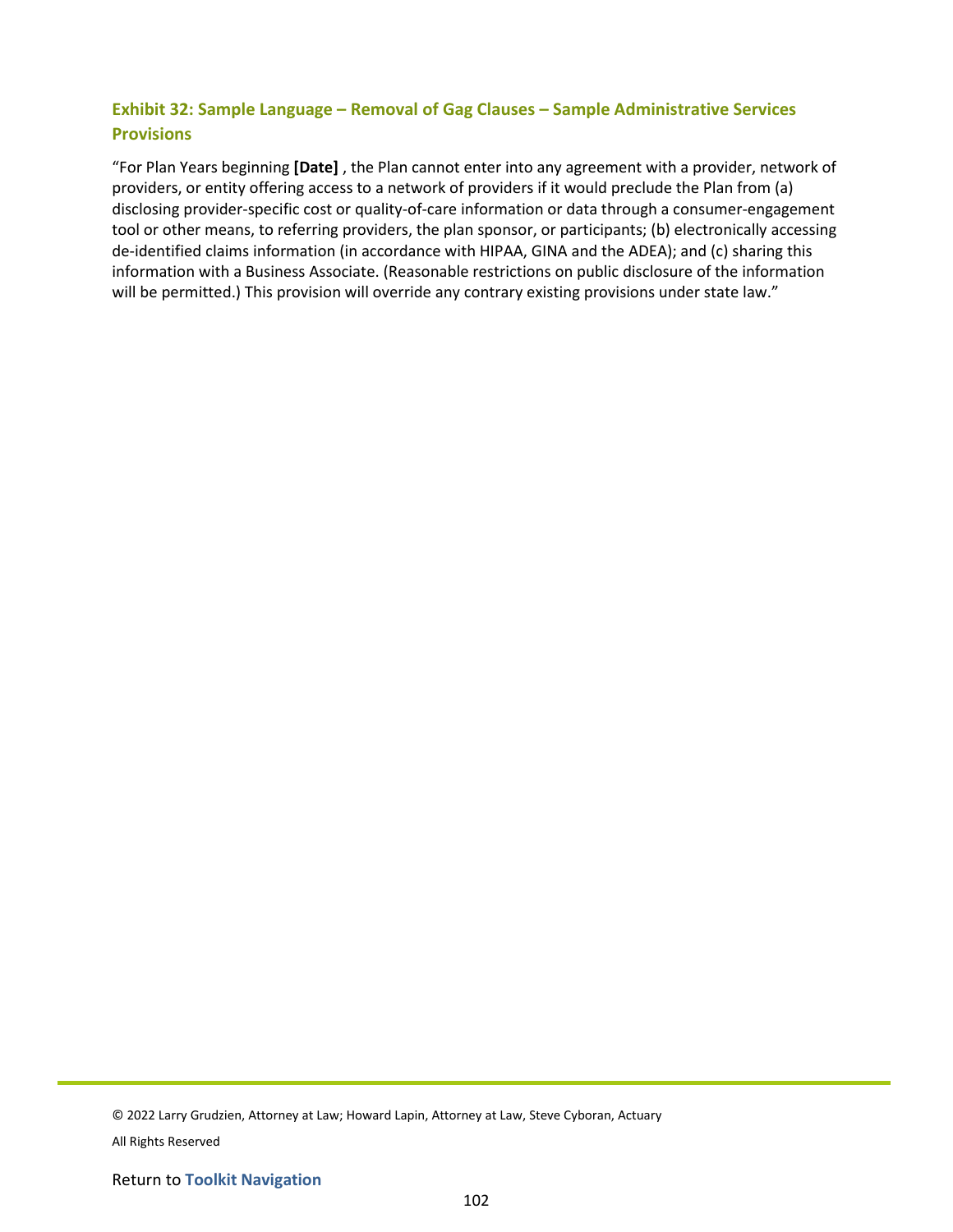# **Exhibit 33: Sample Form – Direct and Indirect Compensation – Direct and Indirect Compensation Disclosure Form for GHP Related Compensation**

(Note: This Form is only for contracts, renewals, or extensions on or after December 27, 2021)

## **DIRECT AND INDIRECT COMENSATION DISCLOSURE**

Date: **[Date]**

From: **[Broker, Agent, Consultant or Other Service Provider Name]**

To: **[Name of Responsible Plan Fiduciary]**

**[Health Plan or Insurance Policy Name]**

For the period beginning: **[Date]**

**[Broker, Agent, Consultant or Other Service Provider Name],** to comply with the Consolidated Appropriations Act, 2021 (CAA) rules requiring brokers, agents, consultants, and other service providers to disclose direct and indirect compensation that those service providers receive to steer health plan sponsors to certain insurance carriers, benefits administrators, and other vendors, discloses the following:

• **[Broker, Agent, Consultant or Other Service Provider Name]** has provided the following services to **[Health Plan or Insurance Policy Name]** pursuant to the contract or arrangement between the two parties:

**[Description of services]**

- **[Broker, Agent, Consultant or Other Service Provider Name]** (or an affiliate or subcontractor) **[will] [will not]** provide, or **[reasonably expects] [does not reasonably expect]** to provide, fiduciary services to the covered plan.
- **[Broker, Agent, Consultant or Other Service Provider Name]** reasonably expects to receive **[Description of all direct compensation the service provider (or an affiliate or subcontractor)]** in connection with the provision of services.
- **[Broker, Agent, Consultant or Other Service Provider Name]** [**reasonably expects] [does not reasonably expect]** to receive **[Description of all indirect compensation the service provider (or an affiliate or subcontractor) reasonably expects to receive in connection with the provision of services (including incentives paid to a brokerage firm not solely related to the contract with the covered plan)]**, for services provided in connection with **[Description of the arrangement between the payer of the indirect compensation and the recipient service provider; a description of the services for which the indirect compensation is received, and the identity of the payer of the indirect compensation]**.
- **[Broker, Agent, Consultant or Other Service Provider Name]** receives **[description of any and all compensation arrangements]** from **[Name of payer]** in the amount of **[amount of direct or indirect compensation including commissions, finder's fees, etc., with any necessary explanations of variations]**.
- Upon termination of the contract or arrangement with **[Health Plan or Insurance Policy Name], [Broker, Agent, Consultant or Other Service Provider Name]** will receive **[Description of any compensation that the service provider (or an affiliate or subcontractor) reasonably expects to receive in connection with termination of the contract or arrangement]**, and will return or refund

© 2022 Larry Grudzien, Attorney at Law; Howard Lapin, Attorney at Law, Steve Cyboran, Actuary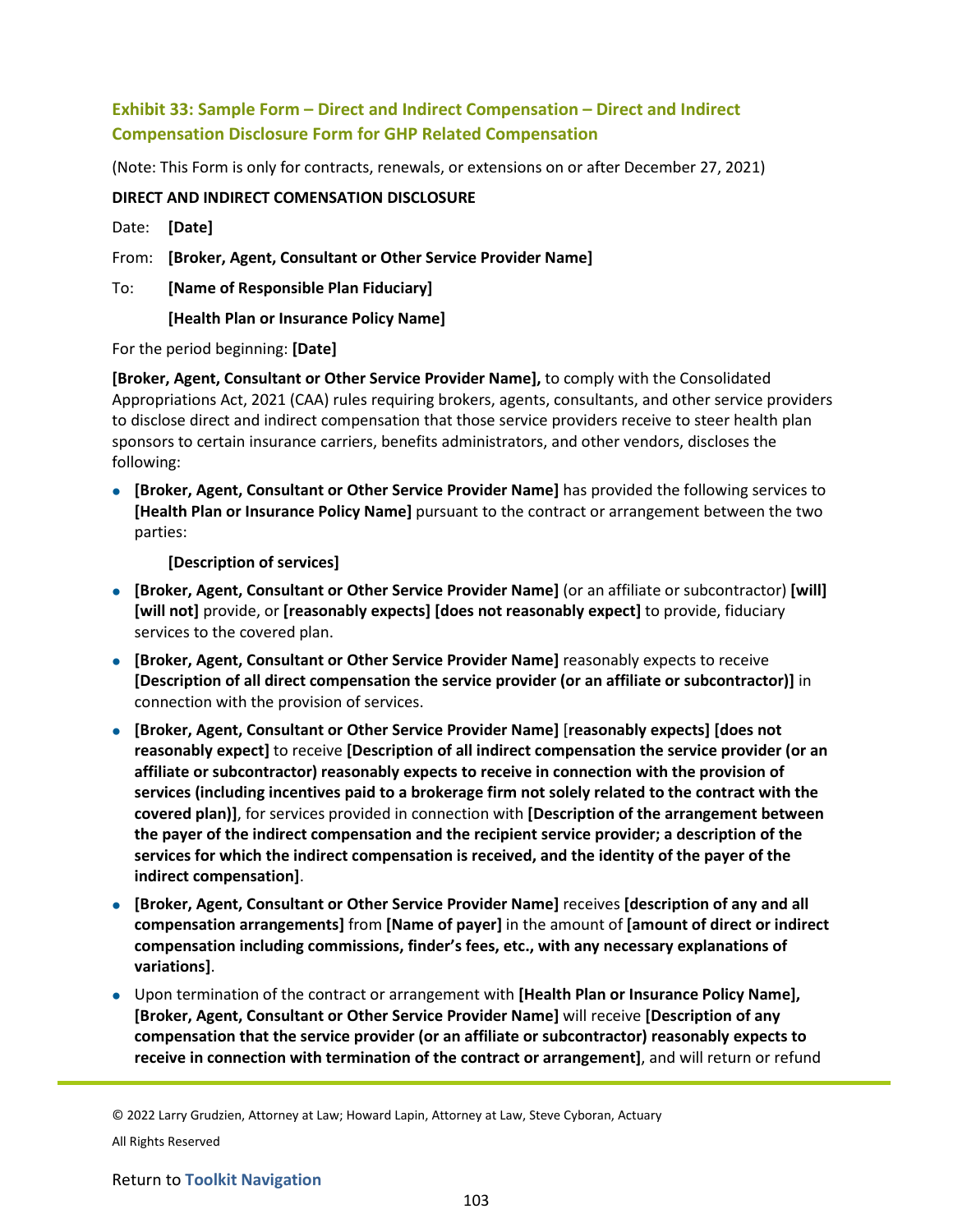**[Description and/or amount of any prepaid amounts and how they are calculated]** to **[Health Plan or Insurance Policy Name]** upon such termination.

• **[Broker, Agent, Consultant or Other Service Provider Name]** will be paid by **[Description of the manner in which any direct or indirect compensation will be received by the service provider (or an affiliate or subcontractor)]**.

© 2022 Larry Grudzien, Attorney at Law; Howard Lapin, Attorney at Law, Steve Cyboran, Actuary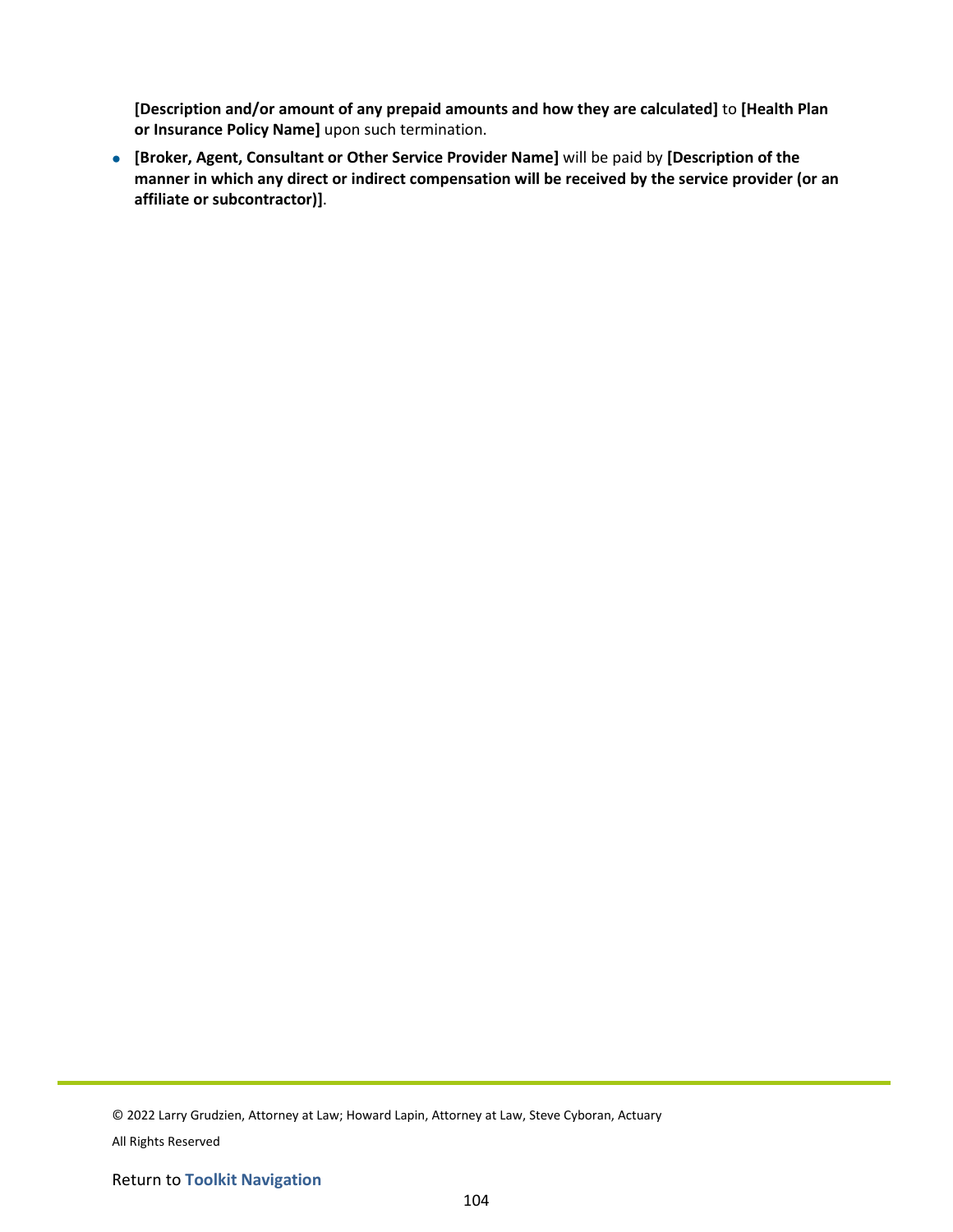**Exhibit 34: Sample Form – Direct and Indirect Compensation – Direct and Indirect Compensation Disclosure Form for Individual Insurance Related Compensation** This **Sample Form** will be developed at a later date.

© 2022 Larry Grudzien, Attorney at Law; Howard Lapin, Attorney at Law, Steve Cyboran, Actuary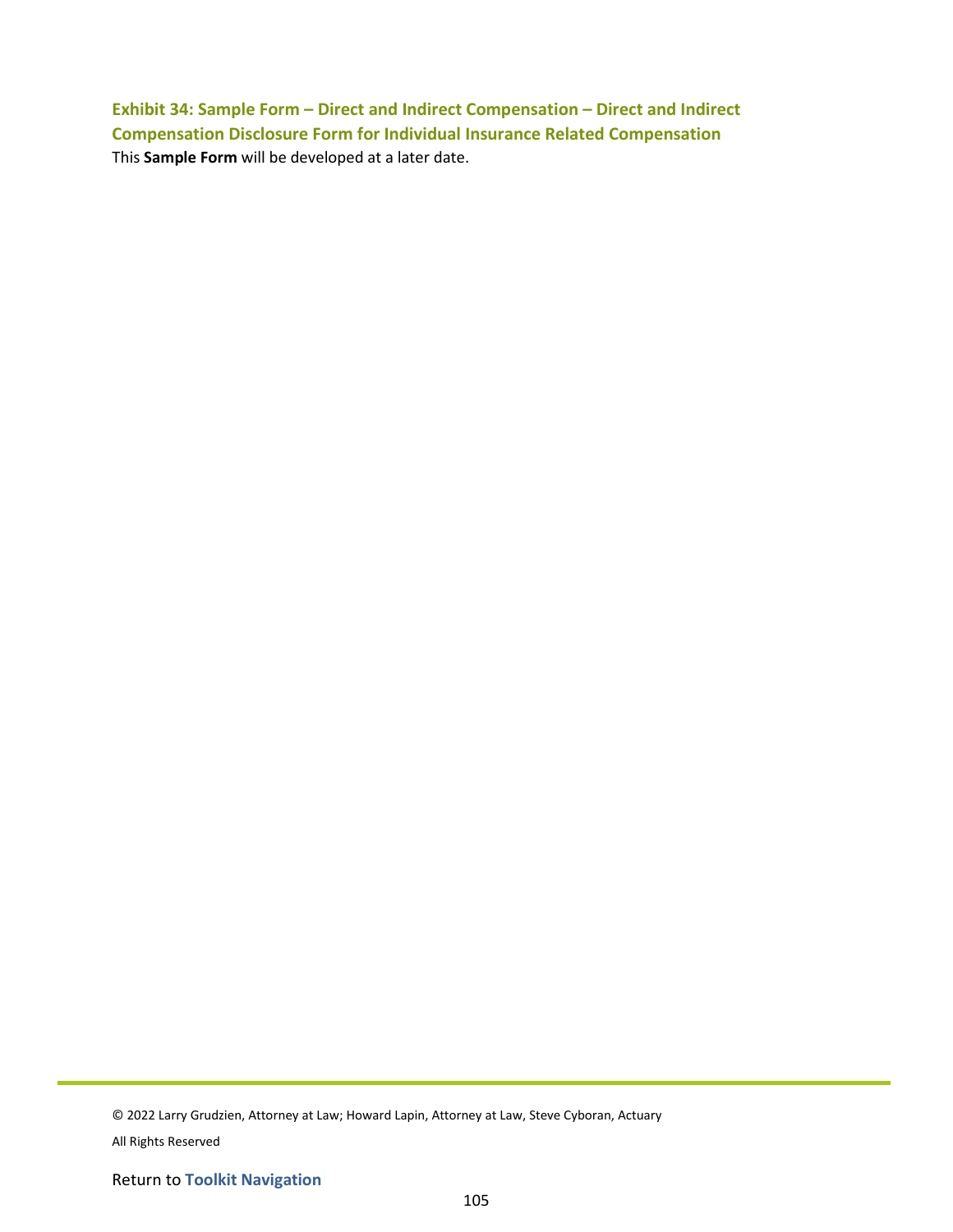# **Exhibit 35: Sample Report – Direct and Indirect Compensation – Insurer Report to HHS**

This **Sample Report** will be developed at a later date.

© 2022 Larry Grudzien, Attorney at Law; Howard Lapin, Attorney at Law, Steve Cyboran, Actuary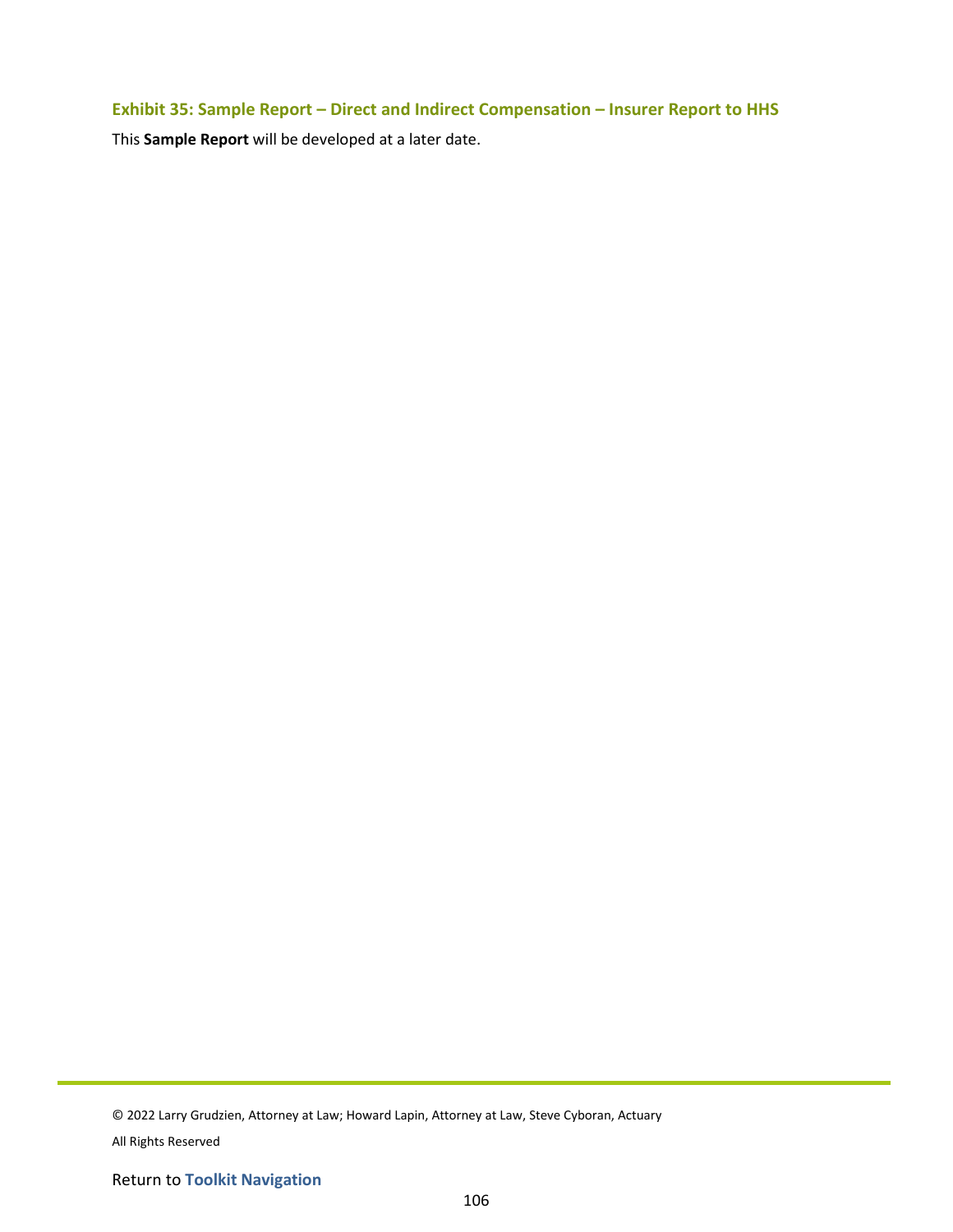#### **Attachments**

## **Attachment 1: Compliance Tool – CAA and Transparency Financial Impact Analysis Tool**



CAA Transparency Financial Impact Analy

**Attachment 2: Model Notice – "Model Disclosure Notice Regarding Patient Protections Against Surprise Billing"**

PDF CMS-10780 - Model Disclosure Notice Reg

**Attachment 3: Model Notice and Model Form – "Standard Notice and Consent Documents Under the No Surprises Act"**



# **Attachment 4: Compliance Tool – "State Balance-Billing Protections"**



**Attachment 5: Model Compliance Tool – "Self-Compliance Tool for the Mental Health Parity and Addiction Equity Act (MHPAEA)"**



**Attachment 6: Model Compliance Tool – "Warning Signs – Plan or Policy Non-Quantitative Treatment Limitations (NQTLs) that Require Additional Analysis to Determine Mental Health Parity Compliance"**



© 2022 Larry Grudzien, Attorney at Law; Howard Lapin, Attorney at Law, Steve Cyboran, Actuary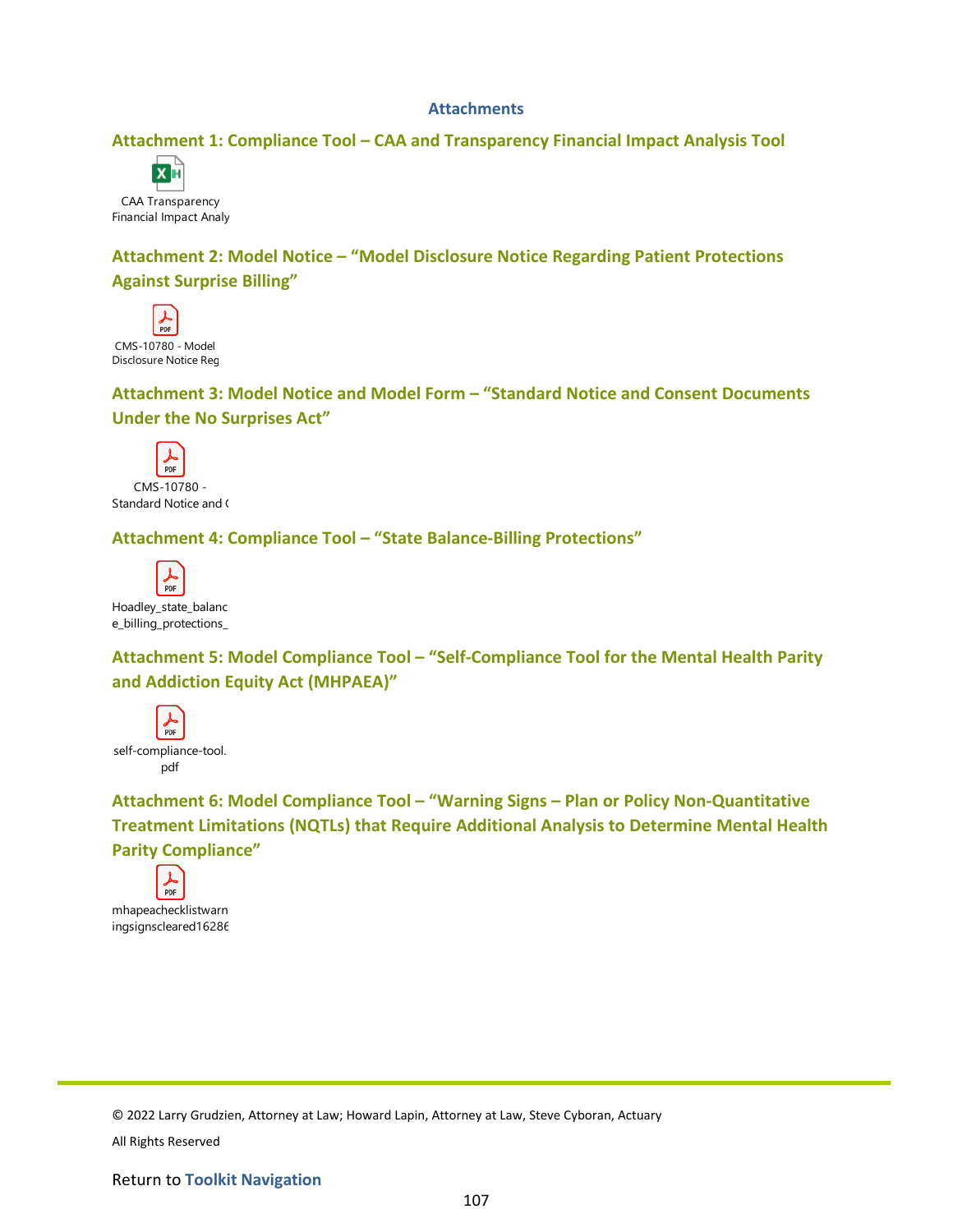# **Attachment 7: Model Compliance Tool – "FAQS ABOUT MENTAL HEALTH AND SUBSTANCE USE DISORDER PARITY IMPLEMENTATION AND THE CONSOLIDATED APPROPRIATIONS ACT, 2021 PART 45"**



## **Attachment 8: Model Compliance Tool – Fact Sheet FY 2020 MHPAEA Enforcement**



**Attachment 9: Compliance Tool – MHPAEA Comparative Analysis Tool**



CAA MHPEA Comparative Analysis

## **Attachment 10: Compliance Tool – Prescription Drug Reporting Tool**



**Attachment 11: Model Compliance Tool – Supporting Statement for Paperwork Reduction Act 1995: Independent Dispute Resolution Process**



## **Attachment 12: Model Notice – Open Negotiation Notice**



**Attachment 13: Model Notice – Notice of IDR Initiation**



© 2022 Larry Grudzien, Attorney at Law; Howard Lapin, Attorney at Law, Steve Cyboran, Actuary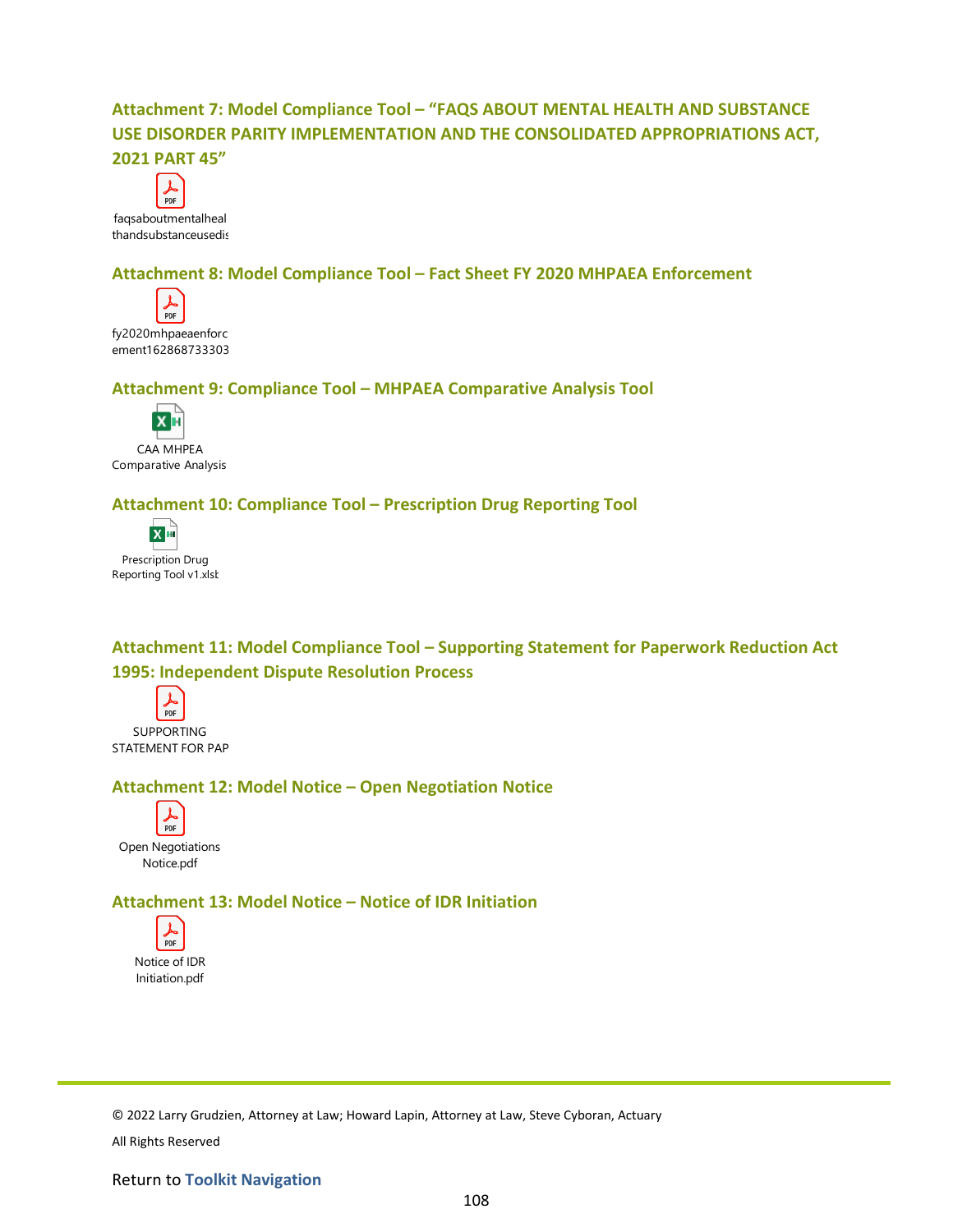## **Attachment 14: Model Compliance Tool – IFR Appendix 1 Selection of Certified IDR Entity Data Elements**



Selection of Certified I

## **Attachment 15: Model Compliance Tool – IFR Appendix 2 Notice of Agreement Data Elements**



IFR Appendix 2 Notice of Agreement I

# **Attachment 16: Model Compliance Tool – IFR Appendix 3 Notice of Offer Data Elements**



IFR Appendix 3 Notice of Offer Data E

## **Attachment 17: Model Compliance Tool – IFR Appendix 4 Entity Certification Data Elements**



IFR Appendix 4 Entity Certification Data Elem

# **Attachment 18: Model Form – Petition to Deny or Revoke IDR Certification**



Petition to Deny or Revoke IDR Certificati

## **Attachment 19: Model Compliance Tool – IFR Appendix 5 Entity Reporting Data Elements**



IFR Appendix 5 Entity Reporting Data Eleme

# **Attachment 20: Model Form – Request for Extension of Federal IDR Process Time Periods Due to Extenuating Circumstances**



Request for Extension Due to Extenuating Ci

© 2022 Larry Grudzien, Attorney at Law; Howard Lapin, Attorney at Law, Steve Cyboran, Actuary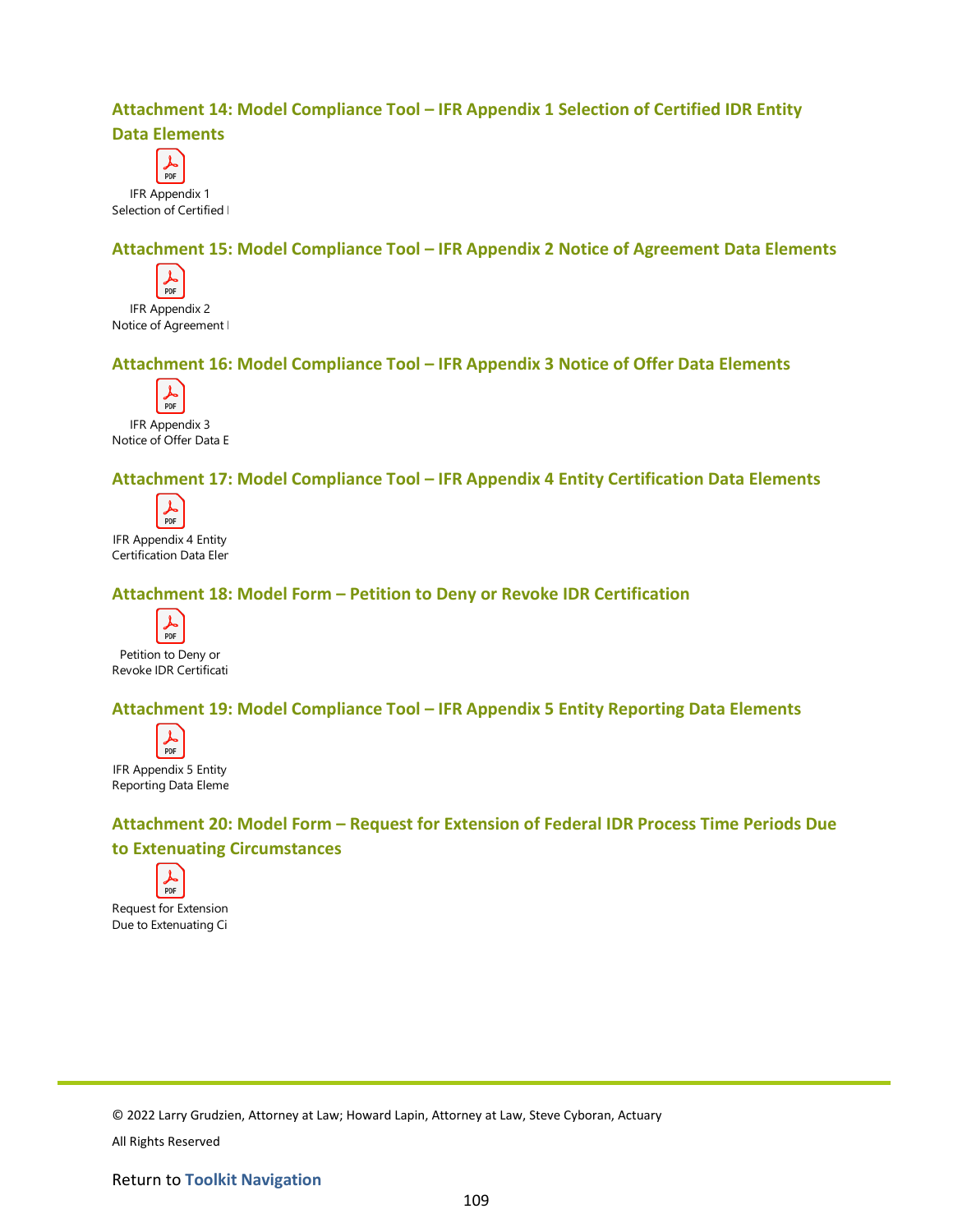# **Attachment 21: Model Compliance Tool – IFR Appendix 6 Certified IDR Entity's Written Decision of Payment Determination Data Elements**



# **Attachment 22: Model Compliance Tool – Revenue Procedure 2022-11**



© 2022 Larry Grudzien, Attorney at Law; Howard Lapin, Attorney at Law, Steve Cyboran, Actuary